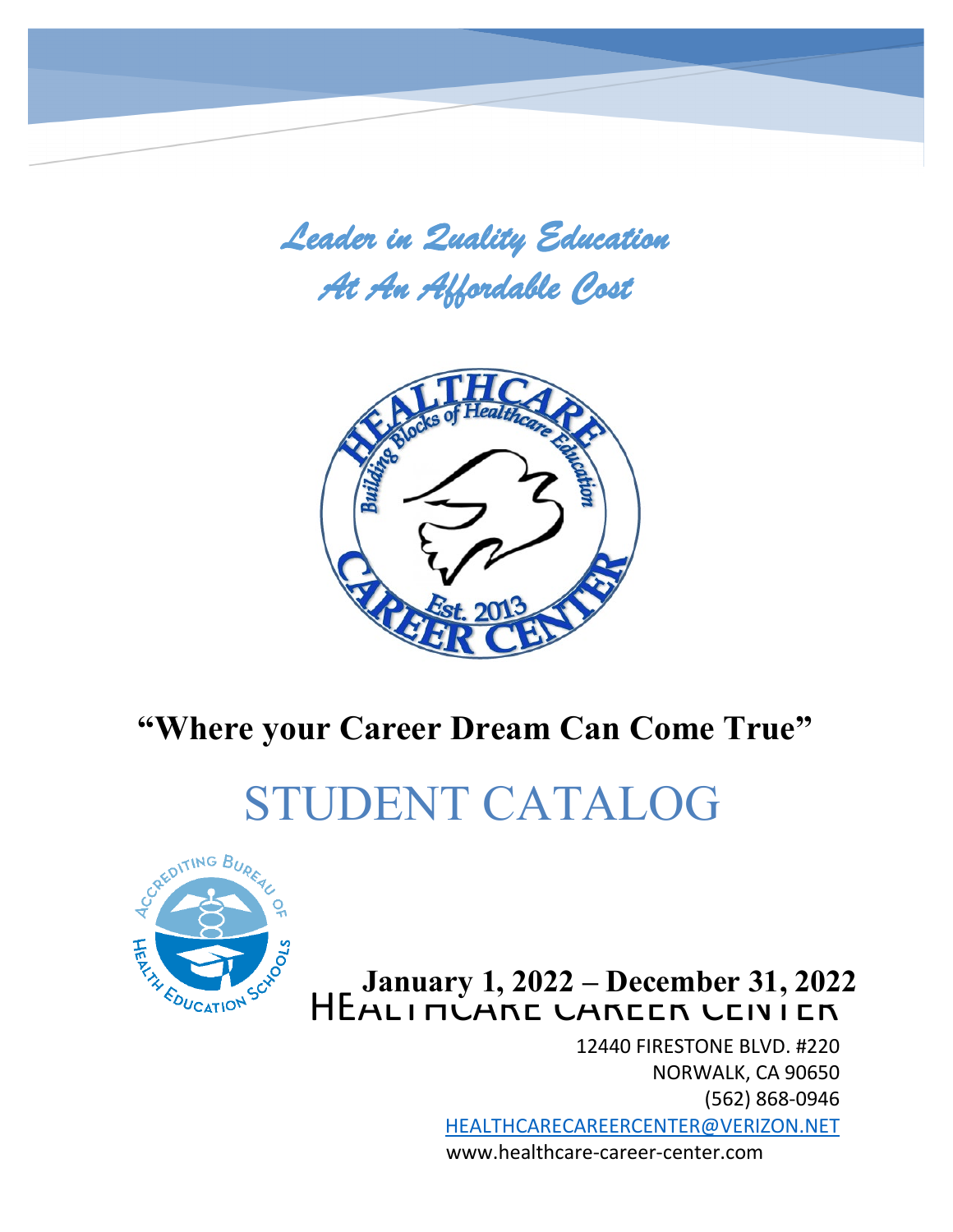# **Table of Contents**

| NURSING ASSISTANT TRAINING PROGRAM (NATP) (160 CLOCK HOURS) 10                            |  |
|-------------------------------------------------------------------------------------------|--|
|                                                                                           |  |
|                                                                                           |  |
|                                                                                           |  |
| ASSOCIATE OF SCIENCE IN SURGICAL TECHNOLOGY PROGRAM (1620 HOURS) 18                       |  |
|                                                                                           |  |
|                                                                                           |  |
|                                                                                           |  |
|                                                                                           |  |
|                                                                                           |  |
|                                                                                           |  |
|                                                                                           |  |
|                                                                                           |  |
|                                                                                           |  |
|                                                                                           |  |
|                                                                                           |  |
|                                                                                           |  |
|                                                                                           |  |
|                                                                                           |  |
|                                                                                           |  |
| Notice Concerning Transferability of Credits and Credentials Earned at our Institution 30 |  |
|                                                                                           |  |
|                                                                                           |  |
|                                                                                           |  |
|                                                                                           |  |
|                                                                                           |  |
|                                                                                           |  |
|                                                                                           |  |
|                                                                                           |  |
|                                                                                           |  |
|                                                                                           |  |
|                                                                                           |  |
| STUDENT'S RIGHT TO CANCEL - AFTER THE CANCELLATION PERIOD 33                              |  |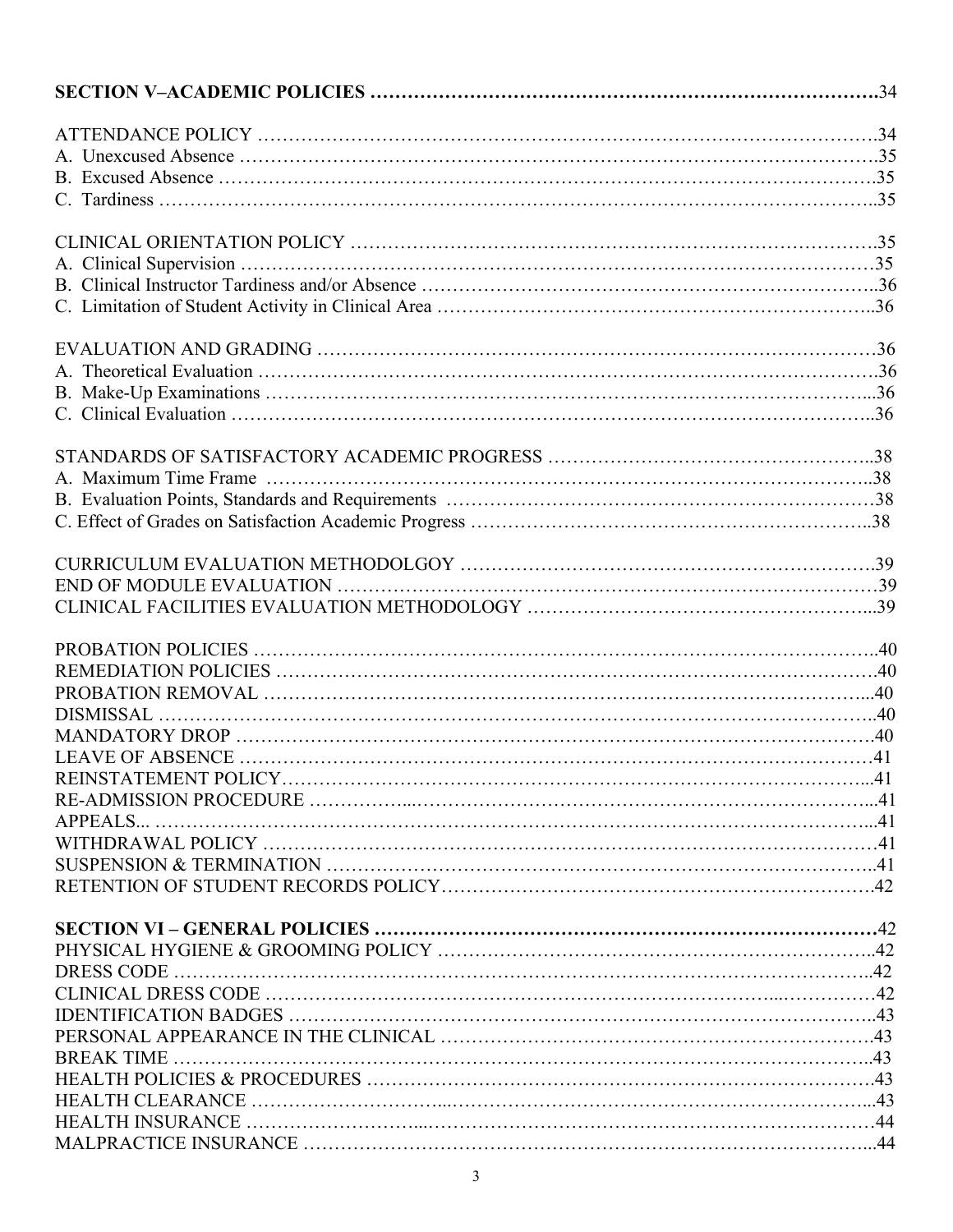| FAMILY EDUCATION RIGHTS AND PRIVACY ACT OF 1974, AS AMENDED 45             |  |
|----------------------------------------------------------------------------|--|
|                                                                            |  |
|                                                                            |  |
|                                                                            |  |
| ACCIDENTAL EXPOSURE TO BODY FLUIDS AND NEEDLE STICK INJURIES 46            |  |
|                                                                            |  |
|                                                                            |  |
|                                                                            |  |
|                                                                            |  |
|                                                                            |  |
|                                                                            |  |
|                                                                            |  |
|                                                                            |  |
|                                                                            |  |
|                                                                            |  |
|                                                                            |  |
|                                                                            |  |
|                                                                            |  |
|                                                                            |  |
|                                                                            |  |
|                                                                            |  |
|                                                                            |  |
| STUDENT'S RESPONSIBILITY TO SEXUAL HARASSMENT AND DISCRIMINATION 49        |  |
|                                                                            |  |
|                                                                            |  |
|                                                                            |  |
|                                                                            |  |
|                                                                            |  |
|                                                                            |  |
|                                                                            |  |
|                                                                            |  |
|                                                                            |  |
|                                                                            |  |
| SECTION VII — STUDENT SERVICES: INSTRUCTIONAL FACILITY, LEARNING RESOURCES |  |
|                                                                            |  |
|                                                                            |  |
|                                                                            |  |
|                                                                            |  |
|                                                                            |  |
|                                                                            |  |
|                                                                            |  |
|                                                                            |  |
|                                                                            |  |
|                                                                            |  |
|                                                                            |  |
|                                                                            |  |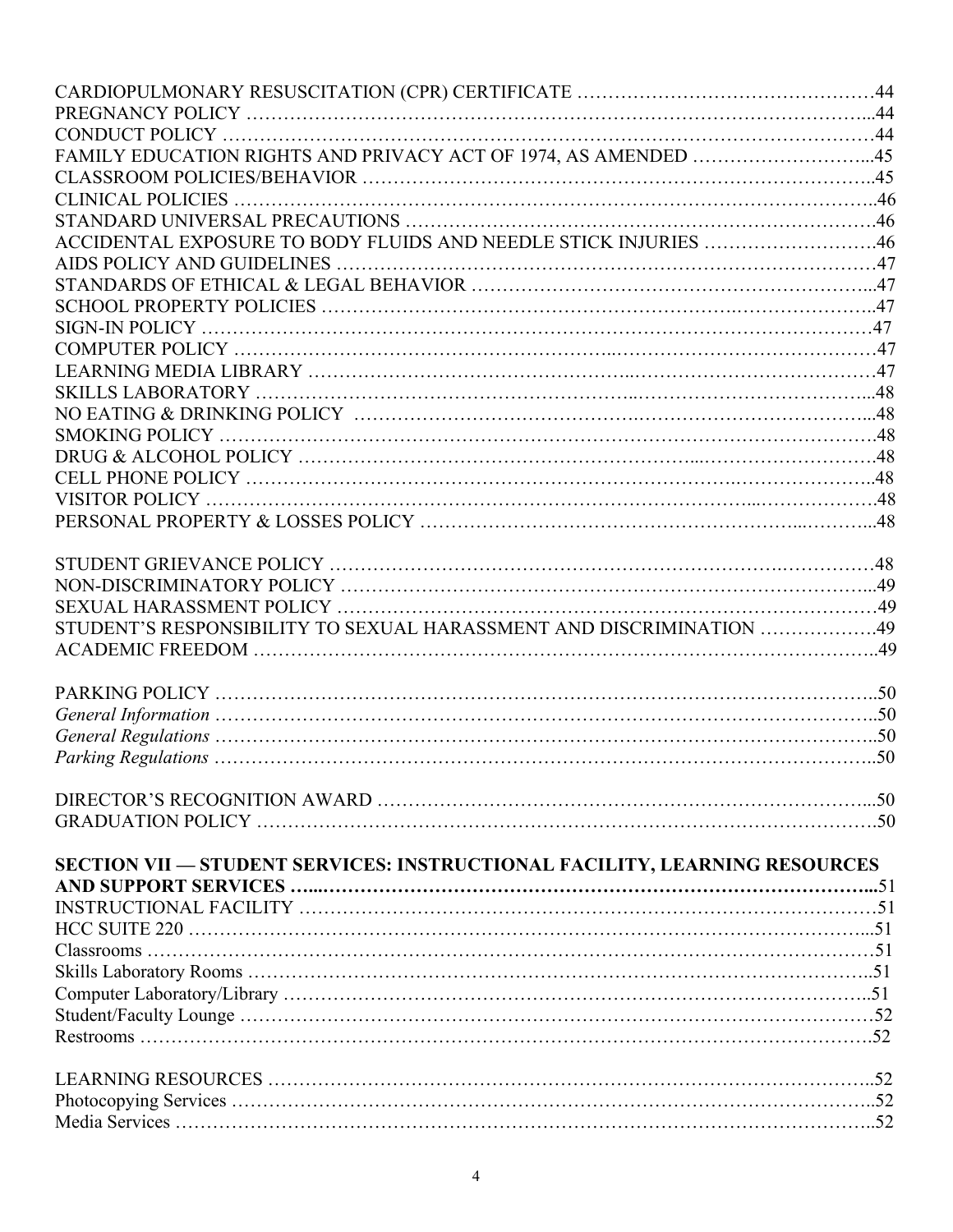| <b>MA INSTRUCTORS</b> |  |
|-----------------------|--|
|                       |  |
|                       |  |
|                       |  |
|                       |  |
|                       |  |
|                       |  |
|                       |  |
|                       |  |
|                       |  |
|                       |  |
|                       |  |
|                       |  |
|                       |  |
|                       |  |
|                       |  |
|                       |  |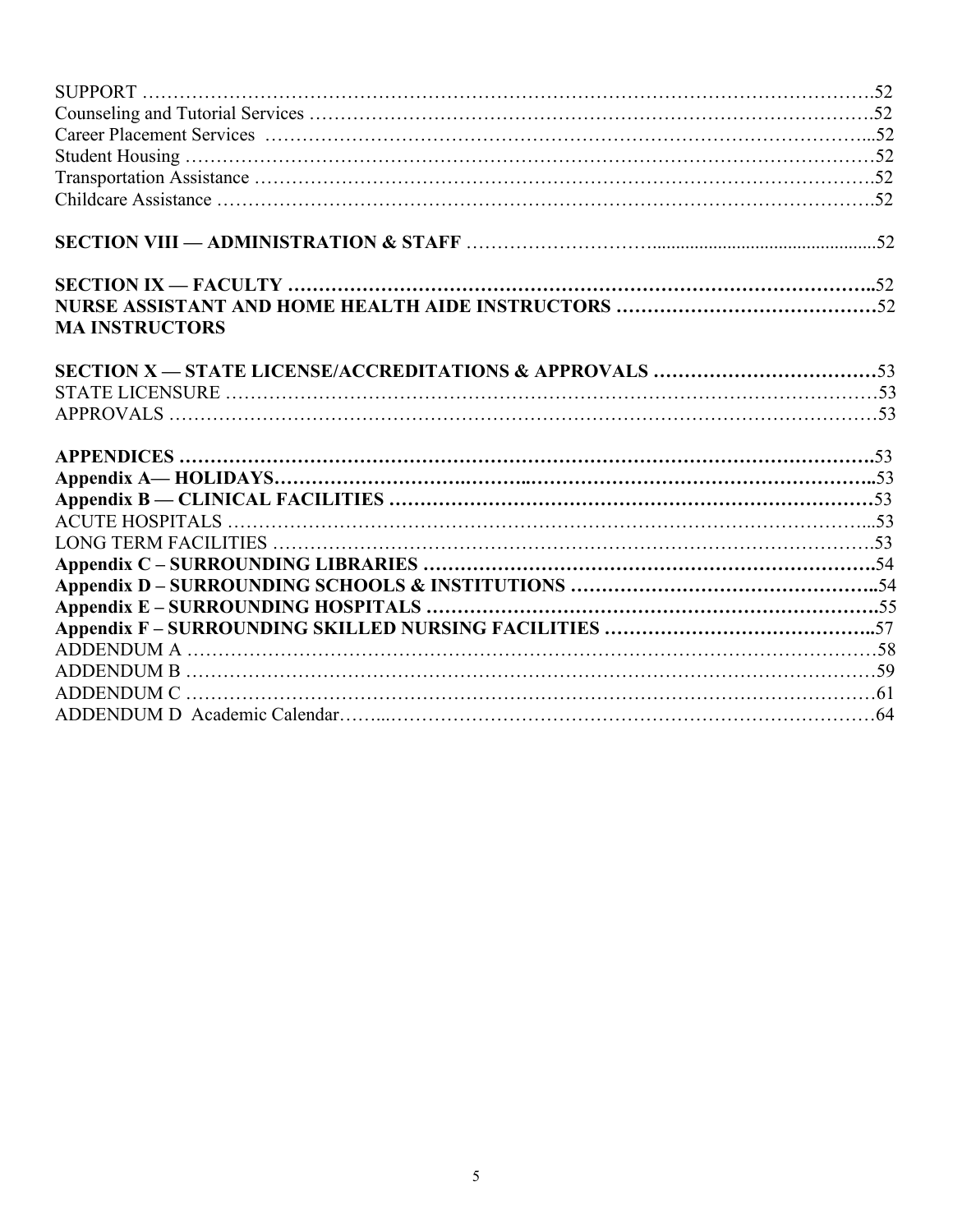#### **General Information**

#### **A. Disclosure statement**

Healthcare Career Center (HCC) makes every effort to ensure accuracy of the information contained in this catalog. The College reserves the right to change policies, regulations, fees, and courses of instruction during this catalog period upon direction of the Healthcare Career Center Administration. All matters contained herein are subject to change without notice and HCC assumes no responsibility for misinterpretation by students of policies and procedures as presented in this catalog. All information in the content of this catalog is current and correct as of the publication date.

The College has no pending petition in bankruptcy, is not operating as a debtor in possession, has not filed a petition within the preceding five years, or has not had a petition in bankruptcy filed against it within the preceding five years that resulted in reorganization under Chapter11 of the United States Bankruptcy Code (11 U.S.C. Sec.1101 et seq.).

Any questions a student may have regarding this catalog that have not been satisfactorily answered by the institution may be directed to the Bureau for Private Postsecondary Education at 1747 N. Market Blvd., Suite 225, Sacramento, CA 95834 (Physical Address); P.O. Box 980818, West Sacramento, CA 95798- 0818 (Mailing Address). Website: [www.bppe.ca.gov;](http://www.bppe.ca.gov/) 1(888) 370-7589 phone number or by fax (916) 263-1897; (916) 574-8900 phone number or by fax (916) 263-1897.

As a prospective student, you are provided a school catalog either in writing or electronically and to the general public upon request.

"As a prospective student, you are encouraged to review this catalog prior to signing an enrollment agreement. You are also encouraged to review the School Performance Fact Sheet, which must be provided to you prior to signing an enrollment agreement".

Healthcare Career Center does not currently participate in federal and state financial aid programs.

 If a student obtains a loan to pay for an educational program, the student will have to repay the full amount of the loan plus interest, less the amount of any refund, and that, if the student receives federal student financial aid funds, the student is entitled to a refund of the money not paid from federal financial aid funds.

HCC does not admit students from other countries, does not provide visa services, does not vouch for student status and any associated charges.

HCC offers educational programs such as Nursing Assistant Training Program (NATP) and Home Health Aide Program (HHA) designed to lead to positions in a profession, occupation, trade, or career field requiring licensure in the state. List of requirements for licensure: (1) **California State Nurse Assistant Certification Examination** requirements are (a) Graduate from a Certified Nursing Assistant school, (b) pass a criminal background check, (c) High school diploma or GED, (d) Up-to-date immunization records, (e) be in good physical health, and (f) be at least 16 yrs. old. (2) **Home Health Aide (40 hour course**) list of requirements are: (a) **must be a CNA** (b) Successfully complete a training program with a minimum of 40 hours or an equivalent competency evaluation program approved by the CDPH, (c) of the 40 hours, complete a minimum of 20 clinical hours, (c) obtain a criminal record clearance.

See section on admission for requirements on specific programs.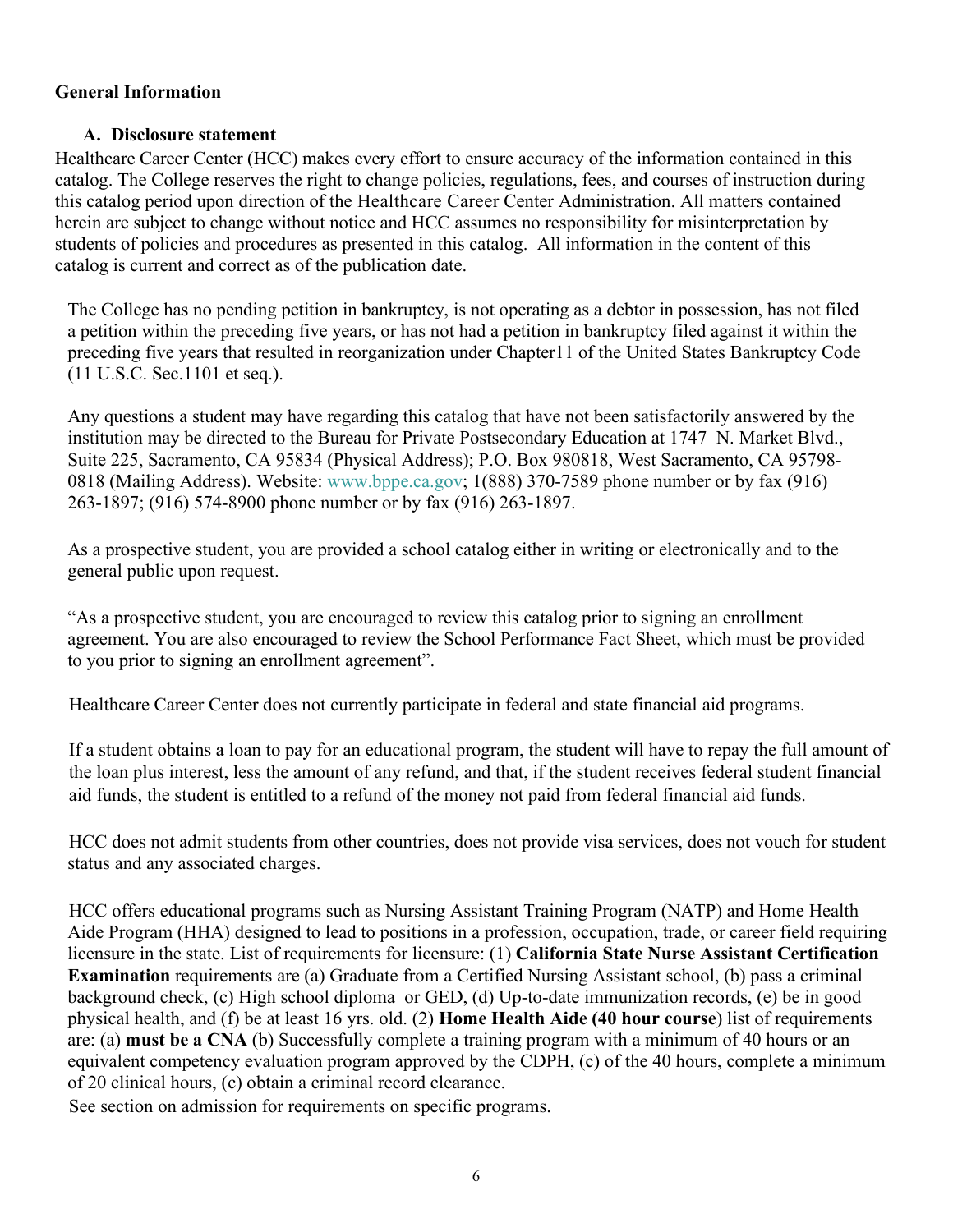A student or any member of the public may file a complaint about this institution with the Bureau for Private Postsecondary Education by calling (888) 370-7589 or by completing a complaint form, which can be obtained on the Bureau 's Internet Website at [www.bppe.ca.gov.](http://www.bppe.ca.gov/)

# **B. Approval to Operate Statement/ Accreditation:**

- 1. Healthcare Career Center is a private institution. It is approved to operate by the Bureau of Postsecondary Education (BPPE), and that approval to operate means compliance with state standards as set forth in the CEC and 5, CCR. a
- 2. Healthcare Career Center is institutionally accredited by the Accrediting Bureau of Health Education Schools (ABHES) in January 2021 through February 28, 2024 after conducting a comprehensive review.
- 3. Healthcare Career Center (HCC) is also recognized, authorized, and/or approved, by the following:
	- California Department of Public Health (CDPH) P.O. Box 997416, MS 3301 Sacramento, CA 95899- 7416, Phone: (916) 327-2445, for Nurse Assistant Training Program
	- California Department of Public Health (CDPH) P.O. Box 997416, MS 3301 Sacramento, CA 95899- 7416, Phone: (916) 327-2445, for Home Health Aide 40-Hour Program

**PROGRAMS CLOCK HOURS LENGTH IN WEEKS CIP CODE OCCUPATIONAL CODE** Nursing Assistant (NA)  $\begin{array}{|c|c|c|c|c|c|c|c|c|} \hline \end{array}$  160 11 51.3902 31-1131 Home Health Aide (HHA)  $\begin{array}{|c|c|c|c|c|c|c|c|c|c|c|} \hline \end{array}$  40  $\begin{array}{|c|c|c|c|c|c|c|c|} \hline \end{array}$  51.2602  $\begin{array}{|c|c|c|c|c|c|} \hline \end{array}$  31-1121 Medical Assistant (MA) 720 27 51.0710 31-9092 Associate of Science in Surgical Technology 1620 62 51.0909 29-2055.00, 31-9093.00 Vocational Nursing Program 1566 1 52 51.3999 29-2061.00 Restorative Nurse Assistant  $\begin{array}{|c|c|c|c|c|c|c|c|c|} \hline \end{array}$  40  $\begin{array}{|c|c|c|c|c|c|c|c|} \hline \end{array}$  51.3902  $\begin{array}{|c|c|c|c|c|c|} \hline \end{array}$  31-1131

The following programs being offered are:

*NOTE: Healthcare Career Center does not offer instruction in English as a Second Language (ESL). HCC only requires basic English language proficiency for its students and this is measured by tests such as the Test of English as a Foreign Language (TOEFL). Acceptable TOEFL scores are: speaking (10-15) and writing (7-12)). For high school and GED graduates, a copy of high school diploma or GED diploma are acceptable. HCC does not give Test of English as a Foreign Language (TOEFL) to students.* 

# *HCC only offers instruction in English.*

Instruction is conducted in-house with facility occupancy levels accommodating 42 students at 12440 Firestone Blvd., Suite 220, Norwalk, CA 90650. Prospective enrollees are encouraged to visit the school's facilities and to discuss their personal educational and occupational plans with school personnel before signing an enrollment agreement.

California statute requires that a student who successfully completes a program of study be awarded an appropriate diploma or certificate verifying that fact.

HCC is an accredited institution by Accrediting Bureau of Health Education Schools (ABHES) and does not offer degree programs accredited by an accrediting agency recognized by the United States Department of Education.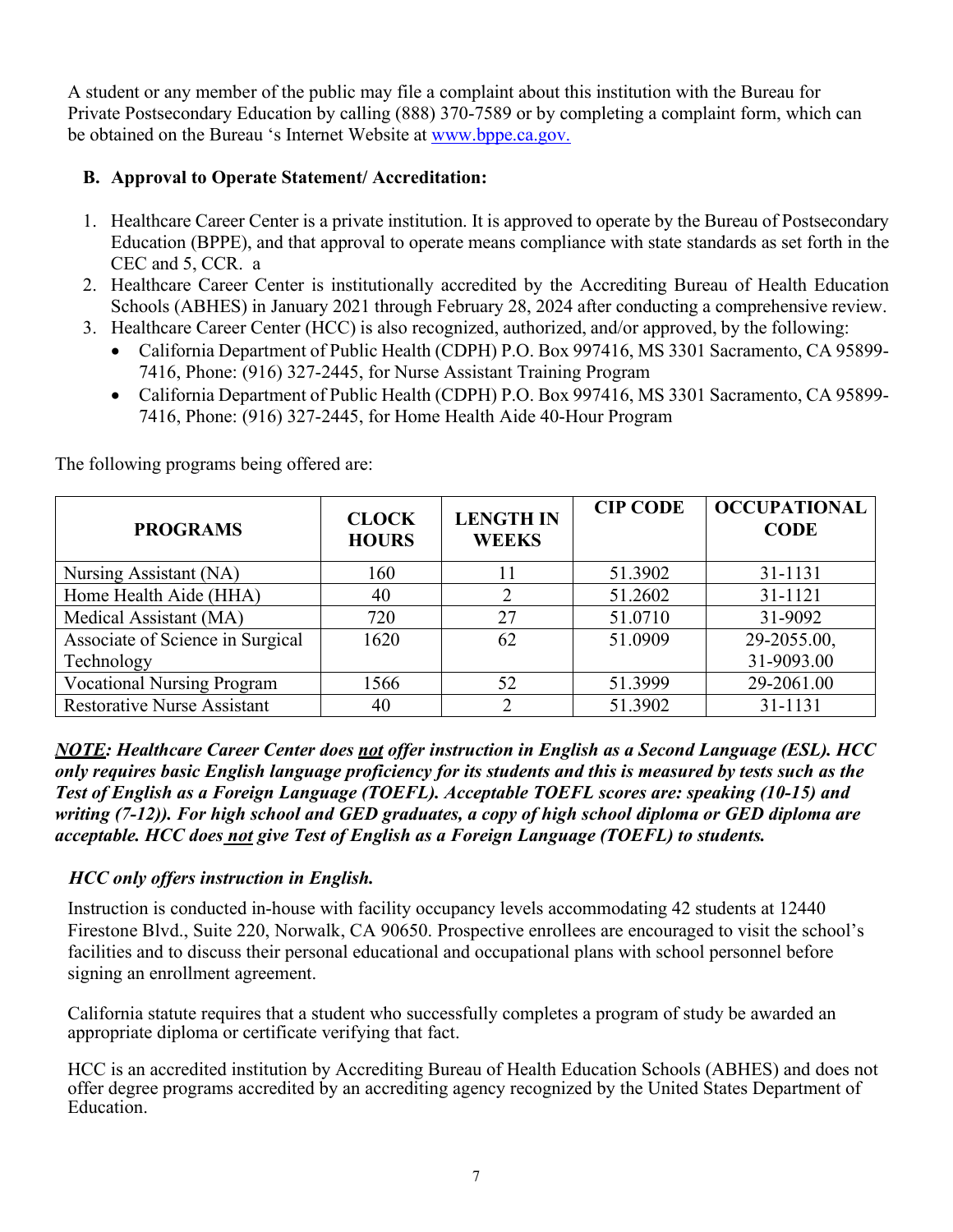This catalog covers the January 1, 2022 to December 31, 2022 school year. All information in the content of this college catalog is current and correct as of the publication date and is so certified as true by Dr. Florencia Nunez, HCC President.

#### **A Message from the HCC President/CEO/COO**

Dear Students,

Welcome to Healthcare Career Center, "The Place where Career Dream Can Come True" and congratulations on taking that first step toward a better future! We are dedicated to meeting your educational needs and career goals. You have made a very good choice. HCC offers programs that have been intensely and rigorously planned. The Nurse Assistant and Home Health Aide Training Programs have met all the regulatory requirements from the Department of Health Care Services. Other programs are Restorative Nursing Assistant, Associate Science in Surgical Technology and Vocational Health programs. HCC takes pride in having all our programs taught by seasoned faculty members either or both in academia with high academic achievements which include Bachelor's, Master's and Doctorate Degrees in Medicine, Nursing, Education or working in their respective fields. They have earned their expertise through long years of professional experience in the classroom, in the clinical setting as well as the workplace. They are hard-working, caring, empowering and concerned individuals that are willing to assist students in achieving success in their career goals. Likewise, HCC provides tutorial programs for students who need extra help outside of the classroom and clinical setting. HCC is confident that its graduates are well-prepared and trained for entry level positions in their respective fields. Once again, welcome and congratulations!

Good Luck and Make your Career Dream Come True. Florencia A. Nunez, HCC President/CEO/CO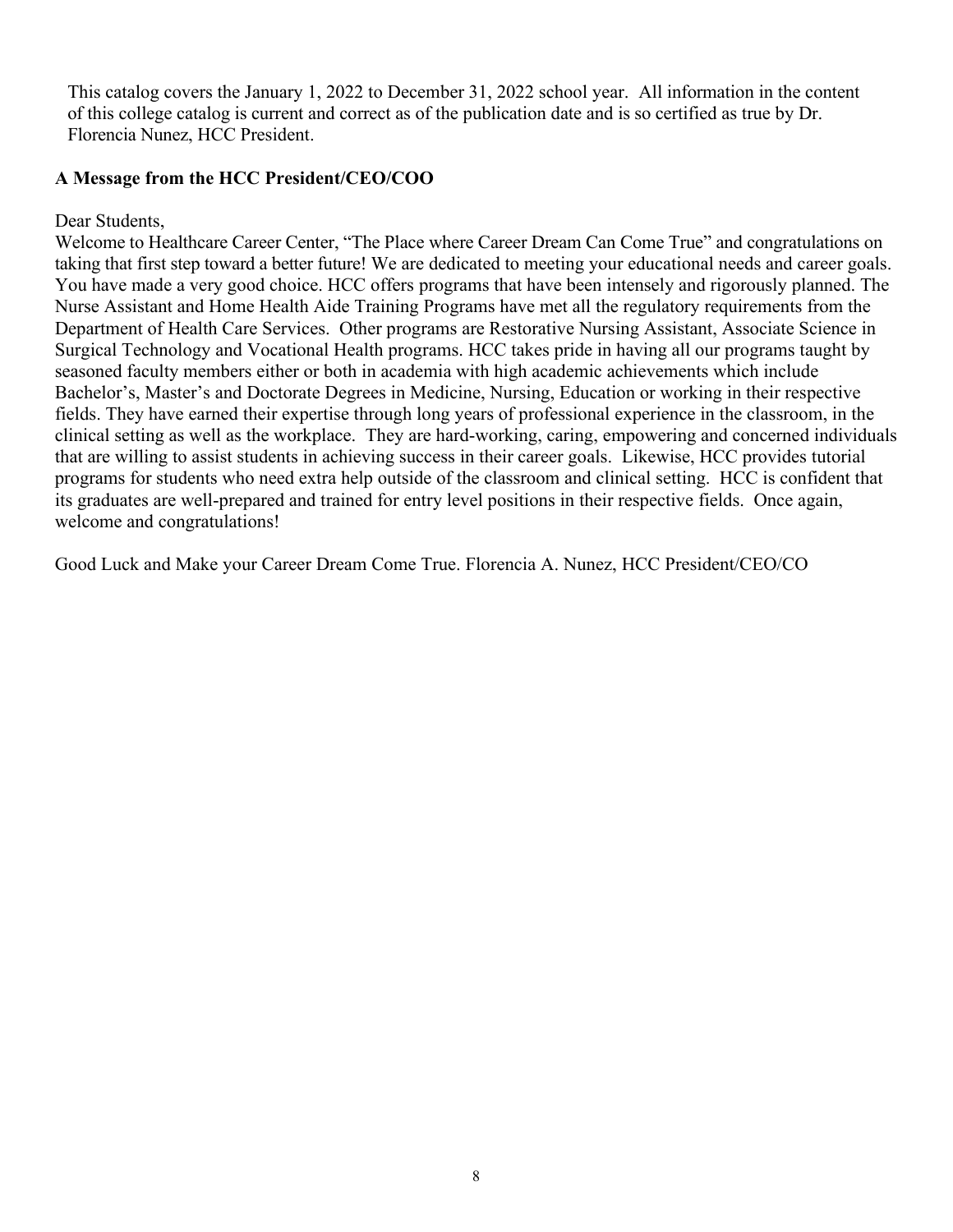#### **SECTION I. THE SCHOOL**

#### **HEALTHCARE CAREER CENTER**

Healthcare Career Center (HCC) is a privately-owned educational institution that aims to offer comprehensive programs in health care services. HCC is situated within a diverse community in the Norwalk area. Its location is easily accessible by car and public transportation.

#### **HISTORY AND OWNERSHIP**

Healthcare Career Center (HCC) was established in 2009 in the City of Covina, California formerly known as Holy Spirit Healthcare Career Center. In August of 2013, HCC moved to its present facility in the city of Norwalk, California and has its name changed to Healthcare Career Center (HCC). In August 5, 2014 the school received approval for Exempt status under California Education Code (CEC) under section 94874 (f). In May 2015, Healthcare Career Center, Inc. became the new owner of the school. Healthcare Career Center (HCC) obtained its approval to operate from the Bureau for Private Postsecondary Education (BPPE) in December 23, 2019 and that approval to operate means compliance with state standards as set forth in the CEC and 5, CCR. and that approval to operate means compliance with state standards as set forth in the CEC and 5, CCR. Additional vocational programs have since been implemented to satisfy the increasing demands of the industry. Innovative and experienced instructors contribute their expertise in expanding the services and training programs offered by HCC. Furthermore, HCC has neither filed a petition nor has a petition in bankruptcy filed against it within the previous five years. **STATEMENT OF OWNERSHIP:** Healthcare Career Center is a privately own corporation and operated by Healthcare Career Center, INC. **OWNERS:** Dr. Florencia Nunez, CEO/COO/President and Maria Teresa Martinez, Secretary

#### **MISSION**

HCC is committed to provide quality education and training at affordable costs to nursing and other allied health care fields in a diverse community. To equip students with critical thinking, professional attitudes and habits, technological competence and sensitivity to health care needs of clients physically, psychologically and spiritually. The college will:

- 1. Provide students with the basic working knowledge and technical skills required by industry to secure entry-level employment in their chosen career;
- 2. Provide students the opportunity to achieve their optimum potential in an intensive, individualized and positive environment;
- 3. Use current technology and a comprehensive curriculum evaluated and updated as necessary to meet industry standards;
- 4. Provide competency based training methods combined with modular scheduling systems, resulting in employment readiness in the shortest possible time;
- 5. Select qualified instructors with professional experience in the vocation they teach;
- 6. Provide the support services, which contribute to instructional effectiveness and student success;
- 7. Provide students with opportunities to fulfill their academic needs, enrich the quality of their lives and develop the competencies needed to function as economically productive members of society.

#### **PHILOSOPHY**

The primary purpose of Healthcare Career Center is to provide an environment focused on teaching, learning, and the development of practical skills and relevant theoretical knowledge required for the advancement of individual career goals. The college fosters the principle that individual has the capacity to learn to direct their destinies so that they may exert their responsibilities to participate effectively in society. HCC recognizes the changing needs of students for academic and occupational preparation and the needs of the community for occupation-specific trained students who have the necessary resources for career growth. HCC programs are designed to provide students with the technical skills and knowledge to meet the growth dynamics and demands of the region's job market.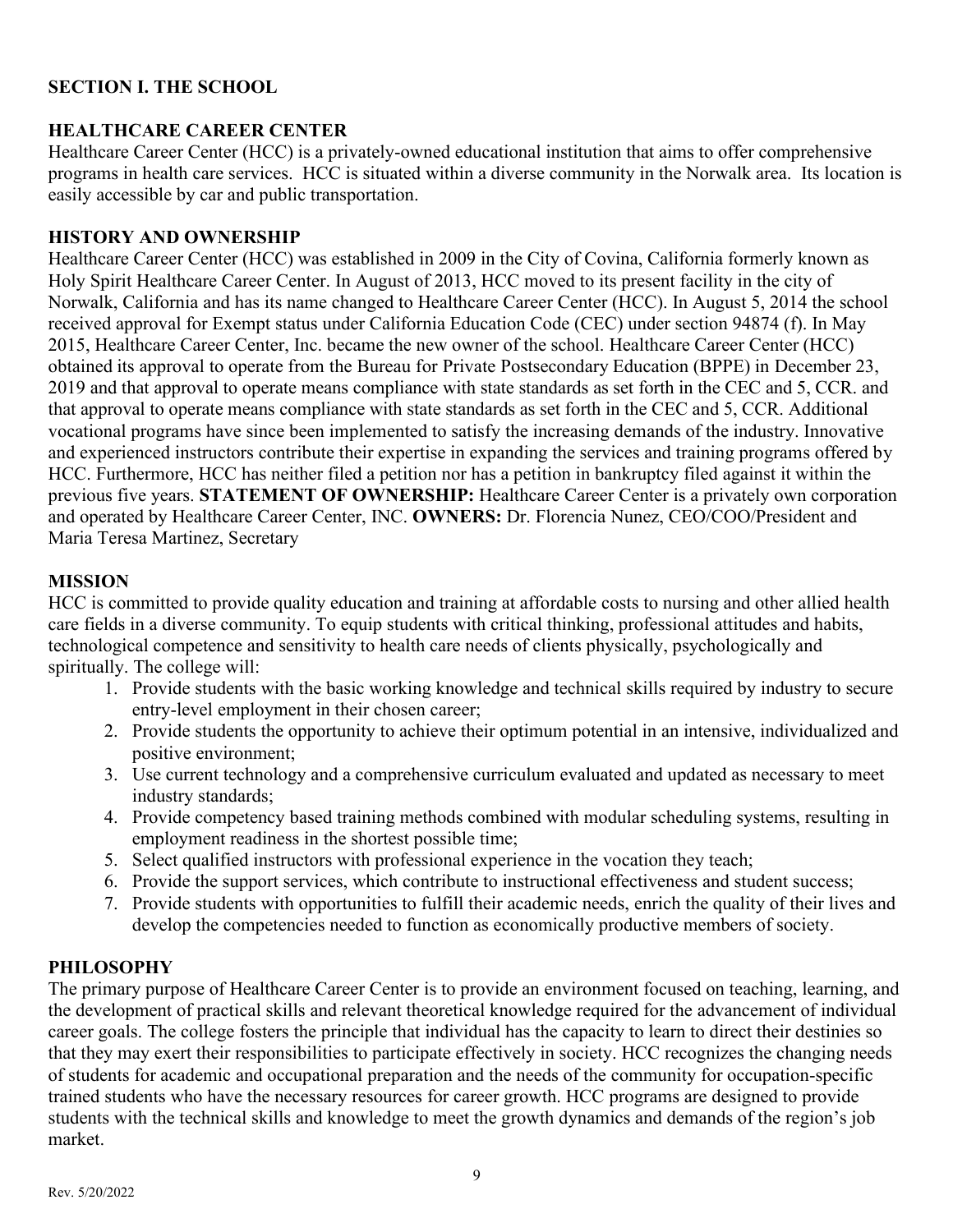#### **SECTION II –PROGRAMS OFFERED**

HCC offers a variety of programs at different levels. All programs have theoretical and clinical components. The theoretical (includes skills) component is delivered in a classroom setting. The clinical component is implemented through externships at different acute, long-term, OB/pediatric clinics and residential/retirement-home facilities and physician offices as required

per program.

#### **NURSING ASSISTANT TRAINING PROGRAM (NATP) (160 Clock Hours) Occupational Code – 31-113; CIP-51.3902**

Program Objective: The objective of this course is to prepare students to pass the California State Nurse Assistant Certification Examination and to perform as an entry level NA in various health care settings. The NA program is offered continuously throughout the year in Weekend, Week day and evening schedules.

Schedule Weekend: 11 weeks (Sat-Sun) Theory: 8:00-4:30, Clinical: 7:00am - 3:30pm Week Day: 11 weeks (Mon-Tues) Theory: 8:00-4:30, Clinical: 7:00am- 3:30pm Evening: 11 weeks (Thurs-Fri) Theory: 11:00-7:30, Clinical: 11:00am- 7:30pm

Program Description: The course is structured to provide theory and practical application skills needed to function as a Nursing Assistant (NA).

A certificate will be given upon successful completion of the program.

| <b>MODULE</b>   | <b>COURSE TITLE</b>                   | <b>THEORY</b>      | <b>CLINICAL</b> |
|-----------------|---------------------------------------|--------------------|-----------------|
|                 |                                       | <b>CLOCK HOURS</b> | <b>CLOCK</b>    |
|                 |                                       |                    | <b>HOURS</b>    |
| NA <sub>1</sub> | Introduction                          | $\overline{2}$     | $\theta$        |
| <b>NA2</b>      | Patients' Rights                      | 3                  |                 |
| NA <sub>3</sub> | Interpersonal Skills                  | $\overline{2}$     | $\overline{0}$  |
| NA <sub>4</sub> | Catastrophe & Prevention              | $\mathbf{1}$       |                 |
|                 | Management of Unusual Occurrence      |                    |                 |
| <b>NA5</b>      | <b>Body Mechanic</b>                  | $\overline{2}$     | $\overline{4}$  |
| NA <sub>6</sub> | Medical and Surgical Asepsis          | $\overline{2}$     | 8               |
| <b>NA7</b>      | Weights and Measures                  | 1                  |                 |
| <b>NA8</b>      | <b>Patient Care Skills Procedures</b> | 14                 | 40              |
| <b>NA9</b>      | Patient Care                          | 7                  | 20              |
| <b>NA10</b>     | Vital Signs                           | 3                  | 6               |
| <b>NA11</b>     | Nutrition                             | $\overline{2}$     | 6               |
| <b>NA12</b>     | <b>Emergency Procedures</b>           | $\overline{2}$     |                 |
| <b>NA13</b>     | Long-Term Care Patient                | 5                  | $\overline{4}$  |
| <b>NA14</b>     | <b>Rehabilitative Nursing</b>         | $\overline{2}$     | $\overline{4}$  |
| <b>NA15</b>     | Observation and Charting              | $\overline{4}$     | $\overline{4}$  |
| <b>NA16</b>     | Death and Dying                       | $\overline{2}$     | $\theta$        |
| <b>NA17</b>     | Abuse                                 | 6                  | $\theta$        |
|                 | <b>TOTAL HOURS</b>                    | 60                 | 100             |
|                 |                                       |                    |                 |

#### **Program Outline**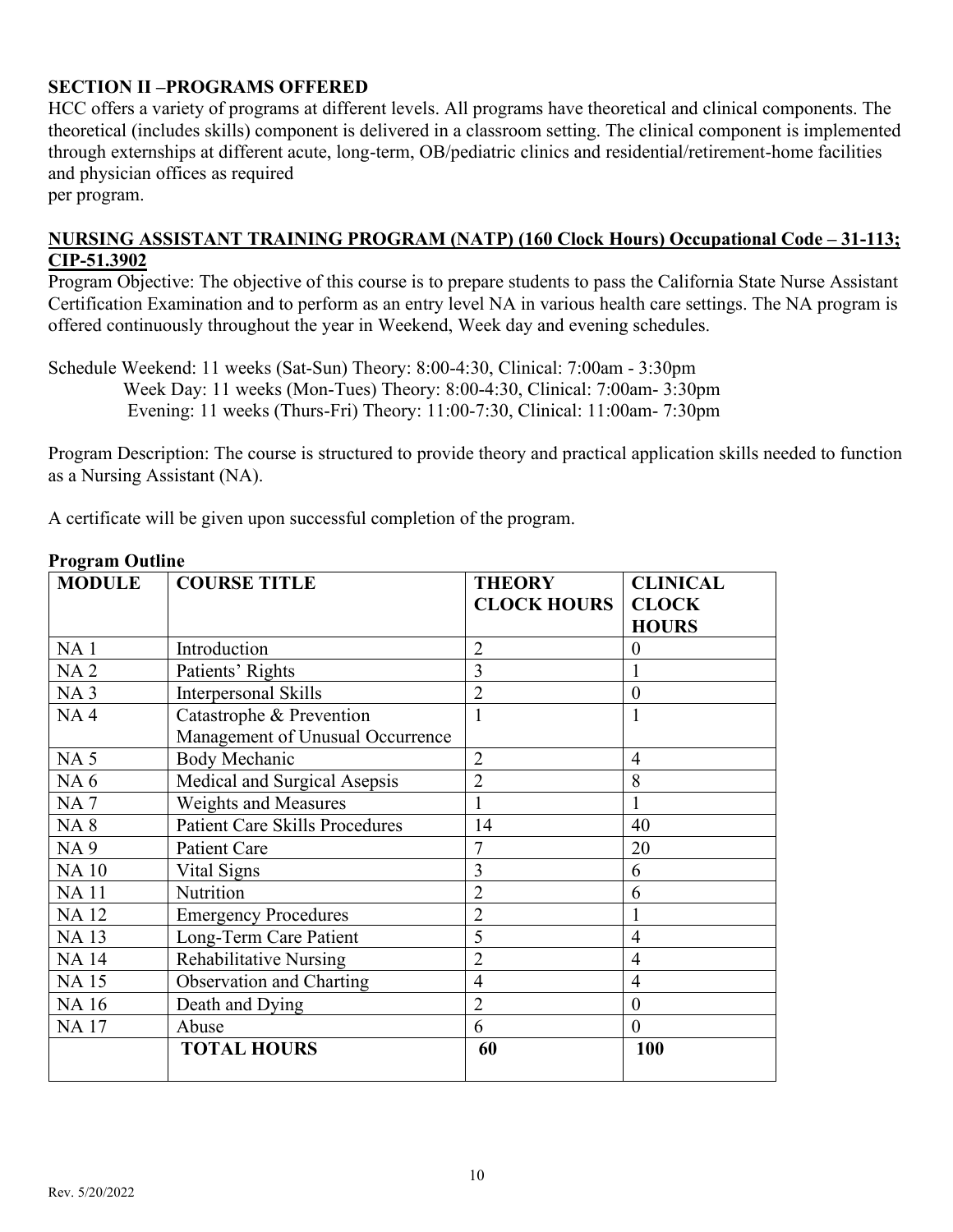#### **Course Descriptions**

**NA 1: INTRODUCTION** The purpose of this module is to introduce the students to Title 22 – Division 5 California Code of Regulations (which regulates health care facilities), the roles and responsibilities of the Certified Nurse Assistant (CNA), requirements for NA Certification, professionalism, ethics, and confidentiality.

**NA 2: PATIENT/ RESIDENT RIGHTS** The purpose of this module is to introduce the students to patients/resident's rights. The fundamental principle behind resident rights is that each resident is a member of a family and society as a whole. Each resident must be cared for in a manner that protects their rights and meets the individual familial, psychosocial and spiritual needs in a long-term care setting. These rights are protected by Federal and State regulations.

#### **NA 3: COMMUNICATION & INTERPERSONAL SKILLS**

The purpose of this module is to introduce the concepts and skills required for students to communicate effectively and interact appropriately with residents, resident's families and guests, and members of the health care team.

**NA 4 : COMMUNICATION & INTERPERSONAL SKILLS** The purpose of this module is to introduce the students to the concepts, procedures and general rules related to resident safety in the long-term care environment. In addition, it discusses the role of the NA in preventing and responding to emergency situations, such as fire and disasters.

**NA 5: BODY MECHANICS** The purpose of this module is to provide students with an understanding of efficient and proper use of the body in performing tasks in the role of a NA. Students will also learn the principles of positioning and transporting residents and will implement these principles in providing resident care.

**NA 6: MEDICAL and SURGICAL ASEPSIS** The purpose of this module is to present information about asepsis and infection control. Procedures and precautions to protect residents, health care workers, and others from infection are presented, including handwashing, universal precautions, and hazardous waste management.

**NA 7: WEIGHTS and MEASURES** The purpose of this module is to introduce the Common System of Measurement used by NAs.

**NA 8: PATIENT CARE SKILLS** The purpose of this module is to teach students the skills needed to support and/or assist the resident in performing activities of daily living, particularly in the areas of personal hygiene and elimination. In addition, students are taught the use of prosthetic devices, procedures on bowel and bladder retaining, and how to take height and weight measurement of residents.

**NA 9: PATIENT CARE PROCEDURES** The purpose of this module is to provide learning experiences that will prepare the student to safely carry out certain procedures, including supporting residents in physical care needs that cannot be performed independently.

**NA 10: VITAL SIGNS** The purpose of this module is to prepare students to know how, when and why vital signs (i.e., temperature, respiration, and blood pressure) are taken and how to report and chart these procedures.

**NA 11: NUTRITION** The purpose of this module is to examine the body's need for food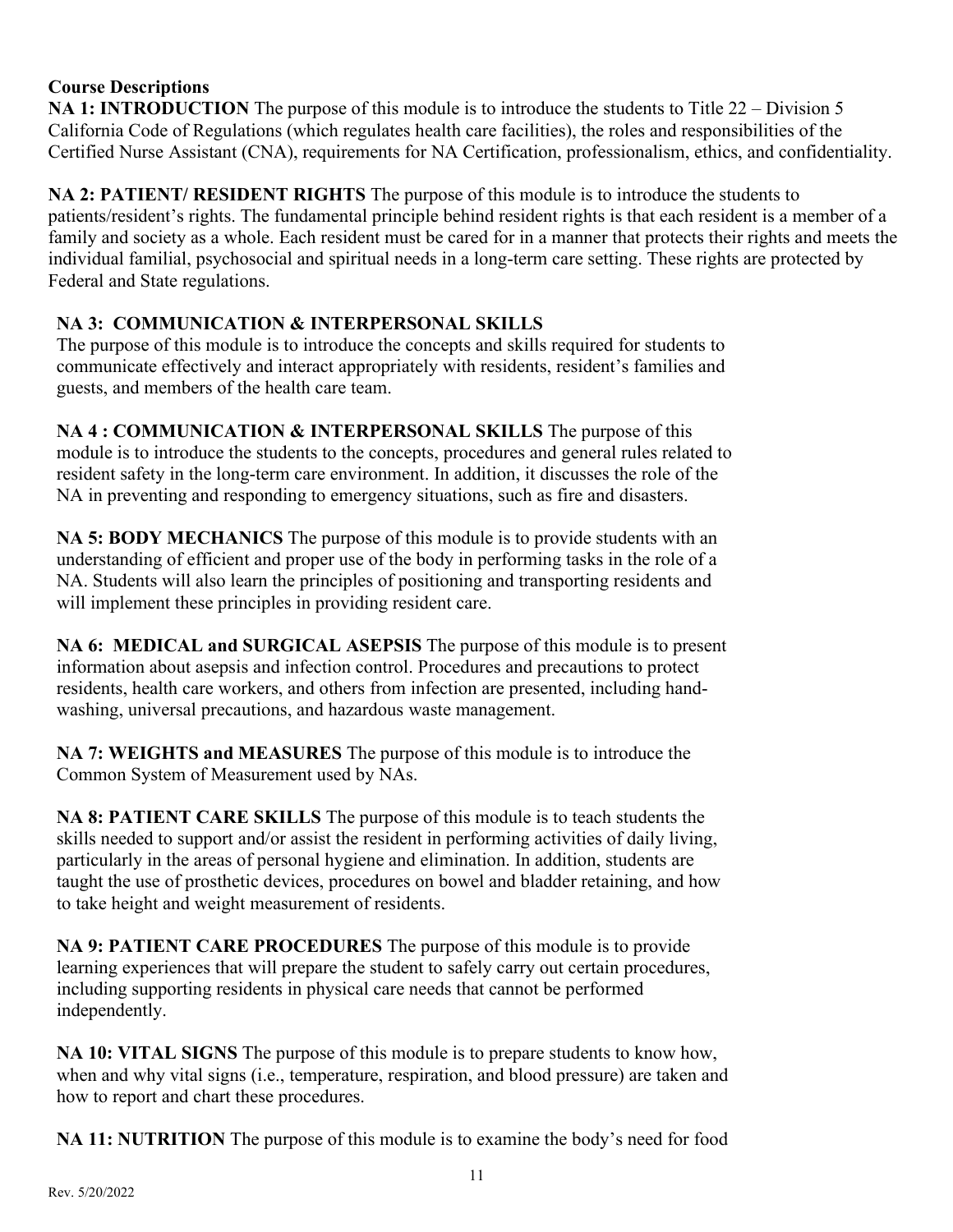and the effect of food on the body. This module includes the basic food groups, nutrients, and common therapeutic diets as well as assisting the resident to meet nutrition and hydration needs.

**NA 12: EMERGENCY PROCEDURES:** The purpose of this unit is to introduce the student to the concepts and procedures related to emergency procedures, signs and symptoms of distress, and the role of the Nurse Assistant in Long Term Care (LTC) in the response to immediate and temporary intervention in emergency situations.

**NA 13: LONG TERM CARE RESIDENT** The purpose of this module is to introduce students to the basic structure of the body and to review the effect of aging upon the body structure and function. Common physical and psychological conditions found in elderly patients are presented along with approaches to care. Community resources commonly available to assist elderly patients with psychological, recreational, and social needs are also offered.

**NA 14: REHABILITATIVE NURSING** The purpose of this module is to introduce the students to restorative care. Procedures on how NAs help individuals attain optimal level of functioning are discussed and demonstrated.

**NA 15: OBSERVATION and CHARTING** The purpose of this module is to prepare students to know how and when to use objective and subjective observation skills. They will report and record observations on appropriate documents using medical terms and abbreviations.

**NA 16: DEATH & DYING** The purpose of this module is to introduce to the students the event of death as a normal part of life and the various stages of the grieving process the health care worker must learn how to recognize the physical, psychological, and spiritual needs of the resident during these periods to understand coping mechanisms and provide support to the resident and family members.

**NA 17: Abuse** The purpose of this module is to emphasize the importance of the knowledge of the different types of elder abuse, signs of elder abuse, reasons why elder abuse go unreported and ways to prevent elder abuse.

*Program Delivery:* **Residential.** The NA program is composed of theoretical and clinical components. The student will spend 60 hours of theory residentially and 100 hours of clinical training on externship. Externship is done at clinical sites approved by the DHS and supervised by a clinical instructor, approved by the DHS to teach in a clinical. The externship site is assigned by the school. Externships must be completed with a satisfactory grade.

# **HOME HEALTH AIDE (HHA) (40 Clock Hours) Occupational Code 31-1121; CIP-51.2602**

*Program Objective* The objective of this program is to prepare the student to fulfill requirements for HHA Certification in the State of California which will enable the student to provide nursing care and services to clients with the home as the health setting. The **NA Training and Certification is a required prerequisite** to the HHA course as required by law. Students must submit proof of California State Nurse Assistant Certification/License upon admission. A certificate will given upon successful completion of the program. *Schedule:* Week Days (Mon, Tues 8:00am-6:30pm, Clinical 7:00am-5:30pm), Weekend: (Sat, Sun 7:30am -

4:00pm, Clinical 7:00am-5:30pm)

*Program Description:* The course is structured to provide theory and practical application of skills needed to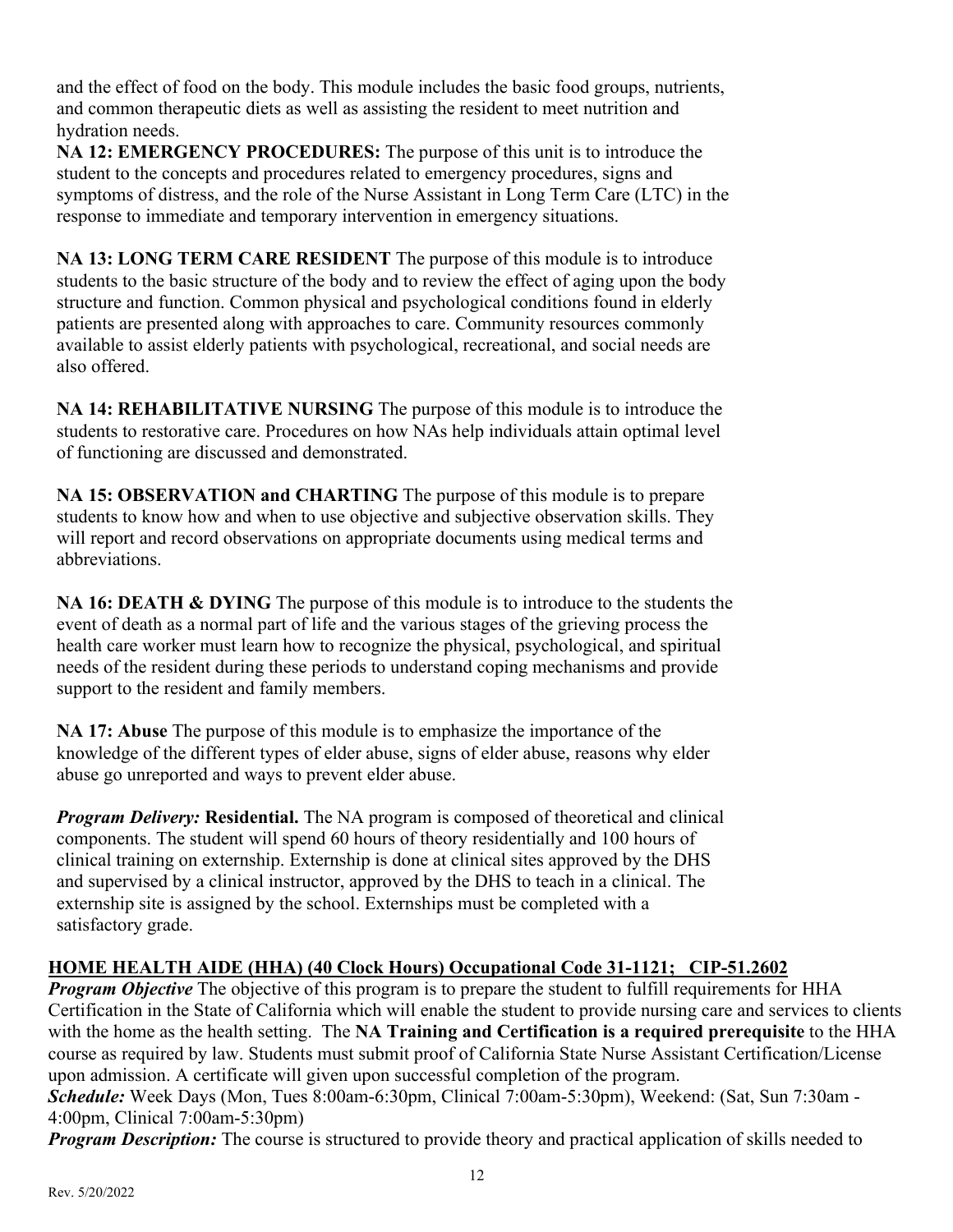| function as a HHA. |                                                                      |                                    |                                      |
|--------------------|----------------------------------------------------------------------|------------------------------------|--------------------------------------|
| <b>MODULE</b>      | <b>COURSE TITLE</b>                                                  | <b>THEORY</b><br><b>Clock Hour</b> | <b>CLINICAL</b><br><b>Clock Hour</b> |
| HHA <sub>1</sub>   | Introduction to Aide and Agency Role                                 | $\overline{2}$                     |                                      |
| HHA <sub>2</sub>   | Interpretation of Medical and Social Needs<br>of People Being Served | 5                                  |                                      |
| HHA <sub>3</sub>   | <b>Personal Care Services</b>                                        | 5                                  | 15                                   |
| HHA4               | Nutrition                                                            | 5                                  | 3                                    |
| HHA <sub>5</sub>   | Cleaning and Care Tasks in the Home                                  | 3                                  | $\overline{2}$                       |
|                    | <b>TOTAL HOURS</b>                                                   | 20                                 | 20                                   |

#### **Course Description**

**HHA 1: INTRODUCTION TO AIDE AND AGENCY:** This module is designed to train the students in basic nursing care performed at home and on how to become efficient caring members of the health care team.

**HHA 2: INTRODUCTION OF MEDICAL AND SOCIAL NEEDS OF PEOPLE (PATIENTS) BEING SERVED:** This module is designed to familiarize the students with the medical and social needs of the patient, family and caregiver. The students are familiarized with the different problems that arise when the patient's needs are not met.

**HHA 3: PERSONAL CARE SERVICES** This module is designed to train students in providing personal care services such as giving oral hygiene, back rubs, and bathing (bed, partial, and shower bath).

**HHA 4: NUTRITION** This module is designed to train students in preparing a balanced diet for their patients, including the factors to take into consideration when purchasing foods.

**HHA 5: CLEANING AND CARE TASKS IN THE HOME** This module is designed to familiarize the students with the tasks that need to be preform in at the patient's home when doing healthcare in a home setting.

*Program Delivery:* **Residential***.* The HHA program also has theoretical and clinical components. The student undergoes 20 hours of theory delivered residentially and 20 hours of clinical training spent at clinical sites approved by the DHS and lead/supervised by a clinical instructor also approved by the DHS. Externships must be completed with a satisfactory grade.

#### **MEDICAL ASSISTANT (MA) PROGRAM (720 Clock Hours) Occupational Code – 31-9092; CIP-51.0710**

*Program Objective*: This program prepares students with basic knowledge and skills to be competent and qualified for entry-level position in the medical field as a front and/or back office medical assistant. Upon successful completion of the program, the graduate will be able to: prepare patients for physical examinations; update and file medical records, fill out insurance forms, handle patient billing, perform vital signs and medical histories, perform EKG (prepare strips for evaluation); perform venipuncture; collect specimens; collect patient data; perform CPR, and First Aid; perform simple lab tests (e.g., Urinalysis, Hematocrit); and assist physicians in minor surgeries. Graduates may also answer telephones and relay telephone prescription to a pharmacy, schedule appointments and arrange hospital admission, and purchase supplies and equipment.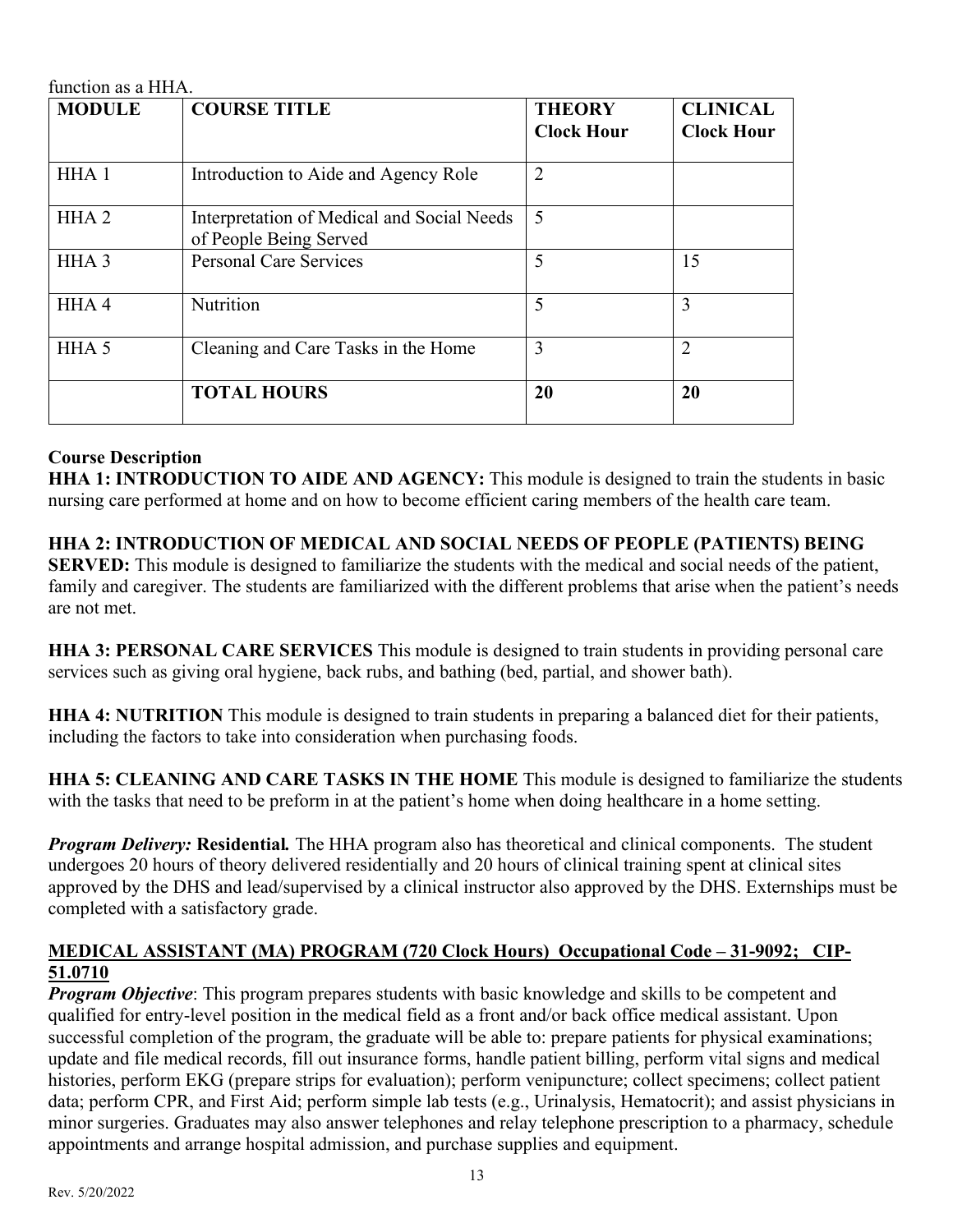Positions are available in physician's clinics, hospitals, medical specialty clinics, medical transcription agencies, laboratories and emergency rooms.

All modules must be successfully completed before beginning externship. Students can enroll at the start of any module and will be scheduled for subsequent modules in the order specific to the campus and class session.

*Schedule:* Morning: Monday to Friday, 8:00am to 1:00pm (27 weeks) Evening: Monday to Friday, 5:00pm to 10:00pm (27 weeks) Weekend: Saturday to Sunday, 8:00am to 5:30pm (49 weeks)

#### *Program Description:*

The program is structured to provide theory and practical application of skills to students to be multi-skilled entrylevel health professionals who perform a wide range of roles in physician's offices and other health care settings.

A certificate will be given upon successful completion of the program.

#### *Program Delivery***:** Residential

|                 | <b>Program Outline</b>                                                                                                    |              |                              |
|-----------------|---------------------------------------------------------------------------------------------------------------------------|--------------|------------------------------|
| <b>Module</b>   | <b>Course Title</b>                                                                                                       | <b>Weeks</b> | <b>Clock</b><br><b>Hours</b> |
| MA1             | <b>Introduction to Medical Assisting</b><br>(Short overview of course: Roles/Responsibilities of<br>healthcare providers) | $\mathbf{1}$ | 25                           |
| MA2             | <b>Medical Ethics/Liabilities</b><br>(Ethical & Legal Responsibilities , Professional<br>Liabilities)                     | $\mathbf{1}$ | 25                           |
| MA3             | <b>Psychology of Human Relations</b>                                                                                      | $\mathbf{1}$ | 25                           |
| MA4             | <b>Medical Terminology</b>                                                                                                | $\mathbf{1}$ | 25                           |
| MA <sub>5</sub> | <b>Anatomy &amp; Physiology I</b><br>(Anatomical & Fundamental Body Structures,<br>Integumentary System)                  | $\mathbf{1}$ | 25                           |
| <b>MA6</b>      | <b>Anatomy &amp; Physiology II</b><br>(Sensory System, Nervous System)                                                    | $\mathbf{1}$ | 25                           |
| MA7             | <b>Anatomy &amp; Physiology III</b><br>(Muscular System, Skeletal System)                                                 | $\mathbf{1}$ | 25                           |
| <b>MA8</b>      | <b>Anatomy &amp; Physiology IV</b><br>(Respiratory System, Circulatory System)                                            | $\mathbf{1}$ | 25                           |
| MA9             | <b>Anatomy &amp; Physiology V</b><br>(Digestive System, Diet and Nutrition)                                               | $\mathbf{1}$ | 25                           |
| <b>MA10</b>     | <b>Anatomy &amp; Physiology VI</b><br>(Endocrine System, Immune System)                                                   | $\mathbf{1}$ | 25                           |
| <b>MA11</b>     | <b>Anatomy &amp; Physiology VII</b><br>(Urinary System, Reproductive System, Pregnancy,<br>Childbirth)                    | $\mathbf{1}$ | 25                           |
| <b>MA12</b>     | <b>Medical Office Management (Manager)</b>                                                                                | $\mathbf{1}$ | 20                           |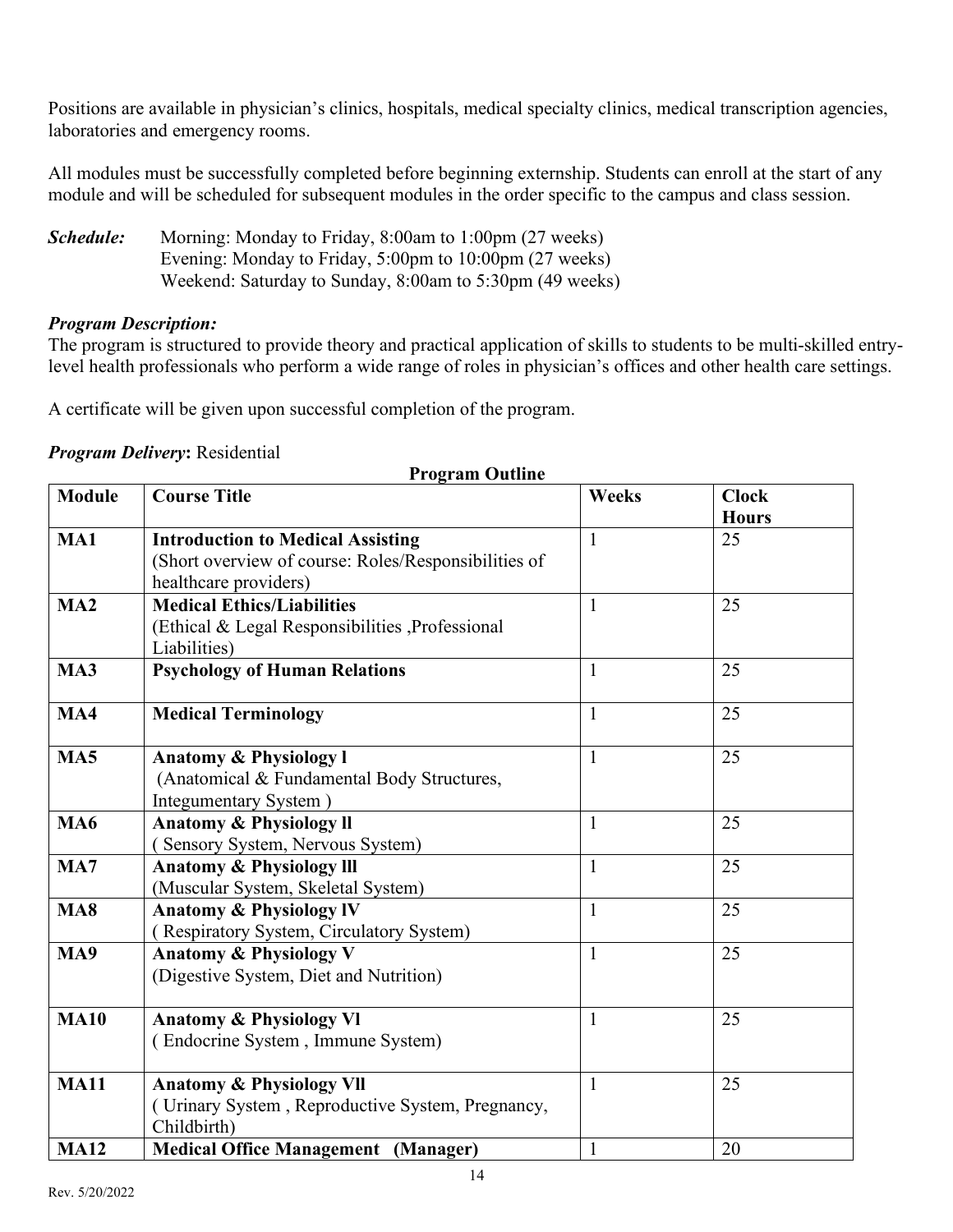|             | (Security of the office, Safety, Emergency                 |              |     |
|-------------|------------------------------------------------------------|--------------|-----|
|             | Plans/Contingency & General Management Duties)             |              |     |
| <b>MA13</b> | <b>Administrative Medical Assistant (Front Office) I</b>   | $\mathbf{1}$ | 20  |
|             | Communication Skills (Telephone Communications,            |              |     |
|             | Oral & Written Communications, Scheduling of               |              |     |
|             | Appointments, Receiving & Sending Communications)          |              |     |
| <b>MA14</b> | <b>Administrative Medical Assistant (Front Office) II</b>  | $\mathbf{1}$ | 20  |
|             | (Records Management, Preparation of Patient Medical        |              |     |
|             | Records)                                                   |              |     |
| <b>MA15</b> | <b>Administrative Medical Assistant (Front Office) III</b> | $\mathbf{1}$ | 20  |
|             | (Collection of fees, billing, book-keeping procedures)     |              |     |
| <b>MA16</b> | <b>Clinical Medical Assistant (Back Office) l</b>          | $\mathbf{1}$ | 20  |
|             | (Preparation of clinical duties and patient charts)        |              |     |
| <b>MA17</b> | <b>Clinical Medical Assistant (Back Office) II</b>         | $\mathbf{1}$ | 20  |
|             | (Physical examinations/Assessment Procedures in            |              |     |
|             | adult and pediatric patients-Vital signs)                  |              |     |
| <b>MA18</b> | <b>Clinical Medical Assistant (Back Office) III</b>        | $\mathbf{1}$ | 15  |
|             | Clinical & Laboratory Procedures & Skills (Specimen        |              |     |
|             | collection, Blood collection (Venipuncture), Frequent      |              |     |
|             | Physician's Office Laboratory Diagnostic Tests,            |              |     |
|             | Frequently ordered laboratory tests)                       |              |     |
| <b>MA19</b> | <b>Clinical Medical Assistant (Back Office ) IV</b>        | $\mathbf{1}$ | 20  |
|             | (CPR, Emergencies, Accidents, Acute Illnesses)             |              |     |
| <b>MA20</b> | <b>Clinical Medical Assistant (Back Office) V</b>          | $\mathbf{1}$ | 25  |
|             | (Basic Pharmacology, Assisting with Medications,           |              |     |
|             | Handling of Non-prescription & Prescription                |              |     |
|             | Medications)                                               |              |     |
| <b>MA21</b> | <b>Clinical Medical Assistant (Back Office) VI</b>         | $\mathbf{1}$ | 25  |
|             | (Methods of Administration of Medication, Dosages,         |              |     |
|             | Injections & Immunizations)                                |              |     |
| <b>MA22</b> | <b>Career Development</b>                                  | $\mathbf{1}$ | 20  |
| <b>MA23</b> | <b>Externship</b>                                          | 5            | 175 |
|             |                                                            |              |     |
|             |                                                            |              |     |
|             | <b>Totals</b>                                              | 27           | 720 |
|             |                                                            |              |     |
|             |                                                            |              |     |

# **EQUIPMENT AND REFERENCE MATERIAL**

Text(s): Medical Assisting: Administrative and Clinical Competencies 7<sup>th</sup> Edition published by Delmar, Workbook for Medical Assisting: Administrative and Clinical Competencies, Medical Terminology for Health Professions, 6<sup>th</sup> Edition, Ann Erlich & Carol Schroeder by Delmar, Job Hunting Handbook, PDR Pocket Guide to Prescription Drug, The Total Practice Management Workbook: Using e-Medsys, Medical Dictionary.

Equipment: Exam tables, sphygmomanometer, stethoscope, otoscope, ophthalmoscope, bandage supplies, electrocardiograph equipment, various gowns and drapes, medical and surgical equipment, scales for weighing infants and adults, syringes, needles, assorted laboratory and specimen collection supplies, centrifuge/ microscopes, culture media, incubator, glucometer, 10-key calculators, bookkeeping equipment, insurance claim forms, super-bills, assorted charting forms, TV/VCR, overhead projector, ledger card file system.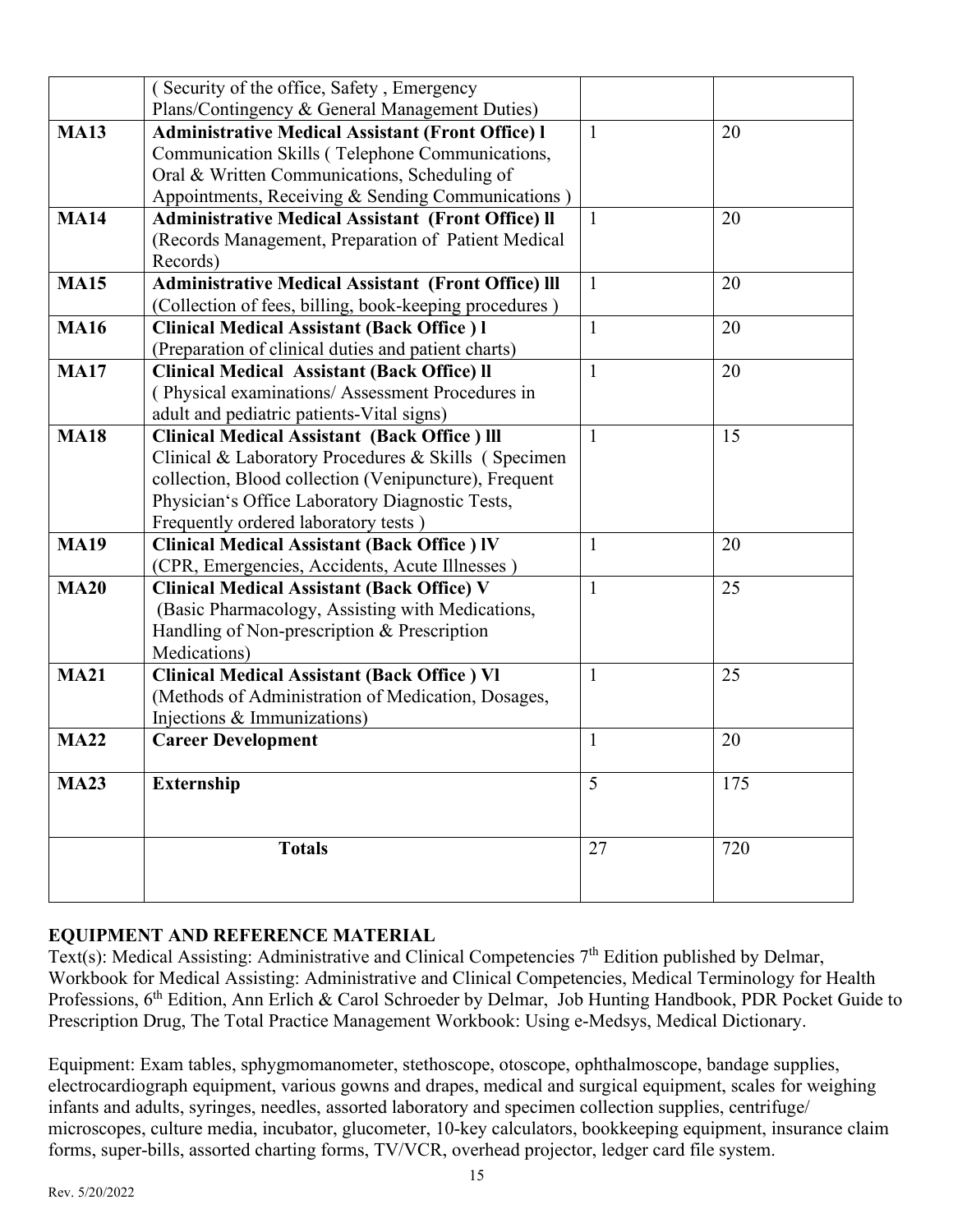#### **COURSE DESCRIPTION:**

#### **MA 1- INTRODUCTION TO THE COURSE OF MEDICAL ASSISTING**

The purpose of this module is to give the students an overview of whole course of medical assisting. What the duties and roles of the different health professionals as well as assistants will be discussed and learned. The different roles and responsibilities and training of a medical assistant will likewise be taught.

#### **MA 2**- **MEDICAL ETHICS/ LIABILITIES**

The purpose of this module is to make the students learn and know the different laws and regulations, state guidelines involving the practice of medicine in a clinical / office setting. The importance of proper documentation, professionalism, compliance as well as adherence to these guidelines will be emphasized.

#### **MA 3- HUMAN RELATIONSHIP AND BEHAVIOR INFLUENCING HEALTH**

The purpose of this module is to make the student learn the relationship between the medical assistant and the patients and their relatives. They will know about different cultures and therapies normally related to these cultures, normal and abnormal diets practiced by patients as well as abnormal behaviors. This knowledge will help the student when they give advice to the patients regarding problems they face.

#### **MA 4- MEDICAL TERMINOLOGY**

The purpose of this module is to make the students learn medical words/ terminologies frequently used in the medical field. Proper use and correct spellings of these words will be taught to the students so that at the end of this section the students will be able to use them with confidence.

#### **MA 5- 11- ANATOMY AND PHYSIOLOGY**

The purpose of this module is to introduce to the students the different body systems that will help them in their role as a medical assistant in the different offices. They will learn most common diseases encountered in these body systems. This knowledge will be of help in researching and answering the questions which the patient and their relatives would ask.

#### **MA 12 – MEDICAL OFFICE MANAGEMENT (MANAGER)**

The purpose of this module is to make the students learn the different duties of a medical assistant in a medical office management position. This will show the students the roles, responsibilities and qualities to be in a management position in a clinical setting. If this kind of work would interest them, then this section of the course would give them the incentive to develop the competence and qualities to become one.

#### **MA 13-15- ADMINISTRATIVE MEDICAL ASSISTANT (FRONT OFFICE)**

The purpose of this module is to teach the students the responsibilities and duties of the medical assistant working in the front office. They will learn how to make charts, welcome patients, answer calls, and give appointments. Likewise, they will be taught how to develop communication skills needed while working in a medical office. Other duties like billing, collection of fees referrals will be discussed.

# **MA 16- 21- CLINICAL MEDICAL OFFICE (BACK OFFICE)**

The purpose of this module is to teach the different duties of a medical assistant working the back office position. Here the students will be taught how to prepare patients before seeing the medical practitioner, take vital signs, and perform common laboratory procedures done in the medical office, CPR, assisting in minor surgical procedures, preparation of instruments, blood collections. They will also be taught immunizations, injections, and basic pharmacology, calling prescriptions, assisting with medications, oral or parenteral.

# **MA 22- CAREER DEVELOPMENT**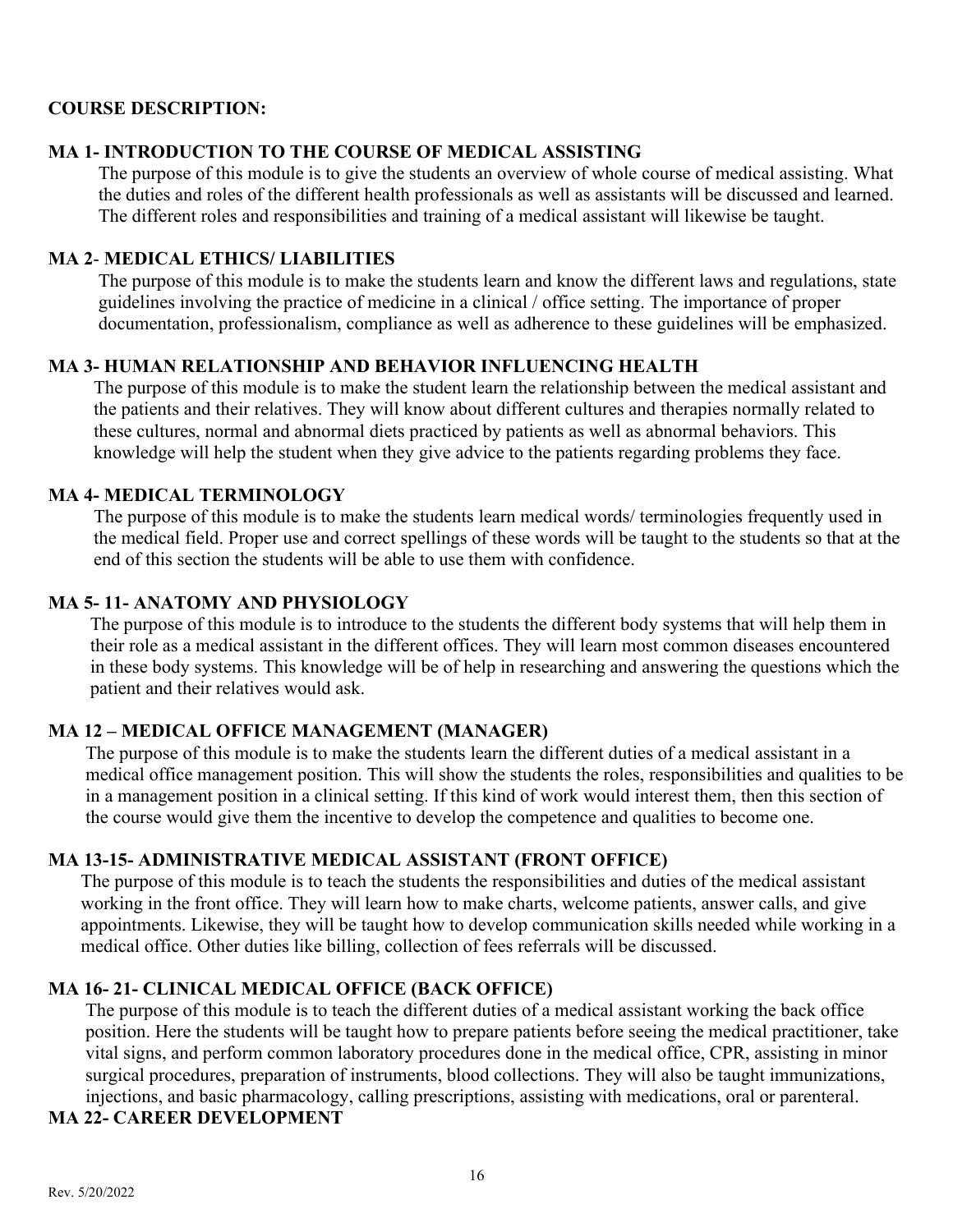Career development touches on the professional side of a medical assistant and gives her the tools necessary for employment. It deals with preparation for actual employment, including assessment of skills, application of human relations in the work environment, attitude and appearance.

#### **MA 23- EXTERNSHIP**

The purpose of this module is to provide the student the opportunity to work in an actual medical environment. This allows the student to directly apply the knowledge and skills they have learned during their classroom training. Externship also serves as a means of gaining hands-on experience.

#### **RESTORATIVE NURSE ASSISTANT (RNA) PROGRAM (40 Clock Hours)**

*Learning Objective*: This course prepares Certified Nursing Assistant with additional knowledge and skills to be competent in routine care in facilities providing long-term care and subacute care setting. Restorative nursing principles also apply to care given in hospitals, in clients' homes, adult day care, and other outpatient settings, Knowledge of basic nursing assistant practice and procedures is essential. The assistant must also be familiar with some procedures delivered by physical, occupational, speech and respiratory therapy. He or she may assist the restorative nurse with some procedures as well. He or she is a "jack of all trades" whose contribution to the residents' overall wellbeing is enormous.

Positions are available in hospitals, client homes, adult day care, and other outpatient settings.

| Schedule: | Three-day schedule: $1st$ day: 8 hours |
|-----------|----------------------------------------|
|           | $2nd$ day: 8 hours                     |
|           | $3rd$ day: 8 hours                     |
|           | $4th$ -5 <sup>th</sup> day: 16 hours   |

#### *Program Description:*

The course is structured to provide theory and practical application of skills to students to be multi-skilled entrylevel Restorative Nursing Assistant health professionals who perform a wide range of roles in health care settings.

|                  | Course Outnine                                |                |                              |
|------------------|-----------------------------------------------|----------------|------------------------------|
| <b>Module</b>    | <b>Course Title</b>                           | <b>Days</b>    | <b>Clock</b><br><b>Hours</b> |
|                  | $1st$ Day                                     |                |                              |
|                  | Introduction to Restorative Nursing Assistant |                | 4                            |
| $\boldsymbol{2}$ | Communication                                 |                | 2                            |
| 3                | Psychosocial Aspects of Long-Term Care        |                | 2                            |
|                  | $2nd$ Day                                     |                |                              |
| 4                | Functional Significance of Common Health      |                | 3                            |
|                  | Problems                                      |                |                              |
| 5                | <b>Cognitive Loss and Memory Impairment</b>   |                | 5                            |
|                  | (Specific Care Problems of the LTC Resident)  |                |                              |
|                  | $3rd$ Day                                     |                |                              |
| 6                | Specific Restorative Techniques               |                | 8                            |
|                  | $4^{th-5}$ <sup>th</sup> Day                  |                |                              |
| 7                | Clinical                                      | $\overline{2}$ | 16                           |
|                  | <b>Totals</b>                                 | 5              | 40                           |
|                  |                                               |                |                              |
|                  |                                               |                |                              |

#### **Course Outline**

#### **COURSE DESCRIPTION:**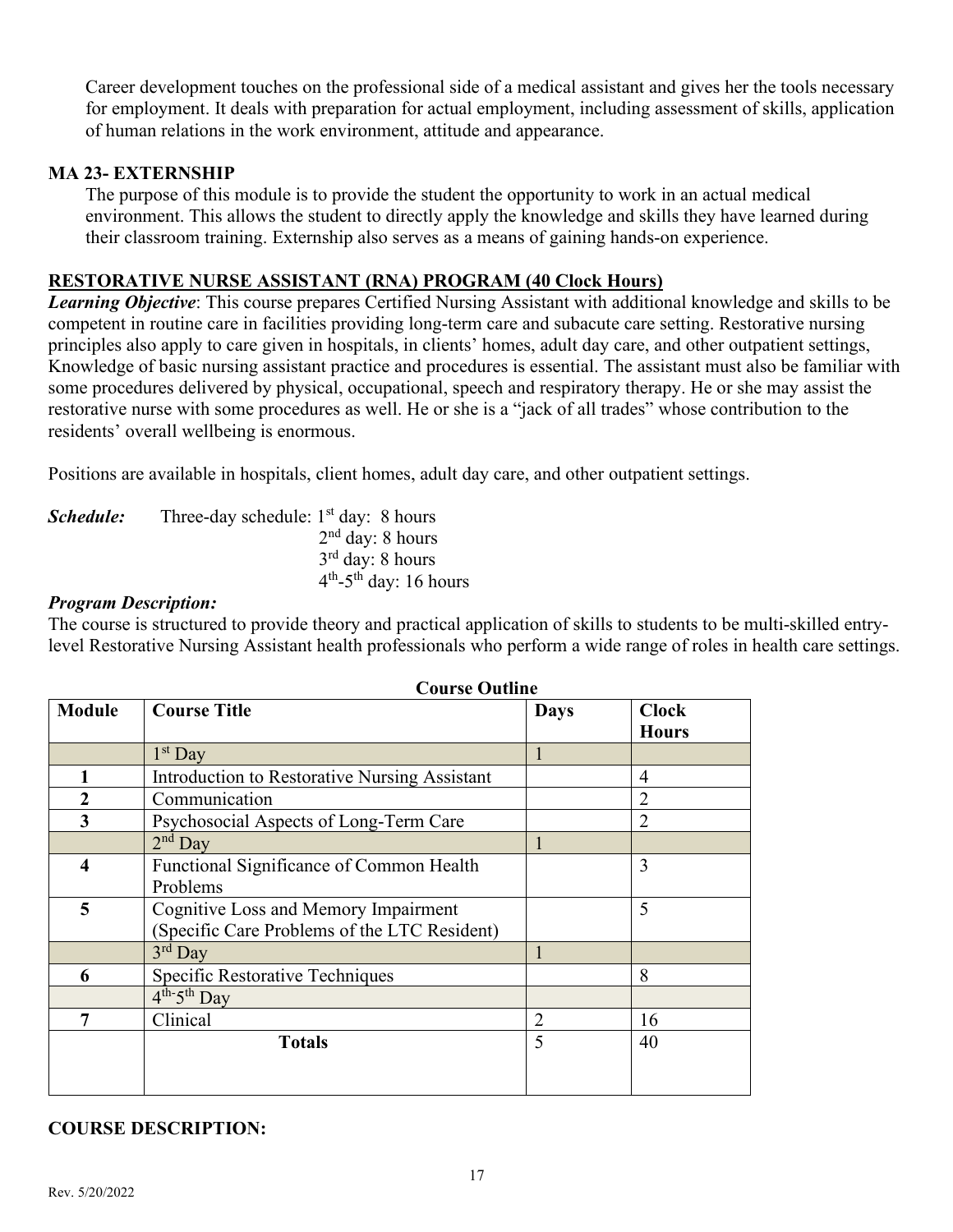#### **MODULE 1- INTRODUCTION TO RESTORATIVE NURSING ASSISTANT**

This unit defines rehabilitation and explains the philosophy of rehabilitation. It identifies the members of of the healthcare team, including the restorative nurse assistant, and explains their roles. It describes the members of the physical therapy, occupational therapy, and speech therapy staffs with whom the RNA will work in the LTC setting. This unit also provides a review of nursing staff personnel. Functions of these various departments in helping residents to achieve their goals will be identified. The role of the RNA will be identified, and the ethical and legal responsibilities of the RNA and his/her supervisor will be explained.

#### **MODULE 2**- **COMMUNICATION**

This unit discusses active listening and responding. More specifically, methods of effective communication with coworkers and residents will be reviewed.

#### **MODULE 3- PSYCHOSOCIAL ASPECTS OF LONG-TERM CARE**

This unit will highlight the psychological and social components of providing restorative care to the elderly person. Psychosocial needs will be discussed, as well as barriers to need fulfillment such as personality traits, poor coping skills, lack of motivation, and age-related physical changes. The mourning process will also be discussed.

#### **MODULE 4- FUNCTIONAL SSIGNIFICANCE OF COMMON HEALTH PROBLEM**

This unit deals with definitions and identifies clinical problems of major disease groups commonly found in the long-term care population.

#### **MODULE 5- COGNITIVE LOSS AND MEMORY IMPAIRMENT (SPECIFIC CARE PROBLEMS OF THE LTC RESIDENT)**

This unit will introduce specific problems of the long-term care resident. Included will be memory, cognitive loss, sensory impairment, chronic pain, apraxia, and aphasia. Musculoskeletal limitations such as contractures, muscle weakness, and incoordination will also be reviewed.

# **MODULE 6- SPECIFIC RESTORATIVE TECHNIQUES**

This unit covers all aspects of restorative procedures carried out by the restorative nurse assistant. It includes a review of safety measures and precautions, positioning techniques, self-care skills, transfers, cognitive retraining, feeding, exercise, and maintaining medical records.

#### **ASSOCIATE OF SCIENCE IN SURGICAL TECHNOLOGY PROGRAM**, (**1620 Hours)** ,**Occupational Code 29-2055.00, 31-9093.00; CIP-51.0909**

**Program Description:** The program is divided into three separate courses (segments). Each course (segments) consists of four modules. *Each course (segment) must be taken and successfully completed before beginning the next segment.* 

**Program Objective:** The program's goal is to prepare competent entry-level surgical technologists in the cognitive (knowledge), psychomotor (skills) and affective (behavior) learning domains. The program adheres and complies with the Core Curriculum for Surgical Technology as produce by the Association Of Surgical Technology. The student will learn to function as a member of the surgical team and work under the immediate supervision of registered nurses or surgeons. The student will develop the knowledge and skills required to deliver patient care before, during and after surgery, prepare the operating room with sterilized instruments, equipment, fluids, and supplies utilized in surgical procedures. During the clinical phase of the student's training, the student will develop the critical skill of anticipating the needs of the surgeon, passing instruments and providing sterile items in an efficient manner to obtain viable employment in hospitals, outpatient surgery centers, clinics, private surgeon offices,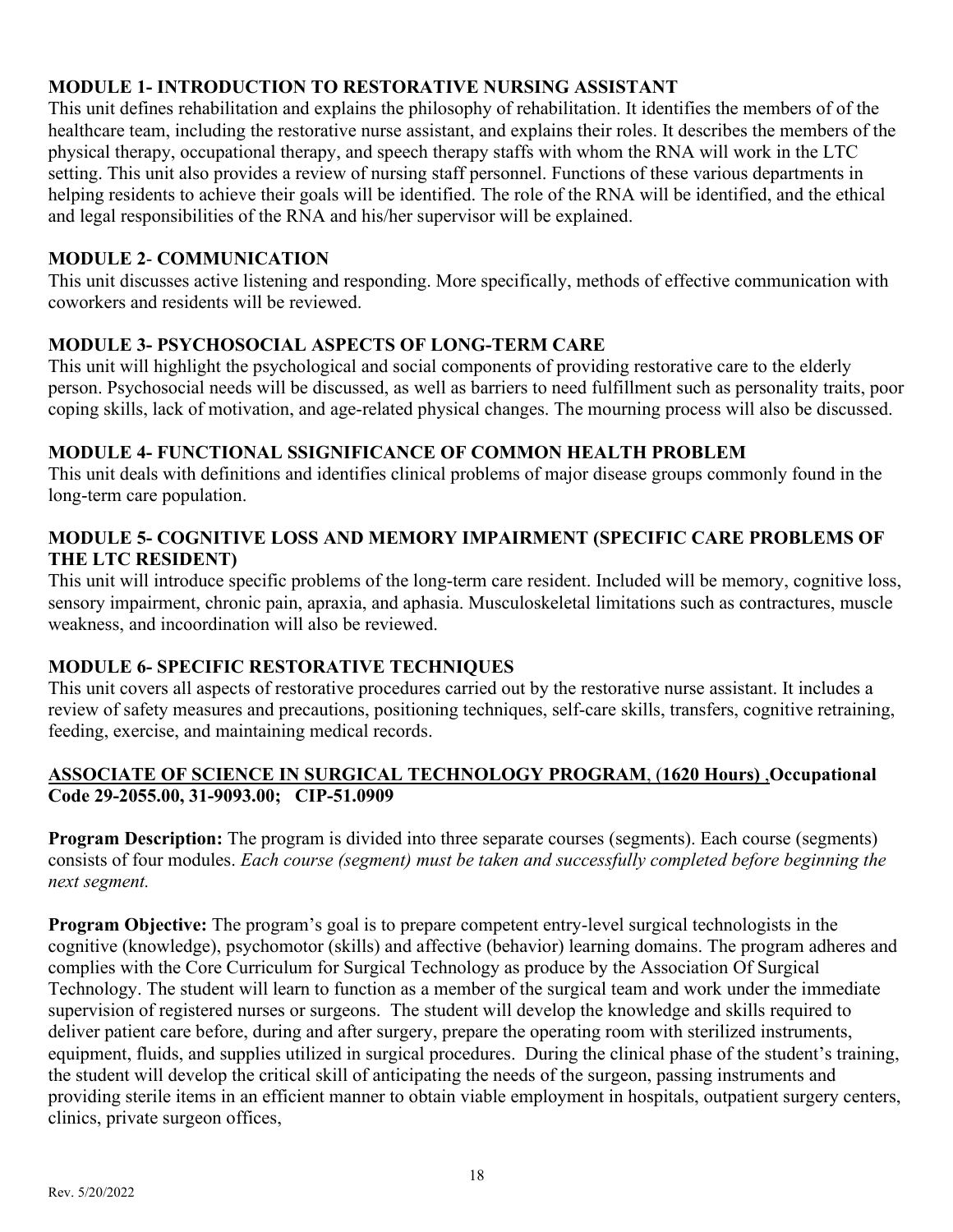|                           | I ROQIVANI OVTERNE                                |                |              |               |
|---------------------------|---------------------------------------------------|----------------|--------------|---------------|
| <b>Module</b>             | <b>Course Title</b>                               | <b>Weeks</b>   | <b>Clock</b> | <b>Credit</b> |
|                           |                                                   |                | <b>Hours</b> | <b>Hours</b>  |
|                           |                                                   |                |              |               |
|                           | <b>Segment 1: Basic Sciences</b>                  |                |              |               |
|                           |                                                   |                |              |               |
| <b>BS1</b>                | ENGLISH COMPOSITION,                              | $\overline{2}$ | 45           | 9.00          |
|                           | <b>BUSINESS MATH</b>                              | $\overline{2}$ | 45           |               |
| BS <sub>2</sub>           | <b>GENERAL PSCHOLOGY</b>                          | $\overline{4}$ | 90           | 9.00          |
| BS <sub>3</sub>           | <b>ANATOMY &amp; PHYSIOLOGY 1</b>                 | $\overline{4}$ | 90           | 9.00          |
| <b>BS4</b>                | <b>ANATOMY &amp; PHYSIOLOGY 2</b>                 | $\overline{4}$ | 90           | 9.00          |
|                           | <b>Segment 2: Surgical Techniques</b>             |                |              |               |
|                           |                                                   |                |              |               |
| ST <sub>1</sub>           | PHARMACOLOGY                                      | $\overline{2}$ | 45           | 7.20          |
|                           | <b>ANESTHESIA</b>                                 |                |              |               |
|                           | HEALTHCARE/TECHNOLOGICAL                          | $\overline{2}$ | 45           |               |
|                           | <b>SCIENCES</b>                                   |                |              |               |
| ST2                       | <b>INTRODUCTION TO SURGICAL</b>                   | $\overline{4}$ | 90           | 7.20          |
|                           | <b>TECHNOLOGY</b>                                 |                |              |               |
| ST3                       | PRINCIPLES AND PRACTICES OF                       | $\overline{4}$ | 90           | 7.20          |
|                           | SURGIAL TECHNOLOGY                                |                |              |               |
| ST4                       | SURGICAL CASE MANAGEMENT - CPR /                  | $\overline{4}$ | 90           | 7.20          |
|                           | First Aid                                         |                |              |               |
|                           |                                                   |                |              |               |
|                           | <b>Segment 3: Surgical Procedures</b>             |                |              |               |
| SP1                       | Generals – General Surgery I • General            | $\overline{4}$ | 90           | 7.20          |
|                           | Surgery II • OB/GYN Surgery • Genitourinary       |                |              |               |
|                           | <b>Surgery</b>                                    |                |              |               |
| SP2                       | SPECIALITY 1- Otorhinolaryngologic (ENT)          | $\overline{4}$ | 90           | 7.20          |
|                           | Surgery • Orthopedic Surgery • Oral $\&$          |                |              |               |
|                           | Maxillofacial Surgery • Neurosurgery              |                |              |               |
| SP3                       | <b>SPECIALTY 2– Plastic &amp; Reconstructive</b>  | $\overline{4}$ | 90           | 7.20          |
|                           | Surgery • Ophthalmic Surgery • Pediatric          |                |              |               |
|                           | Surgery • Laser Technology / Computers /          |                |              |               |
|                           | Robotics                                          |                |              |               |
| <b>SP4</b>                | <b>SPECIALTY 3– Thoracic Surgery •</b>            | $\overline{4}$ | 90           | 7.20          |
|                           | Cardiovascular Surgery • Peripheral Vascular      |                |              |               |
|                           | <b>Surgery • Principles of Career Development</b> |                |              |               |
| $\underline{\mathbf{PC}}$ | PRECLINICAL – Overview of clinical lab            | $\mathbf{1}$   | 20           | 1.00          |
|                           | skills and instrumentation with final             |                |              |               |
|                           | preparation for externship                        |                |              |               |
| CE                        | <b>CLINICAL EXTERNSHIP</b>                        | 13             | 520          | 17.33         |
|                           | <b>TOTALS</b>                                     | 62             | 1620         | 111.93        |

#### **PROGRAM OUTLINE**

*NOTE: Clinical Externship comprise 13 weeks, 520 clock hours, and 17.33 quarter credits. Students will be scheduled for and required to attend 40 hours per week at eight hours per day.*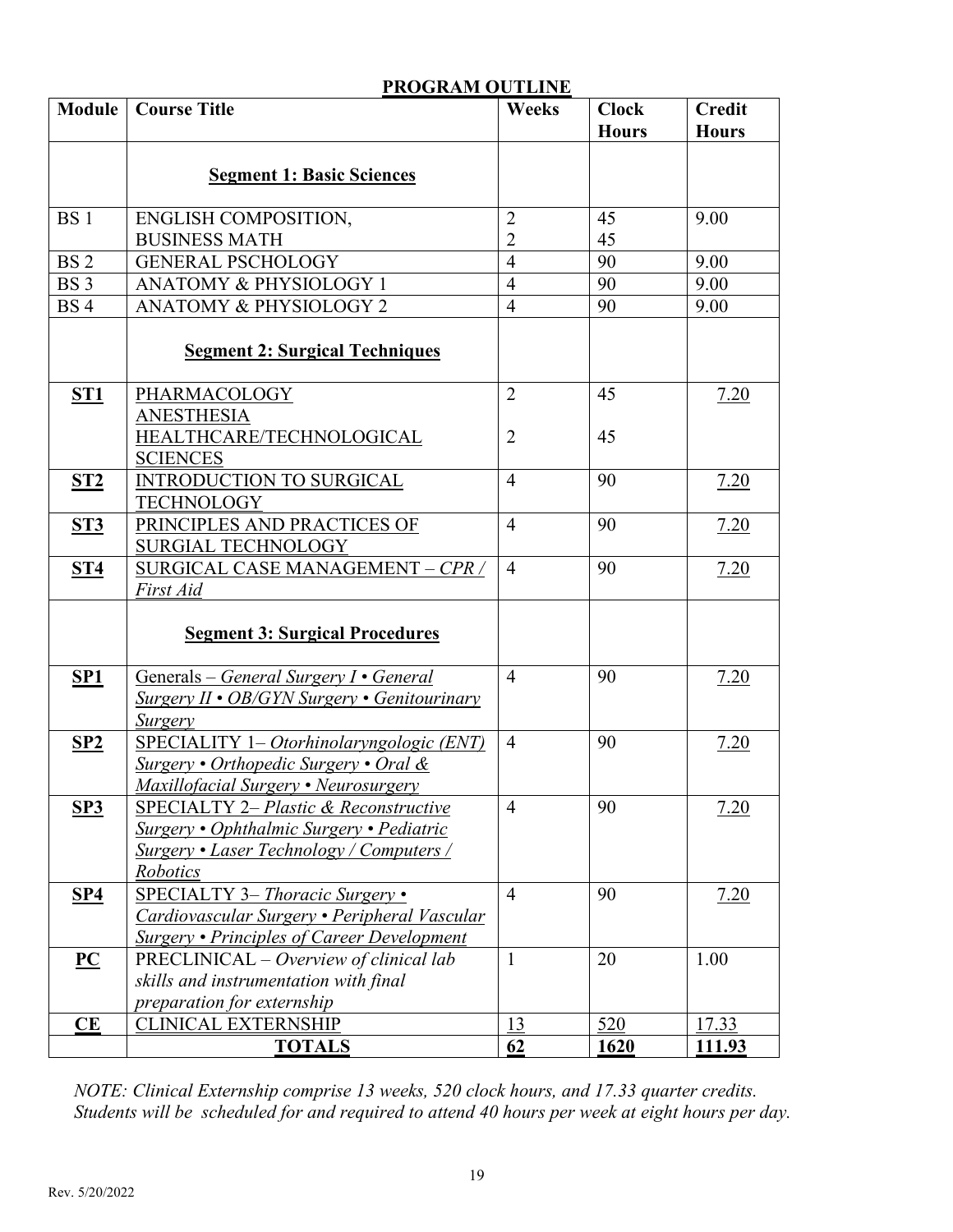#### **Course Description**

#### **BS1 - ENGLISH COMPOSITION**

To provide students experience in writing essays with a variety of purposes and to allow students to practice writing in general and to polish skills in organization, grammar, style, and mechanics. Students also learn the principles of defining research problems and developing research strategies. Readings for this course are selected from American writers.

#### **BUSINESS MATH**

To provide students with reinforcement of mathematical computations to challenge them to understand how to process and interpret information to arrive at logical conclusions to common business math applications.

#### **BS2 - GENERAL PSYCHOLOGY**

The purpose of this course is to teach the concepts and facts of psychology. Students are introduced to the science of learning and memory that can increase the amount of information learned and retained. Also, this course will provide a better understanding of human learning and behavior which will lead to success in future classes.

#### **BS 3**

This course is designed to give the students basic knowledge of the composition of the body from cells to the body structure as a whole. It provides students with a basic understanding of the organs of the body and their respective functions.

It is designed to provide students with basic knowledge of the primary functions of the blood, characteristics of blood plasma; lists the blood's formed elements; and identifies the important functions of each. The student will learn the anatomy of the heart, its chambers, the valves, the heart sounds, circulatory pathways and the electrical conduction within the heart,. The student will also be able to identify the major organs of the respiratory system and their functions, discuss the anatomy of the urinary system and its function, discuss the nephron and the role of each component in the formation of urine, and describe and compare the different body fluid compartments.

#### **BS 4**

This course is designed to provide students basic knowledge of the anatomy of the alimentary tract from the mouth to the anus, identifies the primary and accessory organs of digestion. In addition, students will discuss the basics of carbohydrate, fat, and protein digestion, and will contrast chemical and mechanical digestion, catabolism and anabolism and describes the metabolic roles of fats, proteins, carbohydrates, vitamins, and minerals. Students discuss the primary and accessory organs of the male and female reproductive systems, the primary functions of the sex hormones, and the phases of the female menstrual cycle. This topic also discusses the concept of development and the major developmental changes characteristic of each stage of life, the stages of labor, and the effects of aging in the body organ system.

#### **ST 1**

This course is designed to provide students be able to discuss the principles of pharmacology, common units of measurement associated with drug use, as well as the different types and phases of anesthesia, including how they are given and the drugs used for each, and the side effects of the drugs and their actions. This topic also provide the basic knowledge in Microbiology, covers the causes and characteristics of protozoa, fungi, bacteria, and viruses, as well as the classifications of such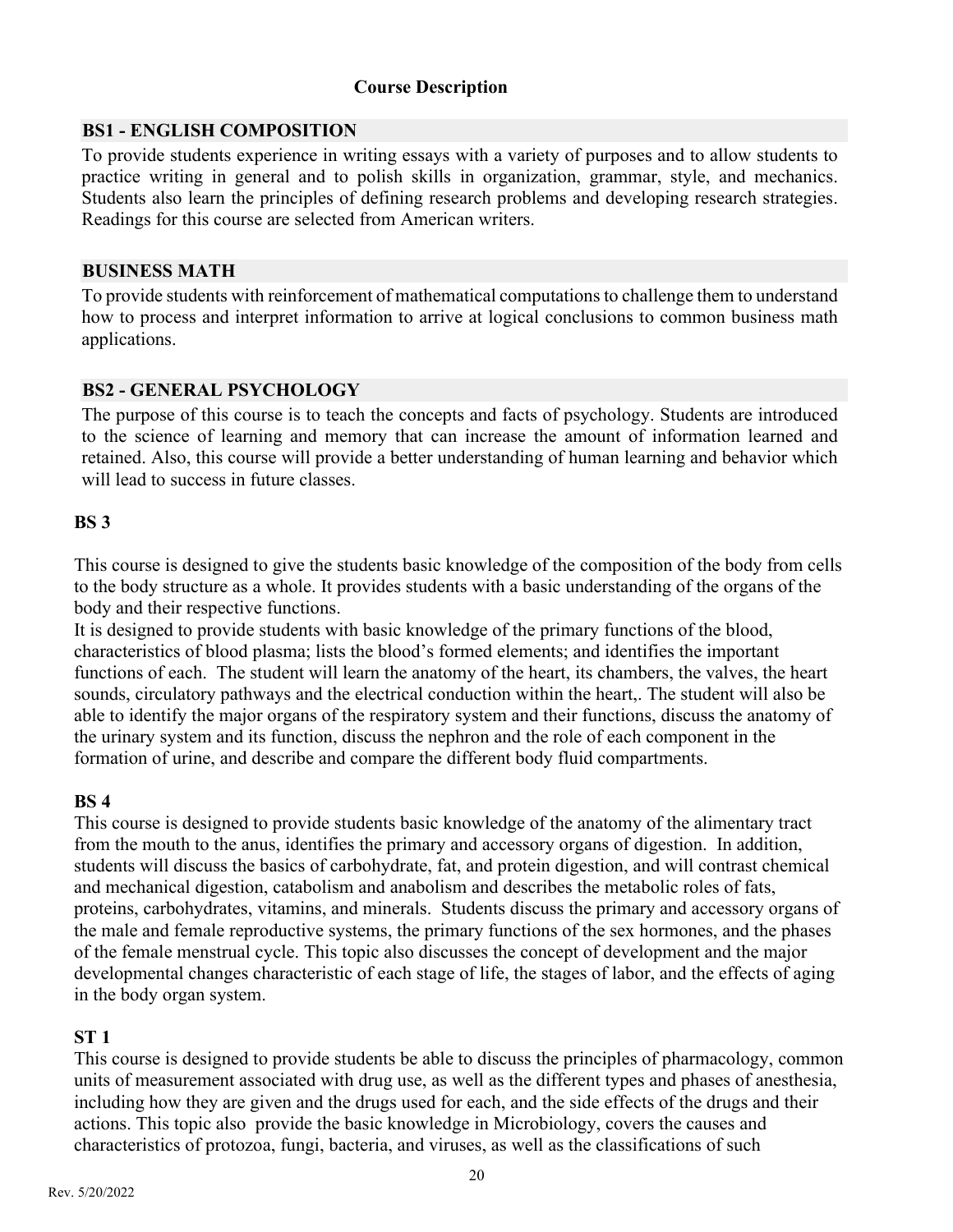organisms. Also, students will learn the basics of electricity, its uses (especially in the operating room), and the dangers and precautions to be taken before and during its use. Students will also discuss the terms related to physics and the principles of physics in relation to patient care in the operating room. This topic also covers laser technology and safety, including equipment and supplies. Additionally, students will learn basic computers, including the relevant components and software programs. Also, the basic concepts related to robotics, including identifying components and mechanisms of the robotic system, will be discussed.

#### **ST 2**

This course is designed to provide students the basic knowledge in the major principles and practices of surgical technology; the surgical team; and patient care before, during, and after surgical procedures. Students will learn the legal and ethical issues associated with medical practice, specifically as they relate to the surgical team. Students will learn the professional obligations of each member of the surgical team, the patient bill of rights, and the professional standards of care as defined in the Code of Ethics of the Association of Surgical Technologists. This topic exposes students to the method of assessing the patient's response to illness, surgery, and hospitalization. Additionally, students will learn the basic principles of organization and structure of the operating room, its physical layout, and the different methods and safety standards that contribute to an aseptic environment.

#### **ST 3**

This course is designed to provide students the basic knowledge in asepsis &sterile techniques, the scientific principles of asepsis, learn the requirements for sterile technique and the methods of sterilization, disinfection, and control in the operating room. Students will also be able to define and discuss the concept of surgical conscience, informed consent, describe preoperative routines, principles of transportation, surgical positioning, preparation of the operative site, vital signs, and methods and types of documentation. Students will be able to demonstrate an understanding of the application of devices, urinary catheterization, methods of hemostasis and blood replacement, and identifying developing emergency situations. Students will learn to identify the use and function of surgical instruments, be able to demonstrate the appropriate methods of passing each type of instrument, and understand the methods of decontamination and sterility control. This topic also introduces the anatomical and surgical aspects of traumatic and surgical wounds, the principles and methods of wound closure, and learns to identify the types of needles and sutures used, and the use of stapling devices.

#### **ST 4**

This course is designed to provide students with the role of the STSR and the techniques of opening and preparing supplies/instruments, learn the principles and methods of a surgical scrub and donning surgical gown/gloving, the procedure for counting instruments, sponges, needles, and other items, and intraoperative handling of sterile equipment/supplies. Additionally, this topic covers the principle of sterile surgical draping, including types of drapes, various draping techniques and the methods of draping, and patient care after surgery.

#### **SP 1**

This course is designed to provide students with basic knowledge of the preparation for preoperative, intraoperative, and postoperative care and possible complications arising from general surgical procedures, OB/GYN procedures, and Genitourinary surgery procedures. Students will learn to identify instruments, supplies, and drugs associated with general surgery, OB-GYN surgery, and Genitourinary surgery.

#### **SP 2**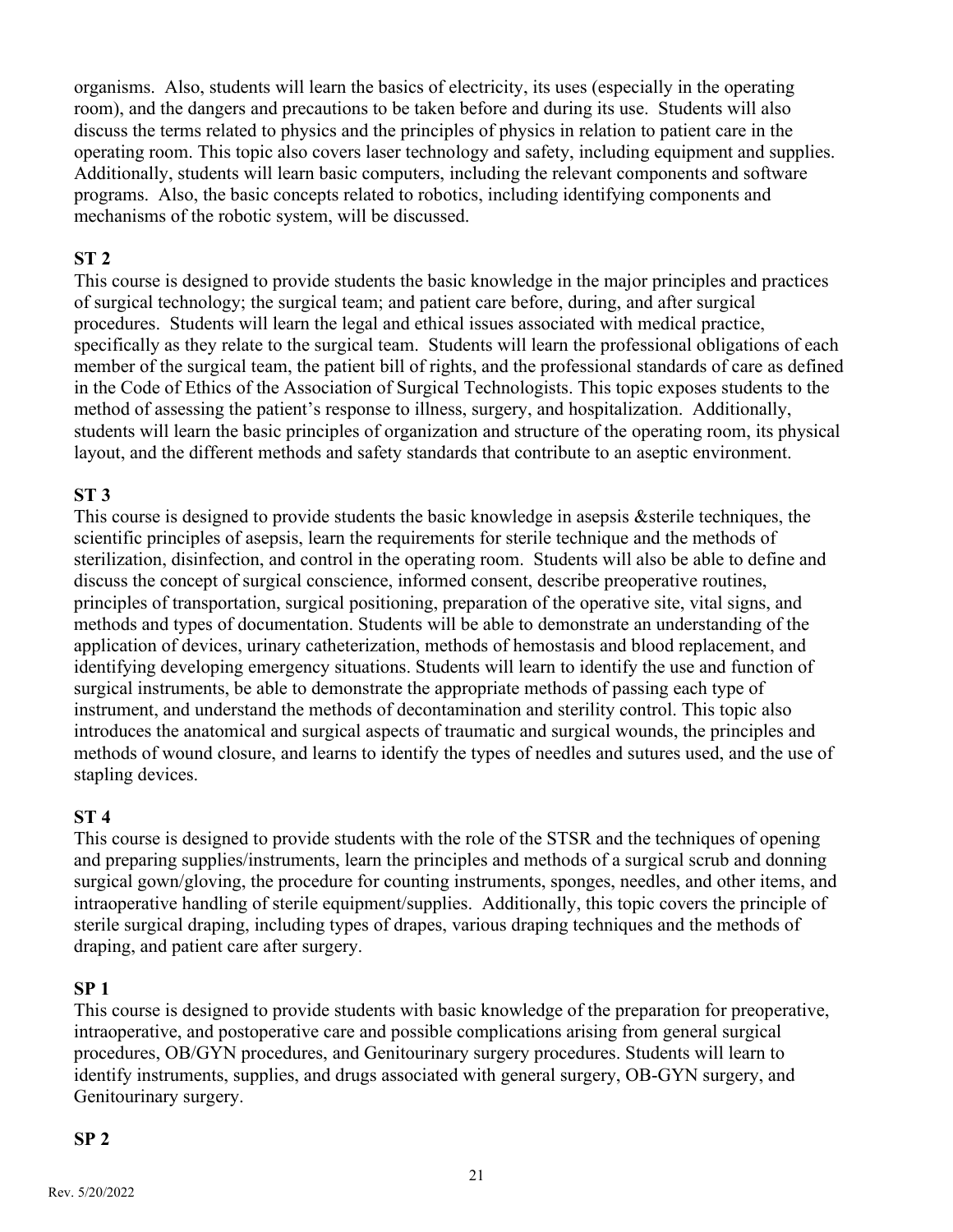This course is designed to provide students with basic knowledge of the preparation for preoperative, intraoperative, and postoperative care and possible complications arising from ENT, Orthopedic, Oral & Maxillofacial, and Neurosurgical procedures. Students will learn to identify instruments, supplies, and drugs associated with this portion of ENT surgery, Orthopedic surgery, Oral & Maxillofacial surgery and Neurosurgery.

#### **SP 3**

This course is designed to provide students with basic knowledge of the preparation for preoperative, intraoperative, and postoperative care and possible complications arising from Plastic  $\&$ Reconstructive Surgery, Ophthalmic surgery, and Pediatric Surgery. Students will learn to identify instruments, supplies, and drugs associated with this portion of plastic and reconstructive surgery, Ophthalmic surgery, and Pediatric Surgery. This topic also covers laser technology and safety, including equipment and supplies. Additionally, students will learn basic computers, including the relevant components and software programs. Also, the basic concepts related to robotics, including identifying components and mechanisms of the robotic system, will be discussed.

#### **SP 4**

This course is designed to provide students with basic knowledge of the preparation for preoperative, intraoperative, and postoperative care and possible complications arising from Cardiothoracic Surgery, and Peripheral Vascular Surgery. Students will learn to identify instruments, supplies, and drugs associated with this portion of thoracic surgery, cardiac surgery and peripheral vascular surgery. This topic also covers the principles and professional practices for positive career actions and behaviors. It deals with the planning of the student's career and the preparation for actual employment, including assessment of skills, application of human relations in the work environment, attitude, and appearance. In addition, résumé preparation, interviewing techniques, employment tests, and salary negotiations are discussed to prepare the student for interview.

#### **PC**

Involves a comprehensive exam of all knowledge, lab skills, and instrumentation covered during Levels 2 and 3. Upon successful completion of this module, the student will be scheduled for Clinical Rotation.

#### **CE – CLINICAL EXTERNSHIP**

This course is designed to provide students with basic knowledge to work in an actual operating room of a hospital or surgery center and in Central Supply. The student will be expected to perform the duties of a surgical technologist under the supervision of the operating room technologist and/or clinical instructor. This work allows students to continue the learning process about this profession as well as the opportunity to directly apply the knowledge and skills they have gained during their classroom training. Externship also serves as a method of applying valuable hands-on experience when students begin the search for regular employment.

#### **VOCATIONAL NURSING (VN) PROGRAM (1566 Hours), Occupational Code 29-2061, CIP 51.3999:**

#### **Program Description:**

The program is designed to prepare the student for the National Council Licensure Examination for Practical Nurses (NCLEX-PN) and to promote successful entry as a Vocational Nurse in various health care settings.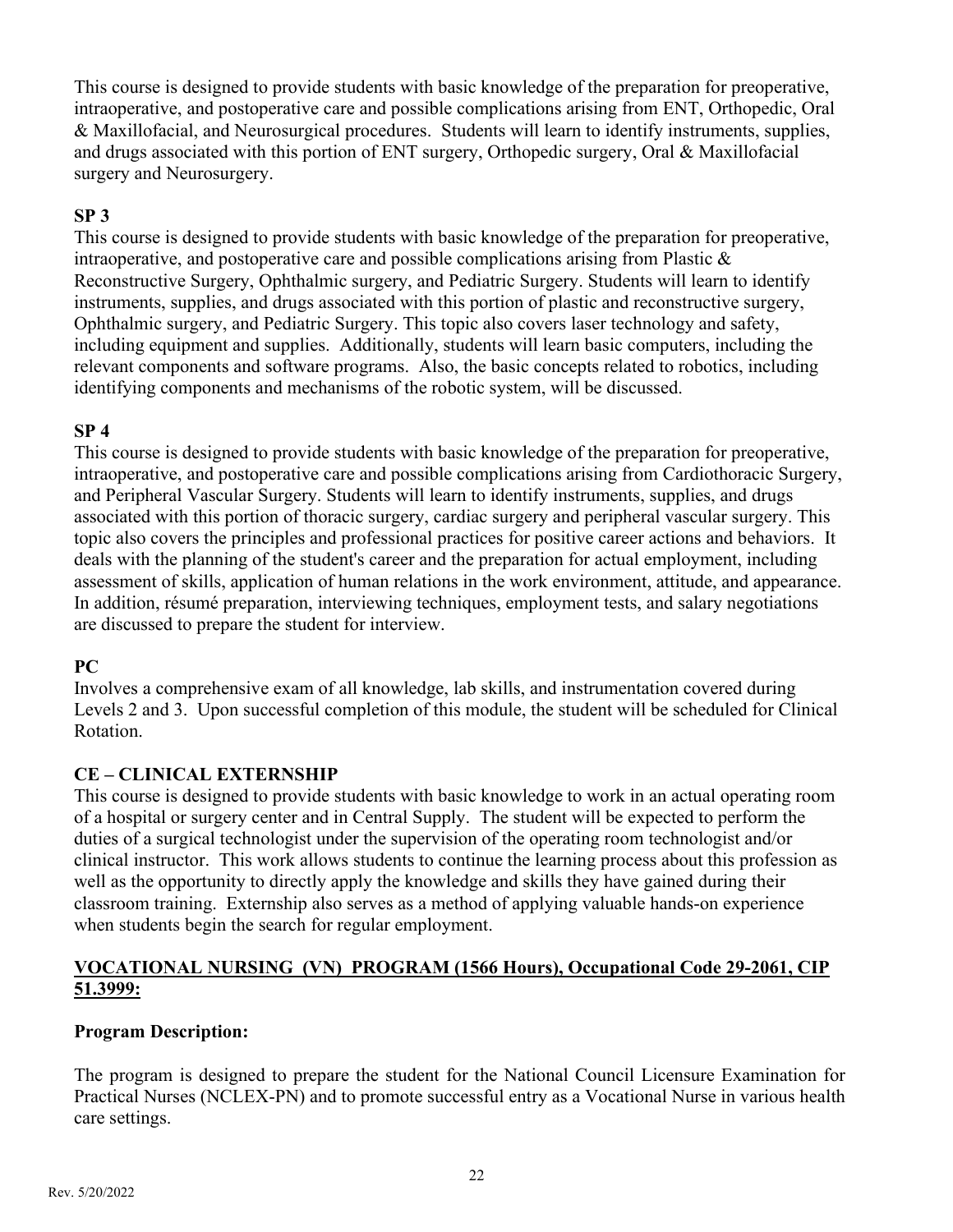The VN program has theoretical, skills and clinical components. Lectures and skills components are delivered in the main classroom and skills laboratory respectively for all courses in the program. The students take part in the **externship program** to apply theory and skills components at the clinical setting. In Fundamentals of Nursing the students do externships in Long Term/Sub-Acute Facilities to apply basic nursing care skills. In Medical/Surgical Nursing the students do externships in acute hospitals to apply nursing skills and procedures to care for adults and elderly clients with varied illnesses. In Maternity Nursing, students do externships in the maternity wards, postpartum and nursery departments in acute hospitals. Students also can do externships in maternity and Gynecological clinics. For Pediatric Nursing, students do externships in Pediatric clinics and daycare centers. For Geriatrics, Leadership and Supervision, students do the externship back in the long term facilities where most LVNs are employed. Externship/Clinical Experience is always supervised by a clinical instructor not to exceed the 1:15 instructor-student ratio approved by the BVNPT. All clinical sites and instructors are approved by the BVNPT.

#### **Program Schedule:**

| A. Part Time Hours Class Schedule |
|-----------------------------------|
|-----------------------------------|

| <b>PROGRAM</b>                 | <b>DAY</b>               | <b>TIME</b>     |
|--------------------------------|--------------------------|-----------------|
| <b>Vocational Nursing-Part</b> | Thurs./Fri. or Mon./Wed. |                 |
| Time                           | (Theory-Didactic)        | $5:30-10:00$ pm |
|                                | Sat/Sun (Clinical)       | 7:00AM-3:30pm   |

#### **B. Full Time Hours Class Schedule**

| <b>PROGRAM</b>          | DAY           | <b>TIME</b>     |
|-------------------------|---------------|-----------------|
| Vocational Nursing-Full | Monday-Friday |                 |
| Time                    | Theory        | $9:00AM-3:30pm$ |
|                         | Clinical      | $7:00AM-3:30pm$ |

#### **PROGRAM OUTLINE:**

#### **A. Part Time Hours Program Outline**

| Course       | <b>Course Name</b>             | <b>Theory</b> | Lab/Clinical | Weeks          |
|--------------|--------------------------------|---------------|--------------|----------------|
| Code         |                                | <b>Hours</b>  | <b>Hours</b> |                |
| PR101        | Anatomy and Physiology         | 38            |              | $12 *$         |
| PR102        | Psychology                     | 38            |              | $12 *$         |
| PR103        | Nutrition                      | 38            |              | $12 *$         |
| PR104        | Growth and Development         | 38            |              | $12 *$         |
| <b>VN101</b> | <b>Fundamentals of Nursing</b> | 64            | 160          | 12             |
| <b>VN102</b> | Pharmacology                   | 54            |              | $12**$         |
| <b>VN103</b> | Medical Nursing 1              | 64            | 160          | 12             |
| <b>VN104</b> | Medical Nursing ll             | 64            | 224          | 12             |
| <b>VN105</b> | Medical Nursing III            | 64            | 208          | 12             |
| <b>VN106</b> | <b>Maternity Nursing</b>       | 48            | 72           | 6              |
| <b>VN107</b> | <b>Pediatric Nursing</b>       | 48            | 72           | 6              |
| <b>VN108</b> | Geriatrics                     | 14            | 32           | $\overline{2}$ |
| <b>VN109</b> | Professionalism,               | 24            | 32           | $\overline{2}$ |
|              | Leadership and                 |               |              |                |
|              | Supervision                    |               |              |                |
|              | <b>TOTAL HOURS/TOTAL</b>       | 606           | 960          | 76             |
|              | <b>CREDITS/TOTAL WEEKS</b>     |               |              |                |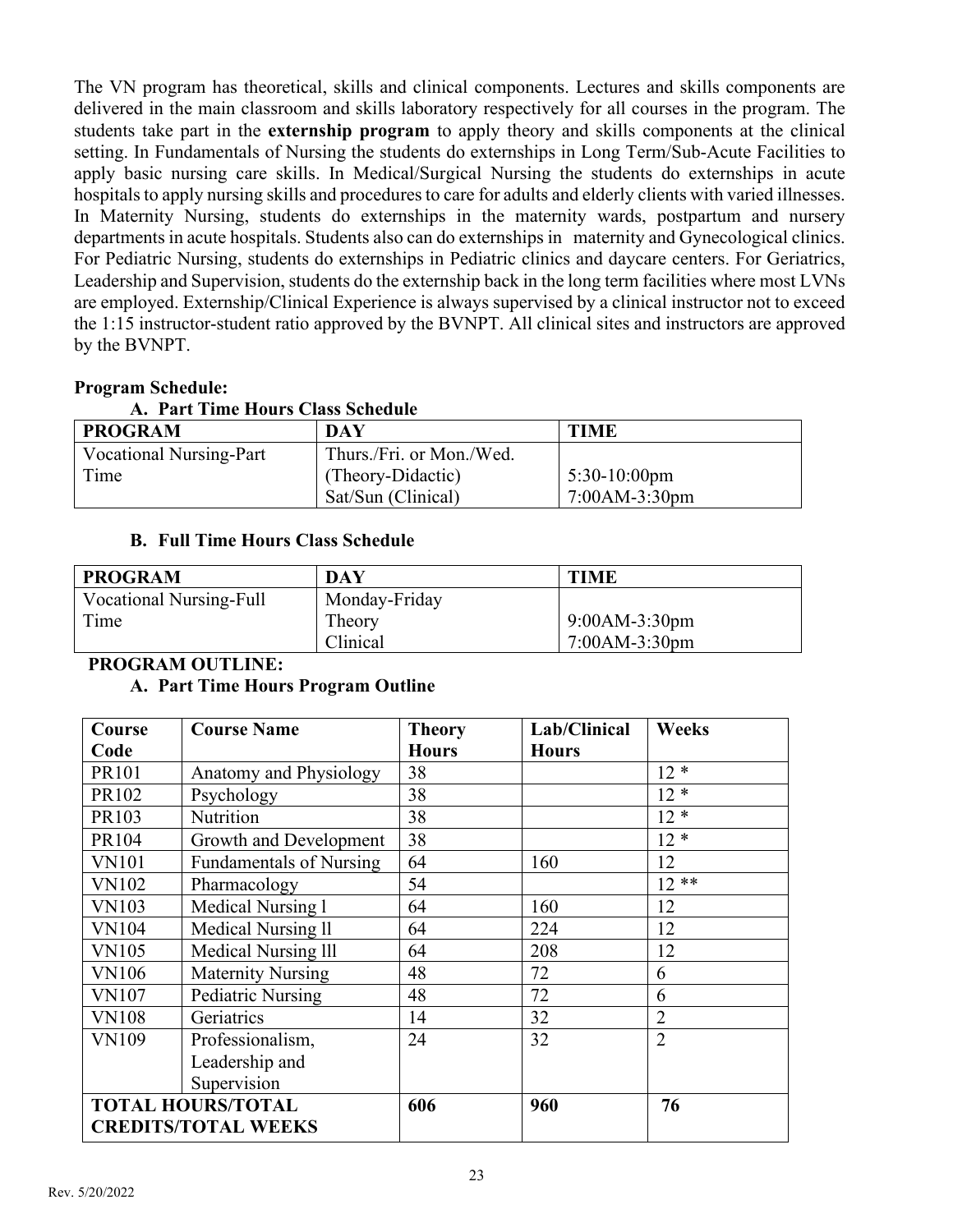| TOTAL HOURS (Theory + | 1566 | 19 Months |  |
|-----------------------|------|-----------|--|
| Lab/Clinical)         |      |           |  |

\* Prerequisites (PR) subjects are taken concurrently for twelve (12) weeks \*\* Pharmacology is taken concurrently with Fundamentals of Nursing.

#### **B. Full Time Hours Program Outline**

| Course       | <b>Course Name</b>                       | <b>Theory</b> | Lab/Clinical | Weeks          |
|--------------|------------------------------------------|---------------|--------------|----------------|
| Code         |                                          | <b>Hours</b>  | <b>Hours</b> |                |
| PR101        | Anatomy and Physiology                   | 38            |              | $8*$           |
| PR102        | Psychology                               | 38            |              | $8*$           |
| PR103        | Nutrition                                | 38            |              | $8*$           |
| PR104        | Growth and Development                   | 38            |              | $8*$           |
| <b>VN101</b> | <b>Fundamentals of Nursing</b>           | 64            | 160          | $8*$           |
| <b>VN102</b> | Pharmacology                             | 54            |              | $28**$         |
| <b>VN103</b> | Medical Nursing 1                        | 64            | 160          | 8              |
| <b>VN104</b> | Medical Nursing ll                       | 64            | 224          | 8              |
| <b>VN105</b> | Medical Nursing <sub>III</sub>           | 64            | 208          | 8              |
| <b>VN106</b> | <b>Maternity Nursing</b>                 | 48            | 72           | $\overline{4}$ |
| <b>VN107</b> | Pediatric Nursing                        | 48            | 72           | $\overline{4}$ |
| <b>VN108</b> | Geriatrics                               | 24            | 32           | $\overline{2}$ |
| VN109        | Professionalism,                         | 24            | 32           | $\overline{2}$ |
|              | Leadership, Supervision                  |               |              |                |
|              | <b>Total Hours, Total Credits, Total</b> | 606           | 960          | 52             |
| Weeks        |                                          |               |              |                |
|              | <b>TOTAL HOURS (Theory + Clinical)</b>   | 1566          | 13 months    |                |

\*Prerequisites (PR) subjects are taken concurrently for eight (8) weeks \*\* Pharmacology is taught through Fundamentals of Nursing and Medical Surgical Nursing I, II, and III.

#### **COURSE DESCRIPTION:**

#### **PR 101: ANATOMY AND PHYSIOLOGY**

This course is designed to give the students basic knowledge of the composition of the body from cells to the body structure as a whole. It provides students with a basic understanding of the organs of the body and their respective functions. **Part-time:** Total Lecture hours: 38 **Outside-Hours**: 80 hours

**Full-time:** Total Lecture hours: 38

#### **PR 102: PSYCHOLOGY**

This course is designed to provide a basic understanding of human behavior in the healthcare setting. Students learn how to interact effectively with the patients and their families as well as the other members of the healthcare team.<br>**Part-time:** Total Lecture hours: 38 **Outside-Hours**: 76 hours

**Part-time:** Total Lecture hours: 38

**Full-time:** Total Lecture hours: 38

#### **PR 103: NUTRITION**

This course is designed to give the student basic knowledge of nutrition and diet therapy. The students will be trained to correlate nutrition, health and the latest developments in the nutrition field. **Outside-Hours**: 76 hours **Part-time:** Total Lecture hours: 38 **Full-time:** Total Lecture hours: 38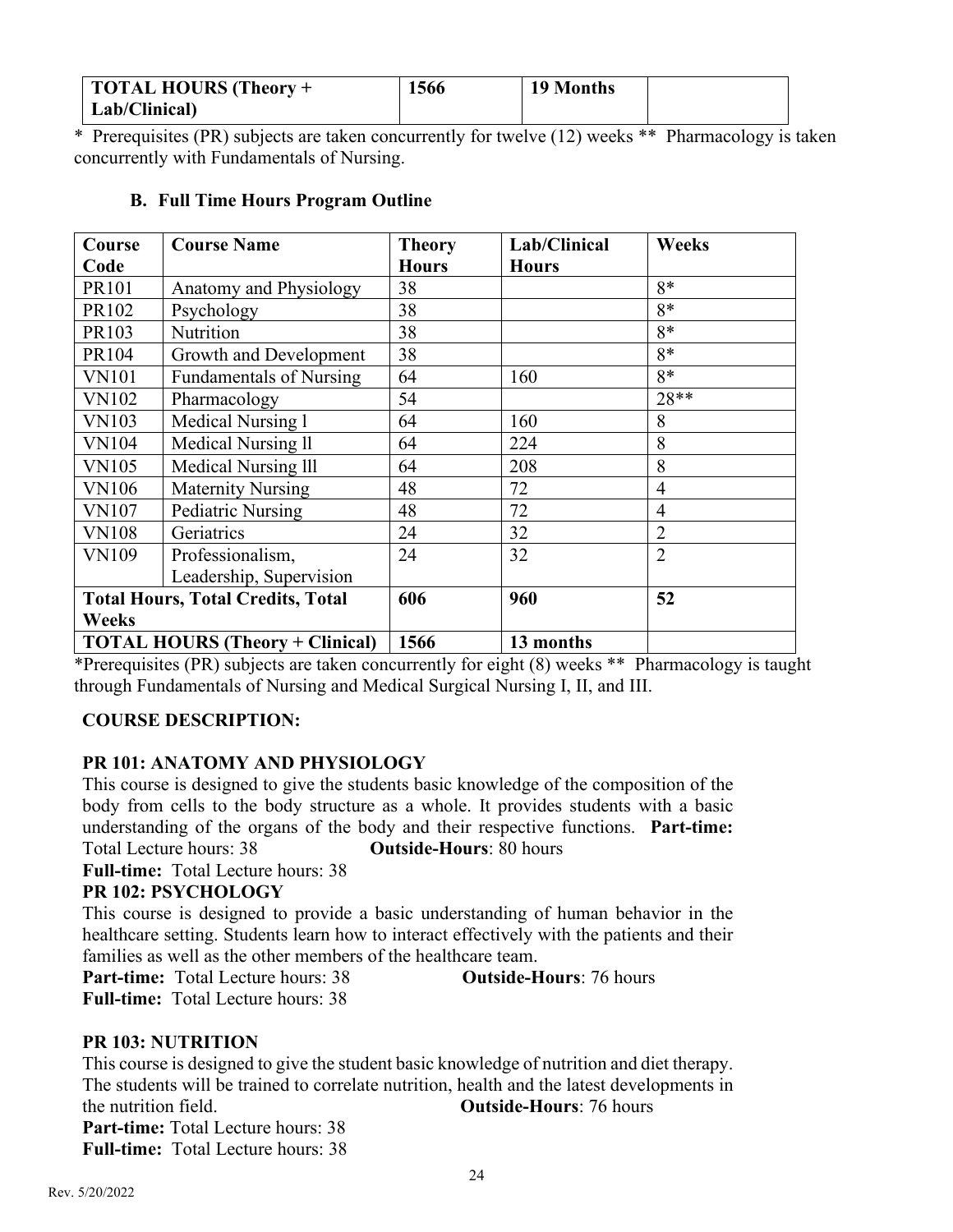#### **PR 104: NORMAL GROWTH AND DEVELOPMENT**

This course is designed to describe the sequence of human growth together with the physical, psychosocial, and cognitive characteristics of each stage in development. Part-time: Total Lecture hours: 38 **Outside-Hours**: 76 hours **Full-time:** Total Lecture hours: 38

#### **VN 101: FUNDAMENTALS OF NURSING**

This course is designed to provide students with basic knowledge of the principles and skills necessary to perform nursing care in varied health care settings. Instructions in the classroom are followed by clinical and laboratory experiences. The goal of this course is that students develop competency in performing fundamental procedures and understanding the principles of health care. OR and the skills to perform such procedures.

**Part-time:** Total Theory Hrs. 64**,** Total Clinical Hrs: 160 **Full-time:** Total Theory Hrs. 64, Total Clinical Hours: 160 **Outside-Hours**: 112 hours

#### **VN 102: PHARMACOLOGY**

This course is designed to introduce students to the principles, practice, and legal aspects of pharmacology that are essential for students to function competently. The students will learn how to safely apply methods and computational skills for preparation and administration of medication as well as effective management of drug therapy.

**Part-time:** Total Lecture Hours: 54 **Full-time:** Total Lecture Hours: 54 **Outside-Hours**: 108 hours

#### **VN 103: MEDICAL SURGICAL NURSING I**

This course is designed to provide students with basic knowledge in health assessment, pain management, diagnostic testing, intravenous fluid administration, electrolyte, and acid base balance. The students will learn how to properly apply these nursing procedures in the care of clients with anesthesia, surgeries, and immune disorders. Part-time: Total Theory Hrs. 64, Total Clinical Hours: 160

**Full-time:** Total Theory Hrs. 64, Total Clinical Hours: 160

**Outside-Hours**: 120 hours

#### **VN 104: MEDICAL SURGICAL NURSING II**

This course is designed to build upon the application and skills learned in VN 103. The students correlate and further utilize the nursing process in the care of clients with oncological, respiratory, cardiovascular, peri-vascular, hematologic, lymphatic, musculoskeletal, gastrointestinal, and urinary disorders.

Part-time: Total Theory Hrs. 64, Total Clinical Hours: 224 **Full-time:** Total Theory Hrs. 64, Total Clinical Hours: 224

**Outside-Hours**: 120 hours

#### **VN 105: MEDICAL SURGICAL NURSING III**

This course is designed to build upon the application and skills learned in VN 104. The students apply the nursing process and utilize critical thinking in more advanced medical surgical care such as neurological, sensory, endocrine; male and female reproductive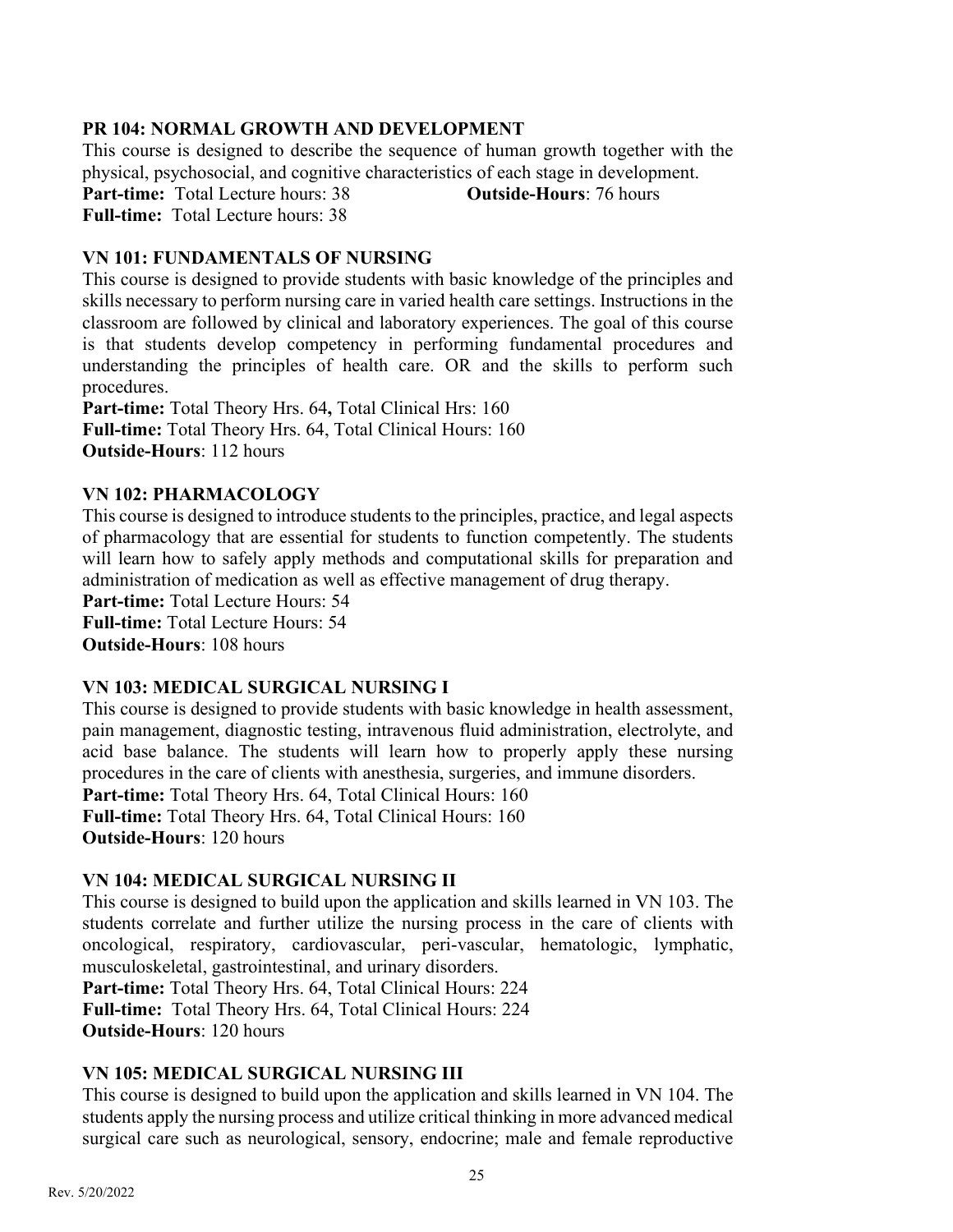disorders; sexually transmitted diseases, HIV/AIDS, mental disorders and substance abuse. **Part-time:** Total Lecture Hours: 64, Total Clinical Hours: 208 **Full-time:** Total Lecture Hours: 64, Total Clinical Hours: 208 **Outside-Hours**: 120 hours

#### **VN 106: MATERNITY NURSING**

This course is designed to provide the students the opportunity to apply the nursing process to the care of the mother and newborn baby with emphasis on introductory skill in prenatal care, labor and delivery, post partum care and nursery. Part-time: Total Lecture Hours: 48, Total Clinical Hours: 72 **Full-time:** Total Lecture Hours: 48, Total Clinical Hours: 72 **Outside-Hours**: 96 hours

#### **VN 107: PEDIATRIC NURSING**

This course is designed to provide the students opportunities to apply the nursing process in nursing care management involving children from infancy through adolescence.

**Part-time:** Total Lecture Hours: 48, Total Clinical Hours:72 **Full-time:** Total Lecture Hours: 48, Total Clinical Hours: 72 **Outside-Hours**: 96 hours

#### **VN 108: GERIATRICS NURSING**

This course is designed to apply the nursing process in the care of older clients afflicted with common conditions of the elderly. Part-time: Total Lecture Hours: 12, Total Clinical Hours: 32 **Full-time:** Total Lecture Hours: 12, Total Clinical Hours: 32 **Outside-Hours**: 48 hours

#### **VN 109: PROFESSIONALISM, LEADERSHIP, & SUPERVISION**

This course is designed to give the students basic knowledge in professionalism, leadership and supervision. Part-time: Total Lecture Hours: 24, Total Clinical Hours: 32 **Full-time:** Total Lecture Hours: 24, Total Clinical Hours: 32 **Outside-Hours**: 48 hours

#### **SECTION Ill. ADMISSION**

# **ADMISSION REQUIREMENTS AND ENROLLMENT PROCEDURE**

#### **Nursing Assistant Requirements**

- Must be at least 16 years old, if 16, with parental consent.
- Current CPR card (BLS Health Care Provider).
- Physical exam and TB test done within 90 days prior to patient contact. Chest X-ray is needed if tested positive for TB. Chest X-ray report is valid for 1 year.
- Live-scan fingerprinting.

#### **Home Health Aide Requirements**

- Must be at least 16 years old. If 16, with parental consent.
- Current CPR card (BLS Health Care Provider).
- Have clearance from the Department of Justice.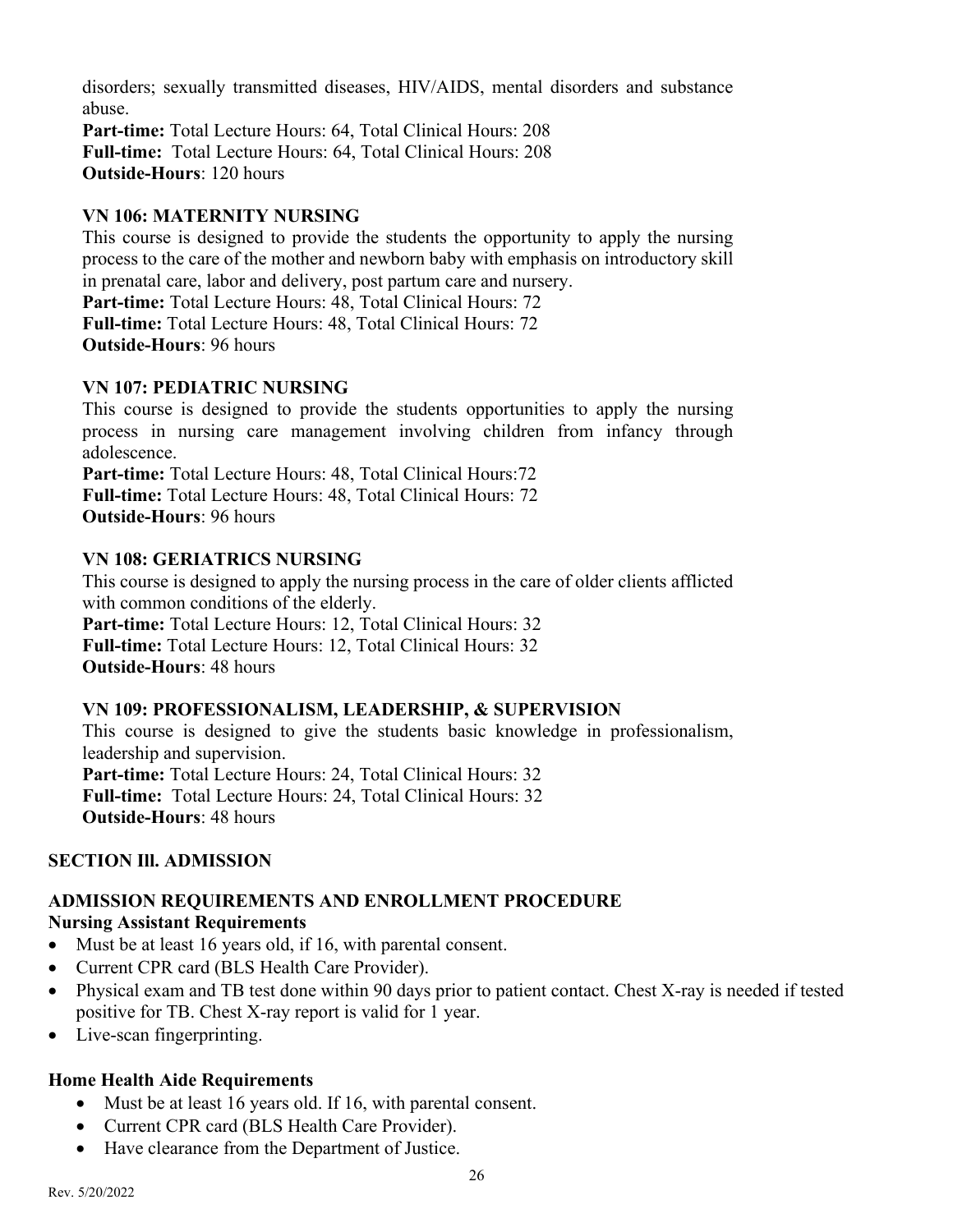- Proof of Nurse Assistant State Certification.
- Physical exam and TB test done within 90 days prior to patient contact. Chest X-ray is needed if tested positive for TB. Chest X-ray report is valid for 1 year.
- Live-scan fingerprinting.
- Proof of Nurse Assistant certificate of completion

#### **Medical Assistant Requirements**

Must be at least 18 years of age, if 17, with parental consent.

- High school transcript, or certificate of high school equivalency, or GED, or certificate of accreditation of courses if a foreign graduate. If unable to provide proof, then the prospective enrollee must pass the Wonderlic Basic Skills Test (See above)
- Must pass interview with the admission committee.
- Requirement Prior to Externship:
	- 1. Negative PPD Test or Chest X-ray report.
	- 2. Complete physical examination report.
	- 3. Proof of Immunization for MMR (mumps, measles, rubella), Varicella (chickenpox), Hepatitis B
	- 4. Tdap (Tetanus, diphtheria and acellular pertussis).

#### **Restorative Nurse Assistant Requirements**

- Must be at least 16 years old. If 16, with parental consent.
- Current CPR card (BLS Health Care Provider).
- Have clearance from the Department of Justice.
- Proof of Nurse Assistant State Certification.
- Physical exam and TB test done within 90 days prior to patient contact. Chest X-ray is needed if tested positive for TB. Chest X-ray report is valid for 1 year.
- Live-scan fingerprinting.
- Proof of Nurse Assistant certificate of completion.

# **Associate of Science in Surgical Technology requirements**:

- 1. be 18 years of age or not subject to compulsory school attendance in California.
- 2. have a high school diploma (this can be from a foreign school if it is equivalent to a U.S. high school diploma) or have the recognized equivalent of a high school diploma, such as a general educational development (GED) certificate or have completed homeschooling at the secondary level;
- 3. pass the College's Entrance Examination (Wonderlic); with a minimum passing ATB score of: Verbal – 200 / Quantitative – 210.
- 4. satisfy a career planning interview with an admissions representative and,
- 5. attend the required orientation.

#### **Vocational Nursing program requirements:**

- 1. To be considered applicants must:
	- a. be 17 years of age or not subject to compulsory school attendance in California;
	- b. have a high school diploma (this can be from a foreign school if it is equivalent to a U.S. high school diploma) or have the recognized equivalent of a high school diploma, such as a general educational development (GED) certificate or have completed homeschooling at the secondary level;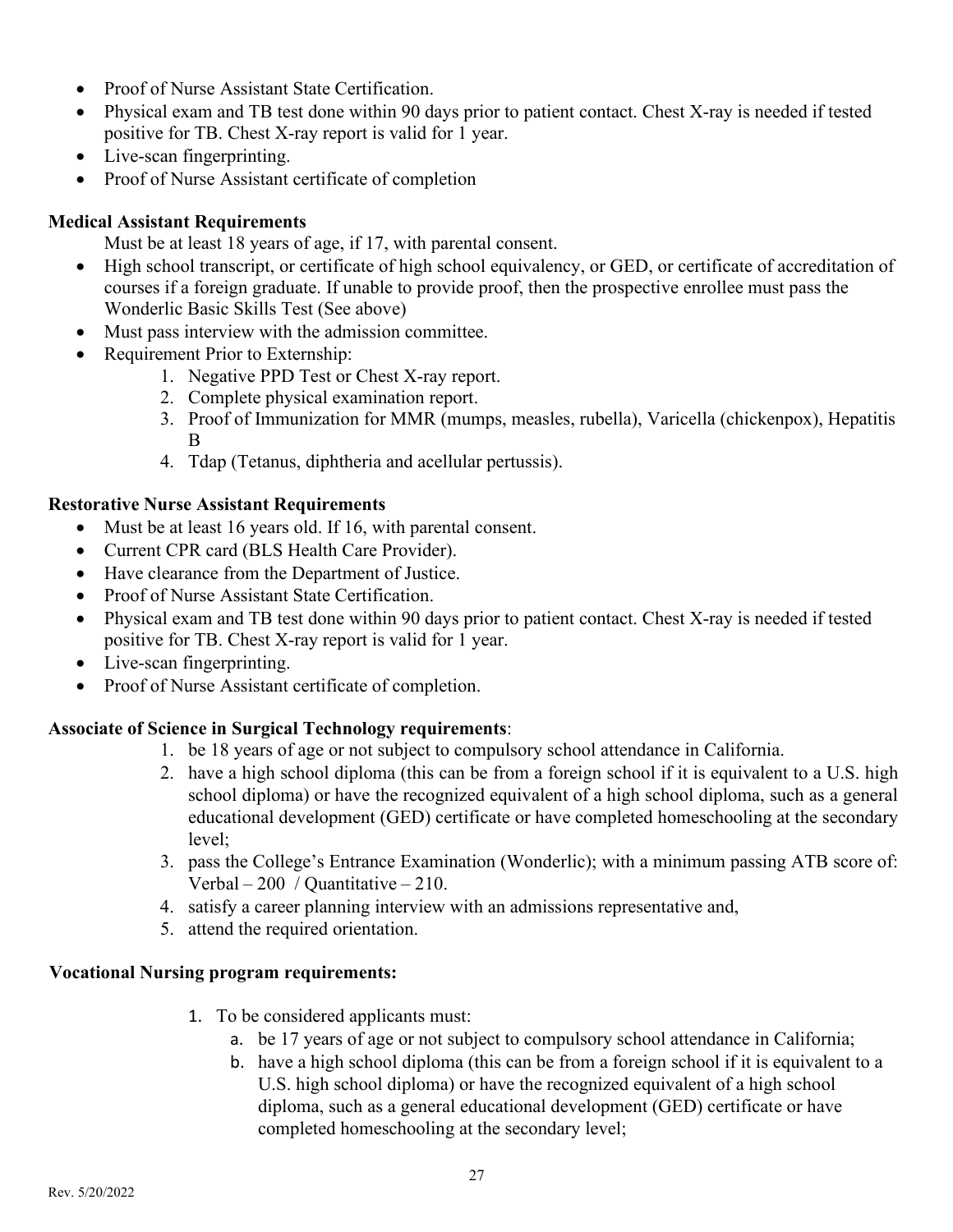- c. pass the College's Entrance Examination (Wonderlic) with a minimum passing score verbal 200/ quantitative 210.
- d. satisfy a one-on-one career planning interview;
- e. pass the Entrance Assessment Test. Healthcare Career Center requires that applicants must score at or above 80%
- 2. complete and submit a health examination certification filled out and signed by a physician no later than the last day of the Pre-requisite term of the Vocational Nursing class. The health certification must include the following:
	- a. evidence of required immunization and blood titers (see Student Services for a current list of requirements)
	- b. negative PPD or chest X-ray report (taken within six months before the start date of the Vocational Nursing proper program)
- 3. submit a photocopy of a current American Heart Association Basic Life Support for Healthcare Providers (AHABLS) Card or pass an AHABLS course offered by the College. It is the student's responsibility to recertify prior to the expiration of the card and remain certified for the duration of the Vocational Nursing program;
- 4. turn in a complete and clear criminal background check no later than the last day of the prerequisite Term ;
- 5. attend the required orientation for the Vocational Nursing program. and at the beginning of the clinical rotation for each term.

Class size is determined by the Board of Vocational Nursing and Psychiatric Technicians (BVNPT). The highest academic ranking students, who meet all required admission criteria will be considered for entry to the program.

# **ENROLLMENT PROCESS:**

- Interview with an admissions representative (AR). The AR will provide detailed information on HCC's programs and discuss the applicant's qualifications to assist in determining the best way to meet his/her career objective.
- Complete a questionnaire.
- Tour the campus in the company of an admissions representative.
- Be in good physical and mental health to adequately progress through the program.
- Provide a valid third-party evaluation of foreign transcripts or diploma, as applicable.
- If it is found to be unfavorable, the prospective student maybe denied admission or will be advised of possible eligibility issues by signing an advisory form to enroll.
- All applicants will meet with Business Office to discuss potential tuition financing programs/payment plans.

#### **REGISTRATION**

Registration for the NA, RNA and HHA classes are held a week before the class begins. Registration for the MA class and all the other programs are held prior to the start of a module/course of the program.

To be formally accepted to the college, all applicants must do the following:

- 1. Complete, sign, and date an Application for admission
- 2. Make financial arrangements with the Business Office to cover the costs of tuition and fees and,
- 3. Read and sign all required pre-enrollment disclosures, such as the HCC Catalog, Notice of Student Rights, Notice of Cancellation, School Performance Fact Sheet (Completion & Placement Rates Disclosures), and Enrollment Agreement (EA).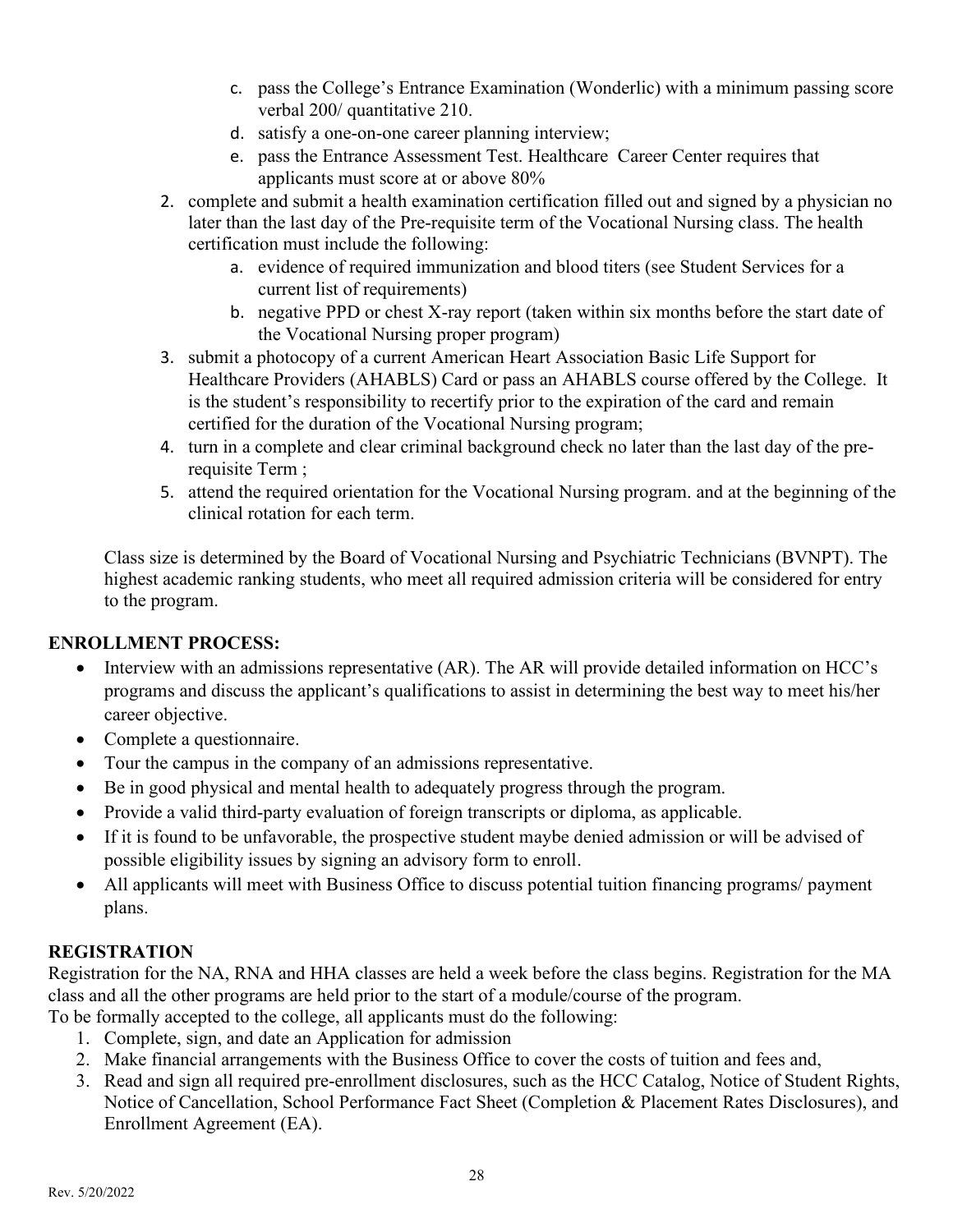#### **RE-ADMISSION PROCEDURE**

Students who officially withdraws or fails a course and seek readmission must follow the re-admission procedure. Re-entry is only granted two times to any individual during the completion of the program**. Students who have been readmitted twice and still fail to complete the program will no longer be admitted.** Students' responsibilities prior to re-entry include:

- Submission of a new application to the School Director for re-entry to the program, two (2) *months prior to the module/course.*
- Re-entry must be accomplished within two (2) years of leaving the program.
- A re-entry application is considered on a "space-available" basis. Priority is given to students who have left the program in good standing.
- Students who left the program with theory and clinical failures and wish to re-enter will be re-evaluated and re-admitted according to their rank order (priority will be given to the one with the highest percentage).

# **CREDIT GRANTING POLICY/CHALLENGE CREDIT**

Students who have successfully completed academic courses and/or have relevant knowledge and/or skills acquired in other accredited institutions will be given advanced standing in the program. The standard transfer of credit procedure states that "An institution of higher learning accepts credits earned from another institution based on their own discretion".

#### **HCC has not entered into an articulation or Transfer agreement with any other college or university.**

#### *Transfer Credit*

**HCC has not entered into an articulation or Transfer agreement with any other college or university.**  The institution considers transfer of credit from other institutions accredited by an agency recognized by the United States Department of Education (USDE) or the Council for Higher Education Accreditation (CHEA). The admission department will evaluate previous education and training that may be applicable to an educational program. If the education and or/training meet the standards for transfer of credit, the program may be shortened, and the tuition reduced accordingly

- 1. Students will be granted credit for related previous education completed.
- 2. At the time of application, candidates must submit an Official Transcript of Records and/or copies of certificates of completion. Credit may be granted for courses successfully completed with a grade of "C" or better at another accredited post-secondary institution. The course and credit values should be comparable to those offered by HCC.
- 3. Recognition of credits earned elsewhere is limited to **15% of the total hours** required for completion of a program.

# *Challenged Credit*

Credit may be granted for relevant knowledge and/or skills acquired through prior experience, a course in a nonaccredited institution, and individual study with a grade of "C" or better and should be equivalent to a course offered at HCC for which credit is being requested. Qualified candidates must file a petition for credit by examination for a course to be challenged, at least six weeks prior to the start of the course. The petition for advanced standing must be filed with the Program Director two (2) weeks prior to the start of the module/course, and all examination fees (\$20) per module/ course challenged exam paid one (1) week prior to the examination date. Credit shall be determined by successful completion of a comprehensive examination and/or practical examination. Candidates will be given prior notice of the examination date. Objectives for both the written and/or practical examinations are made available to the student prior to the examination. Candidates denied challenge credit for a course, or a portion, thereof would be notified in writing of the reasons for denial. Candidates qualifying to challenge a course or portion thereof will be given the following information to assist in preparation for the examination:

• Textbooks assigned for the course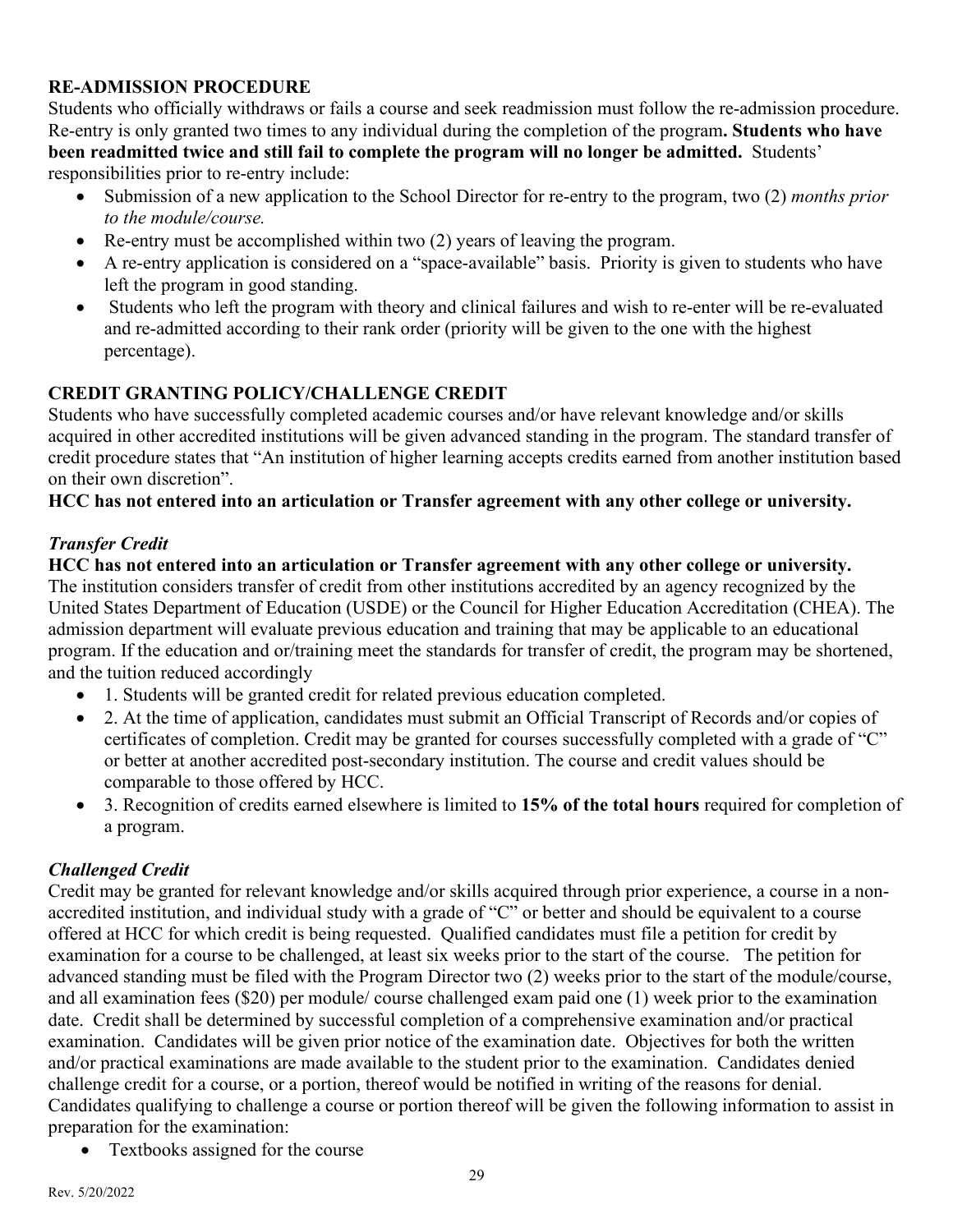- Required reading lists
- Study guides
- Format of the examination
- Objectives of the course

#### **"NOTICE CONCERNING TRANSFERABILITY OF CREDITS AND CREDENTIALS EARNED AT OUR INSTITUTION"**

"The transferability of credits you earn at Healthcare Career Center (HCC) is at the complete discretion of an institution to which you may seek to transfer. Acceptance of the certificate you earn in Nursing Assistance Training Program (NATP), Home Health Aide (HHA), and Medical Assistant (MA) Program is also at the complete discretion of the institution to which you may seek to transfer. If the certificates that you earn at this institution are not accepted at the institution to which you seek to transfer, you may be required to repeat some or all of your coursework at that institution. For this reason, you should make certain that your attendance at this institution will meet your educational goals. This may include contacting an institution to which you may seek to transfer after attending HCC to determine if your certificate will transfer."

#### **HCC has not entered into an articulation or Transfer agreement with any other college or university. Non-Discriminatory Policy**

HCC does not discriminate on the basis of sex, age, race, national origin, creed, religion or handicaps that would not preclude employment or enrollment within their selected program area, or in admissions, counseling, training, placement and employment, or any other service.

# **SECTION IV- TUITION AND FEES**

Tuition is an ongoing process to help students attain success and achieve educational goals. Tuition services are intended to help students make informed decisions to develop their educational plan.

#### **STEPS TO MATRICULATION**

- 1. Attend information session and submission of application
- 2. Follow admission procedures (take exams if needed)
- 3. Meet all necessary requirements
- 4. Start the process of registration

# **TUITION FEES**

# 1. **NURSING ASSISTANT TRAINING PROGRAM**:

*Tuition Fee* is at \$ 1800.00 for the course**. I***ncluded in the tuition* are: Textbook and Workbook, Sphygmomanometer with Stethoscope, and Access to on-line review course. *Non-Refundable Registration Fee* is \$100.00 which is payable upon enrollment. *Out of Pocket Costs* are the following: **Uniforms** (with required color \$20); **CPR** (\$ 45.00, if applicable), **ID and patch** (\$10), **Liability insurance** (NSO- \$25.00 on line), **Live Scan Fingerprinting** /*criminal background check* (\$57) , **Physical Exam with TB test** (Medical Clearance as required from personal doctor) (\$75), State Exam (\$120),

#### 2. **HOME HEALTH AIDE**: *Tuition Fee* is at \$400.00. *Non- Refundable Registration Fee* is \$100.00 which is payable upon enrollment*. Out of Pocket Costs*: **Textbook** (\$30.00) **plus all other cost are similar to that of the NATP**.

# 3. **MEDICAL ASSISTANT PROGRAM**:

*Tuition Fee* is \$6350.00. *Included in the tuition are*: Sphygmomanometer and Stethoscope. *Non- Refundable Registration Fee* is \$100.00 which is payable upon enrollment. *Out of Pocket Costs* are the following: Textbook (\$130), Workbook (\$115.00), **uniform** (required color, \$20), **CPR** (\$45.00,if applicable), **ID and Patch** ( \$10.00), **Liability Insurance** (HPSO \$25.00 on-line), **Background Check** (Sentry-Link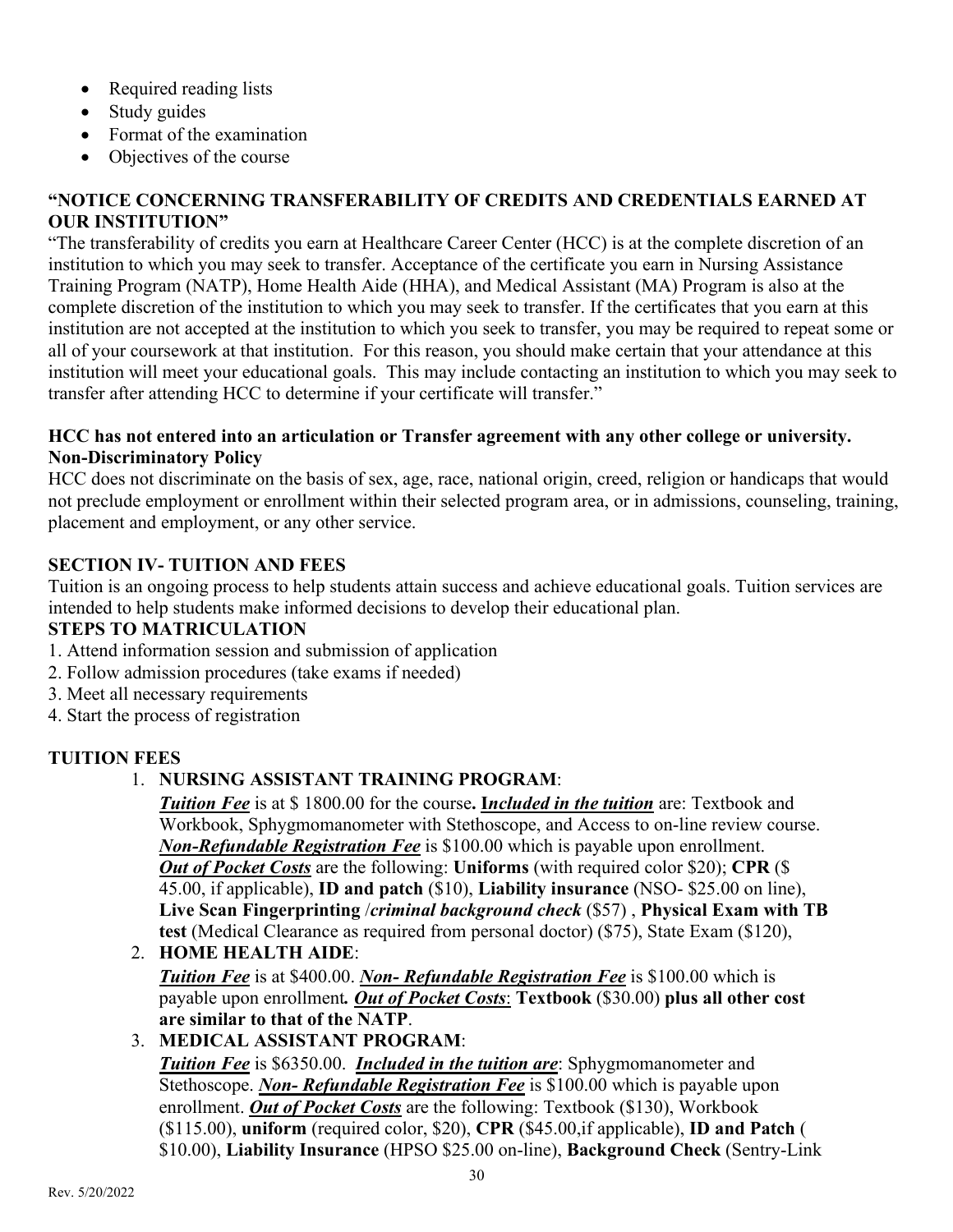at \$20.00), **Physical Exam with TB Test** (Medical Clearance as required from personal Doctor)

- 4. **RESTORATIVE NURSE ASSISTANT:** *Tuition Fee* is at \$400.00. *Non- Refundable Registration Fee* is \$100.00 which is payable upon enrollment. *Out of Pocket Costs:* **Textbook** (\$70.00) **plus all other cost are similar to that of the NATP.**
- **5. ASSOCIATE OF SCIENCE IN SURGICAL TECHNOLOGY:** *Tuition Fee* is \$16000.00 *Non-Refundable Registration Fee* is \$100.00 which is payable upon enrollment.
- **6. VOCATIONAL NURSING PROGRAM:**  Tuition Fee is \$16000.00 Non-Refundable Registration Fee is \$100.00 which is payable upon enrollment.
- 7. All Enrollees must pay the required REGISTRATION FEE upon enrollment. TUITION FEES must be paid in full in order to take the final exams. IF UNABLE TO DO SO THE STUDENT IS GIVEN 30 DAYS FROM THE SCHEDULED FINAL EXAM TO PAY IT IN FULL AND WILL BE PERMITTED TO TAKE THE FINAL EXAM THEREAFTER.
- 8. THE STATE OF CALIFORNIA CREATED THE STUDENT TUITION RECOVERY FUND (STRF) TO RELIEVE OR MITIGATE ECONOMIC LOSSES SUFFERED BY STUDENTS IN EDUCATIONAL PROGRAMS WHO ARE CALIFORNIA RESIDENTS. EFFECTIVE FEBRUARY 8, 2021, THE STUDENT TUITION RECOVERY FUND (STRF) ASSESSMENT RATE CHANGED FROM \$0 PER \$1000 OF INSTITUTIONAL CHARGES TO \$2.50 PER \$1000 OF INSTITUTIONAL CHARGES. (5, CCR SECTION 76120)
- 9. Total cost of tuition does not include transportation costs to/from externship or clinical sites. This cost is the student's responsibility.
- 10. Payment Plans for the TUITION FEE are offered: on a Weekly, Bi-monthly and Monthly basis.

|                          | <b>Tuition</b>  | Reg. Fee | <b>Out of Pocket</b> | <b>STRF Fee</b> | <b>Total</b>   |
|--------------------------|-----------------|----------|----------------------|-----------------|----------------|
| Program/Course           |                 |          | $(Non-$              |                 | <b>Charges</b> |
|                          | (Institutional) |          | Institutional)       |                 |                |
| Nurse Assistant          | \$1800.00       | \$100.00 | \$352.00             | \$5.00          | \$2257.00      |
| Home Health              | \$400.00        | \$100.00 | \$227                | $\Omega$        | \$727.00       |
| Aide                     |                 |          |                      |                 |                |
| <b>Medical Assistant</b> | \$6,350.00      | \$100.00 | \$365                | \$15.00         | \$6,830.00     |
| Restorative              | \$400.00        | \$100.00 | \$252                | $\Omega$        | \$752.00       |
| Nursing Assistant        |                 |          |                      |                 |                |
| Associate of             | \$16,000.00     | \$100.00 | \$200                | \$40.00         | \$16,340.00    |
| Science in               |                 |          |                      |                 |                |
| Surgical                 |                 |          |                      |                 |                |
| Technology               |                 |          |                      |                 |                |
| Vocational               | \$16,000.00     | \$100.00 | \$200                | \$40.00         | \$16,340.00    |
| <b>Nursing</b>           |                 |          |                      |                 |                |

# **Tuition Chart:**

# **STUDENT TUITION RECOVERY FUND (STRF) Disclosures:**

#### **EFFECTIVE FEBRUARY 8, 2021, THE STUDENT TUITION RECOVERY FUND (STRF) ASSESSMENT RATE CHANGED FROM \$0 PER \$1000 OF INSTITUTIONAL CHARGES TO \$.50 PER**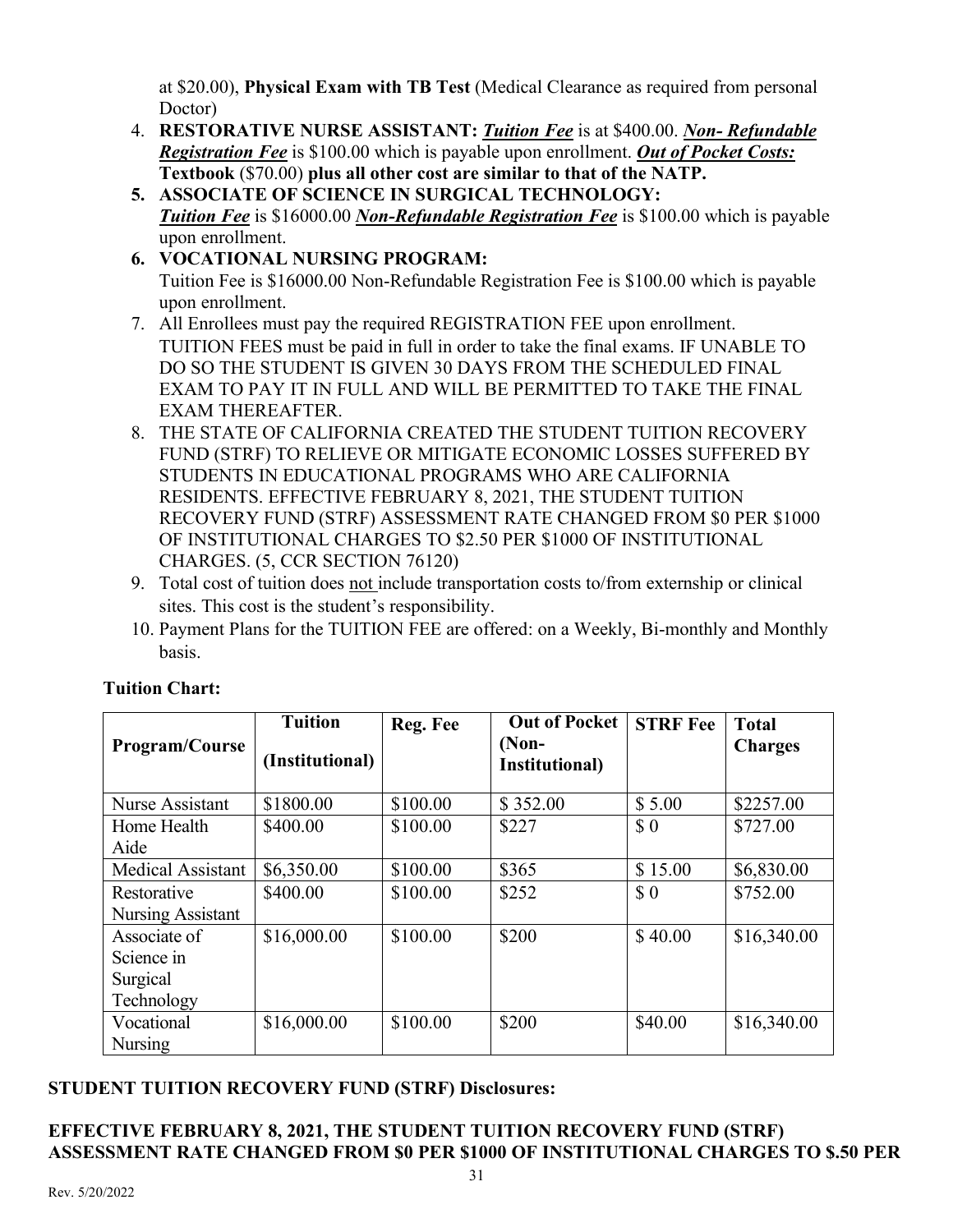# **\$1000 OF INSTITUTIONAL CHARGES. (5, CCR SECTION 76120)**

"The State of California established the Student Tuition Recovery Fund (STRF) to relieve or mitigate economic loss suffered by a student in an educational program at a qualifying institution, who is or was a California resident while enrolled, or was enrolled in s residency program, if the student enrolled in the institution, prepaid tuition, and suffered an economic loss. Unless relieved of the obligation to do so, you must pay the state-impost assessment for the STRF, or it must be paid on your behalf, if you are a student in an educational program, who is a California resident, or are enrolled in a residency program, and prepay all or part of your tuition.

You are not eligible for protection from the STRF and you are not required to pay the STRF assessment, if you are not a California resident, or are enrolled in a residency program"

"It is important that you keep copies of your enrollment agreement, financial aid documents, receipts, or any other information that documents the amount paid to the school. Questions regarding the STRF may be directed to the Bureau for Postsecondary Education, 1747 N. Market Blvd., Suite 225, Sacramento, CA 95834, (916) 574-8900 or (888) 370-7589. To be eligible for STRF, you must be a California resident or are enrolled in a residency program, prepaid tuition, paid or deemed to have paid the STRF assessment, suffered an economic loss as a result of any of the following:

1. The institution, a location of the institution, or an educational program offered by the institution was closed or discontinued, and you did not choose to participate in a teach-out plan approved by the bureau did not complete a chosen teach-out plan approved by the Bureau.

2. You were enrolled at an institution or a location of the institution, or were enrolled in an educational program within the 120 day period before the program was discontinued.

3. You were enrolled at an institution or a location of the institution more than 120 days before the closure of the institution or location of the institution, in an educational program offered by the institution as to which the bureau determined there was a significant decline in the quality or value of the program more than 120 days before closure.

4. The institution has been ordered to pay a refund by the bureau but has failed to do so.

5. The institution has failed to reimburse loan proceeds under a federal loan program as required by law, or has failed to pay or reimburse proceeds received by the institution in excess of tuition and other costs.

6. You have been awarded restitution, a refund, or other monetary award by an arbitrator or court, based on a violation of this chapter by an institution or a representative of an institution,

but has been unable to collect the award from the institution.

7. You sought legal counsel that resulted in the cancellation of one or more of your student loans and have an invoice for services rendered and evidence of the cancellation of the student loan or loans.

To qualify for STRF reimbursements, the application must be received within four (4)

years from the date of the action or event that made the student eligible for recovery from STRF.

A student whose loan is revived by a loan holder or debt collector after a period of non collection may, at any time, file a written application for recovery from STRF for the debt that would have otherwise been eligible for recovery. If it has been more than four (4) years since the action or event that made the student eligible, the student must have filed a written application for recovery within the original four (4) year period, unless the period has been extended by another act of law.

However, no claim can be paid to any student without a social security number or a taxpayer identification number"

# **CANCELLATIONS/WITHDRAWAL**

Students have the right to cancel or withdraw from a course at any time. **STUDENT'S RIGHT TO CANCEL – WITHIN THE CANCELLATION PERIOD** 

• 1. Students have the right to cancel their Enrollment Agreement and obtain a refund of charges paid through attendance at the first-class session, or the seventh day after enrollment, whichever is later (Per BPPE 4/15/2010 – calendar days). Cancellation will occur when a student gives **written notice of cancellation at the address** shown on the front page of the Enrollment Agreement. A signed and dated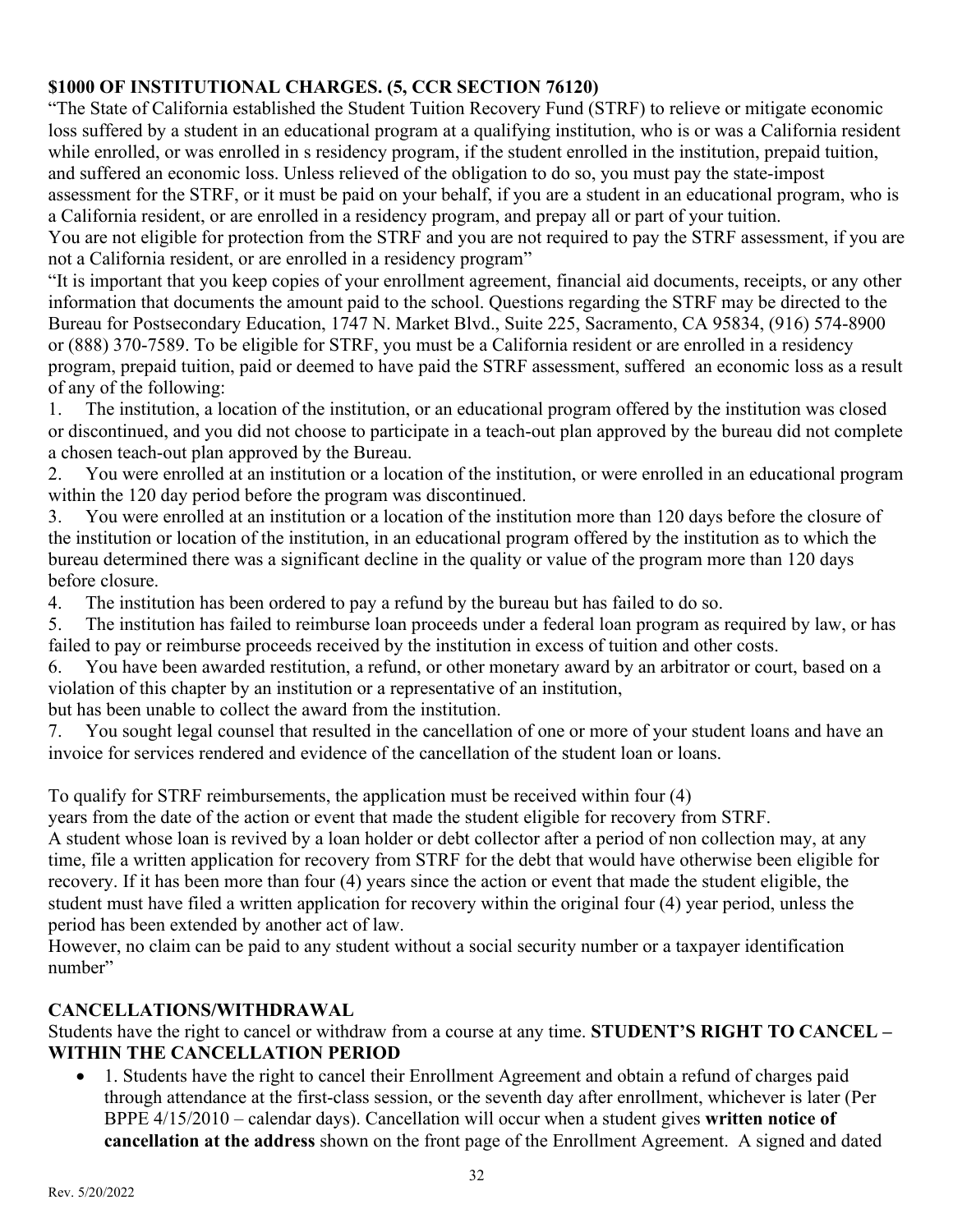notice of cancellation may be given by mail, hand delivery or telegram. The notice of cancellation, if sent by mail, is effective when deposited in the mail, properly addressed with postage prepaid. The written notice of cancellation need not take any form and however expressed, is effective if it states that a student no longer wishes to be bound by the Enrollment Agreement. Students who cancel their Enrollment Agreement will receive a refund of all amount paid minus the non- refundable registration fee of \$75 within 45 days of cancellation. "**Institution shall refund 100 percent of the amount paid for institutional charges, less a reasonable deposit or application fee not to exceed two hundred fifty (\$250) dollars if notice of cancellation is made through attendance at the first class session, or on the seventh day after enrollment, whichever is later".**

• 2. **The School will provide the Student with textbooks and training materials for the Nursing Assistant Training Program. However, for the Medical Assisting Program just stethoscope and blood pressure apparatus are included in the tuition fee**. Lost, mutilated, or stolen items must be replaced at the Student's expense. The Student will be charged the current price for the reissuing of any new books or materials and charged a discounted price for used books or materials, if available.

# **STUDENT'S RIGHT TO CANCEL – AFTER THE CANCELLATION PERIOD**

- 1. After the end of the cancellation period or after the seventh day following the first scheduled class session, students have the right to withdraw from the Institution at any time. **You have the right to cancel the enrollment agreement and obtain a refund of charges paid through attendance at the first class session or the seventh day after enrollment, whichever is later, as well as a prorate refund after that point up to and including 60% of the program**. Refunds are based on the portion of the program not completed, less the non-refundable registration fee of \$75 and STRF. Students who withdraw after the cancellation period will receive a refund **within 45 days of withdrawal**.
- 2. If a student withdraws after the cancellation period, the **documented cost** of syllabus, and learning materials pertinent to the past and present module, patches and ID/badge will be charged.
- *If the amount that you have paid is more than the amount you owed for the time you attended, then a refund will be made within 45 days of withdrawal. If the amount that you owe is more than the amount you have already paid, then you will have to make arrangements to pay for your remaining balance.*

#### **SECTION V–ACADEMIC POLICIES ATTENDANCE POLICY**

Students must attend all scheduled classes and clinical rotations to achieve their program objectives. Student attendance is regularly documented through use of daily sign-in sheets on which students sign their full names (no initials) in blue or black ink. Students are expected to be in class on time, as repeated absences or patterns of coming late or leaving early will result in disciplinary action. Students are strongly advised to call the school to inform the instructor of an upcoming absence, if possible. Students who are chronically tardy and/or absent will be placed on attendance probation and may be dismissed. **Absences that are made up before a module final exam will count toward a student's cumulative percentage but will not count toward the module grade.** 

# **Minimum Standards**

For all programs, a student must attend classes a **minimum of 80% overall** to successfully complete the program. Students falling below 80% of attendance will be dropped from the program. No student may begin his/her externship if the overall cumulative attendance is not at least 80 percent.

Additionally, a student must attend a **minimum of 80% of each module** to sit for the module final exam. A student must also attend **more than half** of the scheduled class days of each module or she/he will receive an automatic "F" grade requiring the module to be repeated during its next scheduled rotation. A student will receive an "Incomplete" if she/he attends more than half of a module but less than the minimum required to test on schedule. Any absences made up after missing half the module but before the scheduled test date will count toward only the student's cumulative attendance percentage. These made-up absences will not excuse the student from an "F" or "Incomplete" or from repeating the module.

The following procedures will apply: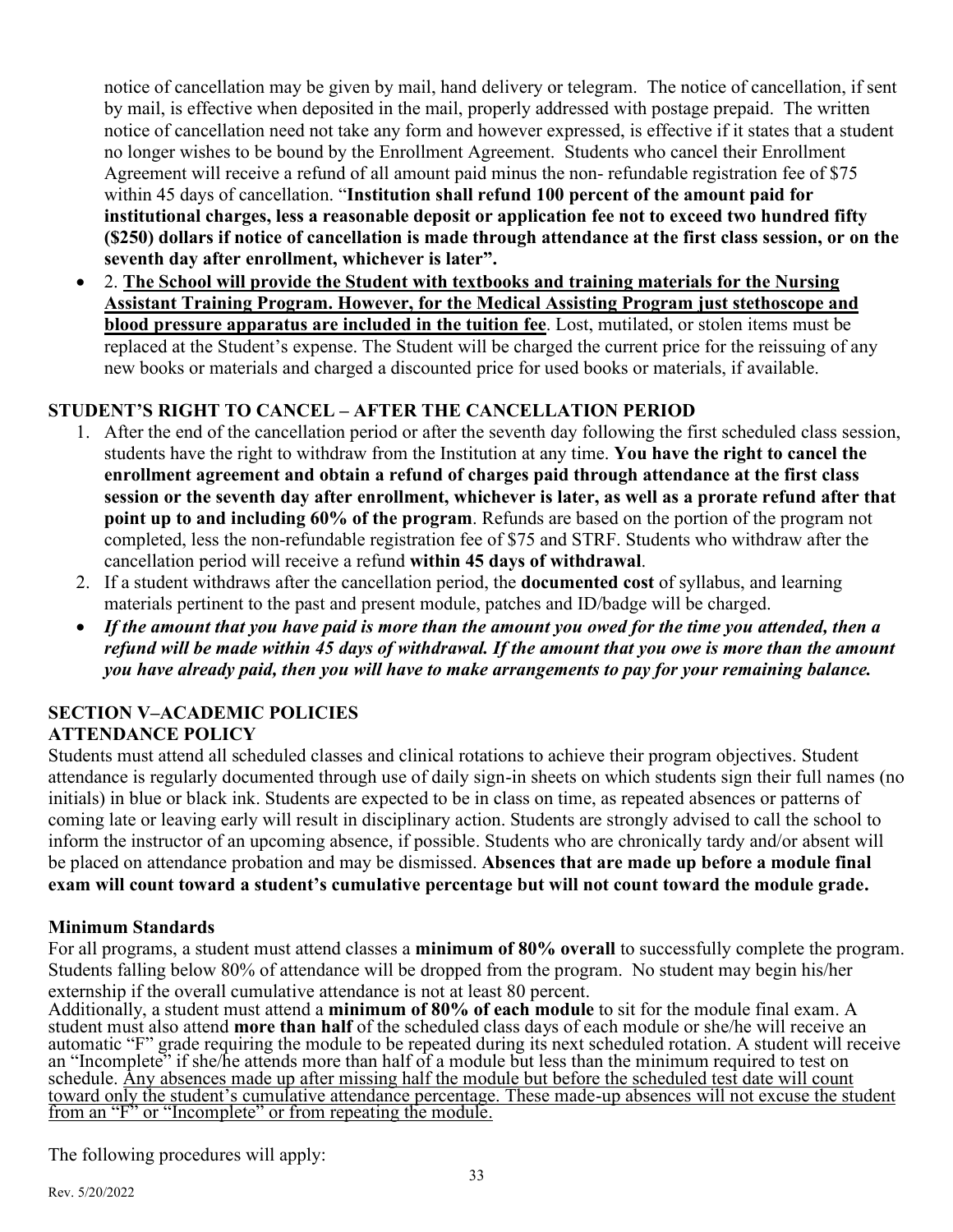- 1. (1) occurrence of Tardiness/early departure  $=$  a verbal warning from the instructor
- 2. (3) occurrences of Tardiness/early departures  $= 1$  unexcused absence plus a written warning.

A **tardy** is defined as arriving more than 15 minutes late for the class. An **early departure** is defined as leaving before a class session ends. Missed time for tardies and early departures in all programs/courses cannot be made up. Calculation of absences resulting from tardies/early departures count against both the student's cumulative attendance percentage and the evaluation criteria for module final grades.

- 3. (2) or more unexcused absences = a Absence (Advisory) contract between student  $\&$  instructor, and the student will be under attendance probation
- *While under attendance probation, the students may not miss more than 10% of the scheduled class days of each module.*
- *Once a student has violated the terms of attendance probation, the student will be immediately dismissed from the program.*
- *If the student does not exceed the 10% rule during the course, the student will be removed from the attendance probation.*
- 4. Absences for more than 20% of attendance for each module may result in suspension or dismissal from the (Excused and Unexcused absences) program.

Students who are absent from class lectures or clinical due to illness, death in the immediate family, jury duty, military annual training, and other emergency or other uncontrollable circumstances should contact the Instructor/Program Director and Student Services to arrange for make-up for missed classes and clinical. Students are expected to make-up for absences. Make-up opportunities are to be determined by the instructor. *Making-up in the clinical site, the student will be required to pay the salary of the Instructor for the make-up day/days in the clinical setting.*

# **A. Unexcused Absence**

THEORY. When lost hours occur, related to an unexcused absence, result in the inability of the student to meet the course objectives, the student is required to do a make-up work as deemed necessary by the instructor. The student should make every effort to contact the instructor for discussing the attainment of objectives missed, lecture contents missed, remediation, acceptable methods of make-up and tutorial assistance needed.

**CLINICAL.** *Only one absence is allowed for any and all every clinical rotation. Clinical hours lost due to absence must be made up by the student by time in a clinical site under Clinical Instructor supervision within two weeks before the end of the course. Student will be required to pay the salary of the Instructor for the make-up day/days.*

# **B. Excused Absence**

An absence is considered excused if it falls in any of the following categories: 1. Illness 2. Court hearing/Jury Duty 3. Bereavement 4. Military Annual Training 5. Emergencies or uncontrollable circumstances. Student must show written proof of the reason for absence upon returning from absence. Other situations may be considered excused by the Program Director after careful evaluation of each occurrence. Nevertheless, even if absences are excused the students are not exempted in making up hours lost due to excused absences.

#### **C. Tardiness**

**Theory.** Students arriving 15 minutes late for a class lecture will be considered tardy. A verbal warning will be given to each student who is tardy. Three (3) occurrences of tardiness in lecture will be considered one (1) day unexcused absence. A written warning from the instructor will be given to the student and the absence will be counted in relation to allowable total absences. Students arriving late for class and after break period will be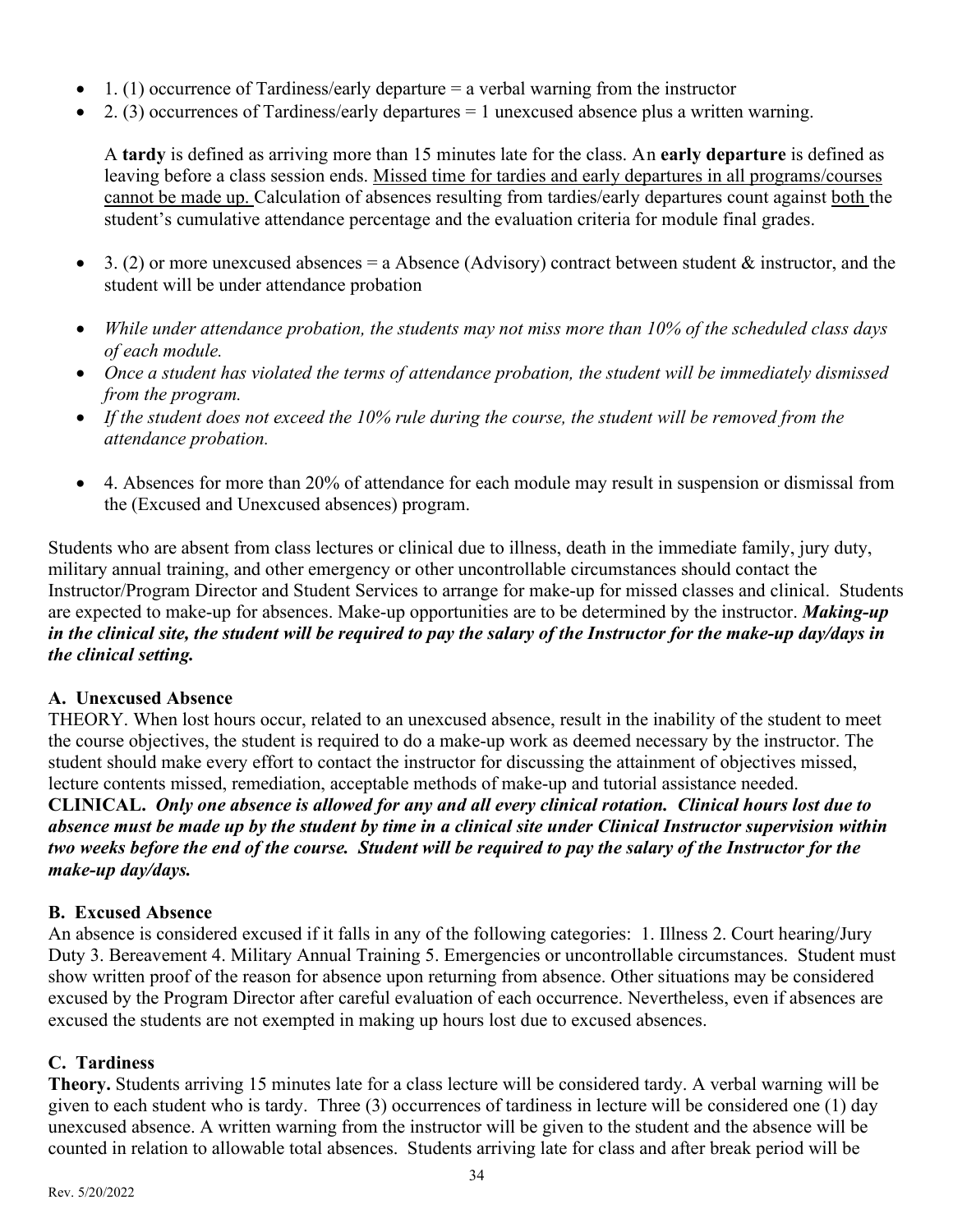admitted in class only after a designated break time. Students will be responsible for missed lecture/activity. **Examination.** Students arriving late during an examination will be admitted and allowed to take and complete the examination within the remaining time allotted. **Clinical.** Students arriving 30 minutes late for clinical assignments will not be accepted in the clinical area and will be marked absent for the day.

**Attendance Make-up:** Absences that are made up before a module final exam will count as a day present toward the student's cumulative percentage but will not count toward the module grade. If not made up prior to the module exam, absences must be made up no later than 3 calendar days from the module end date; otherwise, the absence (s) will be permanent on the student's attendance record.

#### **Clinical Orientation Policy**

All students must be oriented to the clinical site before commencing a clinical assignment. The clinical orientation will be provided by the instructor or an assigned clinical staff member.

#### **A. Clinical Supervision**

A pre-conference and post-conference should be conducted by the clinical instructor. The instructor should always be available for the students in the clinical setting. Students will be supervised in the clinical classes or training by an instructor or a preceptor.

# **B. Clinical Instructor Tardiness and/or Absence**

If an instructor has not notified students of tardiness or absence, the students are required to remain at the clinical site for 30 minutes if no other instructions have been given. If 30 minutes has transpired and the clinical instructor is still unavailable, a previously assigned student will notify the Program Director to receive further instructions. Students may be required to return to the school to meet the clinical objectives for that day.

#### **C. Limitation of Student Activity in Clinical Area**

- Students may not leave assigned clinical sites without permission from the instructor.
- Students are not to take care of patients not assigned to them, except in an emergency.
- Students are not allowed to perform any procedures without the supervision or clearance of the instructor.
- Students must be in attendance during pre-conference and post conference. Should a student violate any of these clinical limitation policies, the student will be sent home for the day and will not be given credit for those hours. Further disciplinary actions may be taken.

# **EVALUATION AND GRADING SYSTEM**

Healthcare Career Center uses the following scale as its standard grading system.

| <b>LETTER</b> | <b>PERCENT</b> | <b>DESCRIPTION</b> | <b>NUMERIC</b> |
|---------------|----------------|--------------------|----------------|
| A             | 90-100         | <b>EXCELLENT</b>   | 4.0            |
| B             | 80-89          | <b>GOOD</b>        | 3.0            |
| C             | 70-79          | <b>AVERAGE</b>     | 2.0            |
|               | $0 - 69$       | <b>FAIL</b>        | $1.0\,$        |
| P             | n/a            | <b>PASS</b>        | U              |
|               | n/a            | <b>INCOMPLETE</b>  | U              |
| W             | n/a            | <b>WITHDRAW</b>    | o              |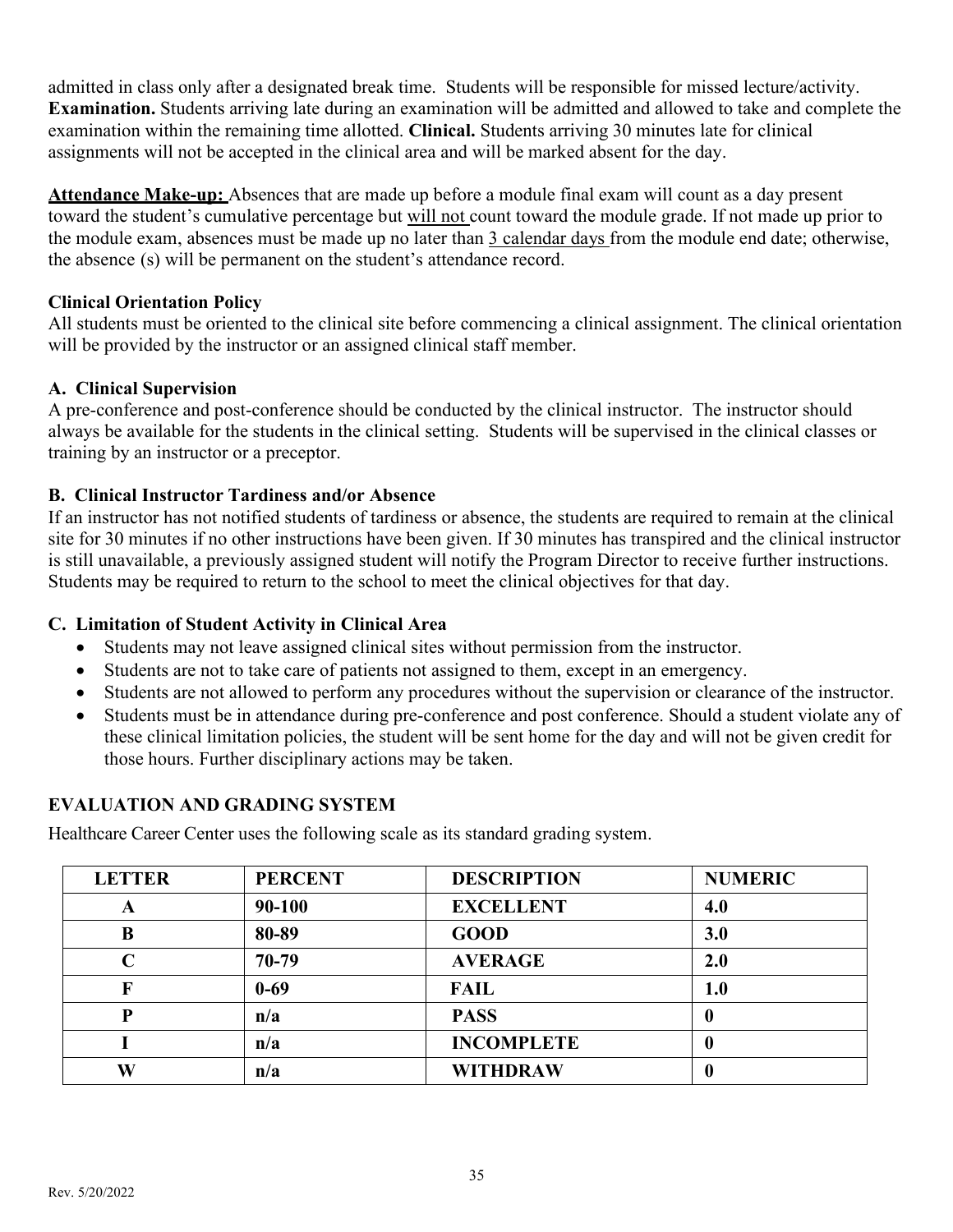- For clinic/lab training (extern) or supervised practicum, student performance is graded by the program director or school director via the extern site's assessment ratings of student performance indicated on the skills evaluation form.
- Minimum cumulative 2.0 GPA is required (equivalent to 70% on a 100% grading scale). A grade of "C" for a module or quiz is considered a passing grade for these programs.
- Final module grades are determined by total points received resulting from a weighted application of grading criteria, i.e., module exam (60%), quizzes/assignments/lab skills (30%) and attendance (10%). For example, a module test score of 80% is multiplied by 60% (resulting in 48 value points). This score is added to the resulting score for the other two grading criteria to determine a student's overall module grade. If a student fails, the final exam for any given module in any program she/he will receive a failing grade of the module regardless whether the calculation of other grading criteria would have resulted in a passing grade.
- **Students who failed a course will undergo Make-up (see Make-up Policy).**

# **MAKE-UP**

This policy applies to making up module exams in all programs, as well as missed exams. The policy also applies to specific time frames for making up absences in all programs/courses. Students are strongly advised not to miss class unless necessary, as make-up work cannot fully replace direct instruction and classroom participation. To sit for a module final exam for full credit, all required absences must be made up no later than the day before the exam. Therefore, students should make every effort to request a make-up log for time or assignment(s) as soon as possible. **Missed quizzes cannot be made up; in such cases, a zero point value will be applied to the grading criteria.** In most instances, missed time will be made up by assignment, as a student cannot make up attendance by sitting in another class or module.

If class is missed, it is the student's responsibility to acquire any assignments issued. Any work assigned during a module (e.g., homework, projects, etc.) that is not completed and submitted to the instructor by the due date will be recorded as a zero and calculated accordingly in the student's final grade for the module. To make-up scheduled class hours by time or assignment, the student must submit the Petition Request form to Student Services for a make- up log.

**Attendance Make-up:** Absences that are made up before a module final exam will count as a day present toward the student's cumulative percentage but will not count toward the module grade. If not made up prior to the module exam, absences must be made up no later than 7 calendar days from the module end date; otherwise, the absence (s) will be permanent on the student's attendance record.

**Module Exam Make-up:** If a missed module exam is not made up with in the established time frame for a program, the student will receive an "F" grade and will have to repeat the entire module when offered again. **The highest numerical score applied to a make-up exam is 75%, regardless whether the actual score attained is higher.** This score will be calculated with other grading elements to determine the overall final grade for the module. Students must consult directly with the instructor or program director to schedule and sit for a make-up test. The exam will be administered outside the student's normal class schedule.

**Make-up Timeframes:** Module exams must be made up within one week of the exam date. Failure to take the make-up module exam within these stated time frames will result in an automatic "F" for the module, and the student will have to repeat the module in its entirety.

#### **COURSE REPETITIONS**

A student must repeat(retake) any failed module to attain a passing grade. Grades earned for repeated modules will replace the original grade in determining academic progress and GPA; however, all module final grades will be on the student's transcript. **A student cannot repeat a module she/he passed to obtain a higher grade.** There are limits as to how many times a student can repeat a module. Only one make-up examination is allowed per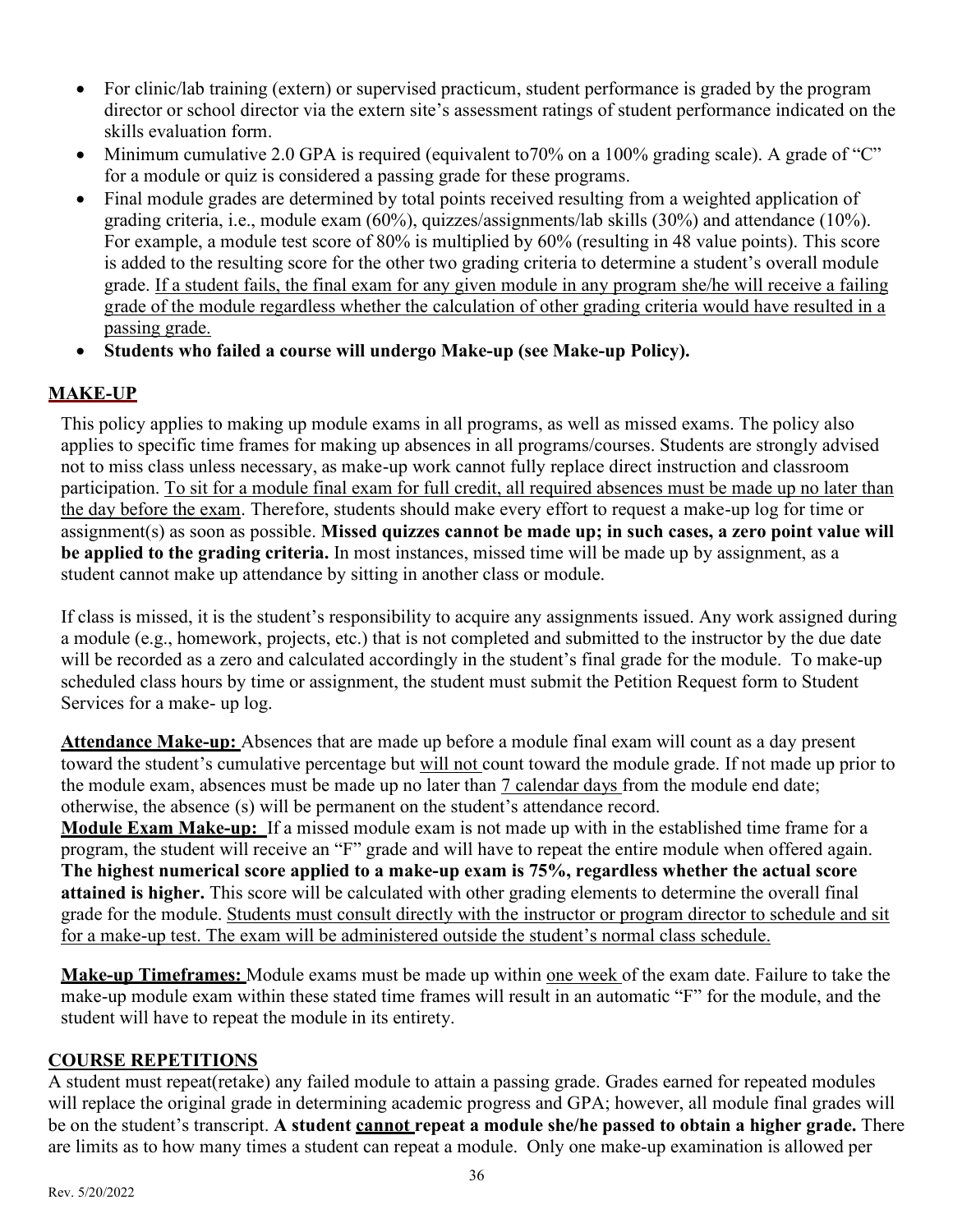module.

To repeat a failed module during the next available offering, students in all programs must submit the Petition Request form to Student Services. If the request is not voided before the module start date, the student will be obligated to the schedule and tracked accordingly for attendance and academic purposes.

# **Course Incompletes:**

A grade of "I" cannot be given as a final grade. The student must complete the required class work, assignments, and exams within one (1) week of the original completion date, with the instructor's approval. If the requirements are not completed by the end of the one-week period, the student's course grade will be a "F" (failed) for the course and will be required to repeat the course.

# **Course Withdrawals:**

Individual courses dropped by the student after the seventh business day gets a grade of "W" and will not be included in the computation of GPA. If the course is withdrawn after the prescribed dropping period, which is the at end of the 7th business day, the student's module/course grade will be a "F" and will be counted as hours attempted but not completed and will be included in the computation of the GPA as 0.0.

**Transfer, Prior Learning, and Work Experience Credit (Non-Punitive Grades)** Transfer (TR) credits, prior learning (PL) credits, and work experience (WE) credits do not count toward credits attempted or credits completed, and are not factored into the CGPA. However, these credits are subtracted from the program length when determining the maximum time frame. For example, if a student enrolls in a program with 100 credits and transfers in 20 credits, there are 80 credits remaining. The student's maximum time frame for the remaining 80 credits is therefore 80 x 1.5 = 120 credits. **The NA and HHA programs are non-credit courses. The school does not offer remedial courses. A student demonstrates Satisfactory Academic Progress (SAP) by achieving a minimum Grade Point Average (G.P.A) of 2.0 (70%) and must maintain satisfactory attendance (See Attendance Policy). To graduate, the student must complete the training program within a period which cannot exceed the maximum time frame (150% of the program length). If the student is not achieving SAP at the given evaluation points, the student will be placed on academic probation.** 

# **STANDARDS OF SATISFACTORY ACADEMIC PROGRESS**

All enrolled students HCC must meet the minimum standards of academic achievement and successful course completion. The student's progress will be evaluated at specific evaluation points based on the Maximum Time Frame for each program. HCC shall utilize every means possible for students to achieve their academic goals and complete their programs of interest.

# **SATISFACTORY ACADEMIC PROGRESS POLICY**

# **A. Maximum Time Frame**

The Maximum Time Frame (MTF) of a program is the maximum amount of time given to a student to complete the program of interest. This is computed as one-half times (1.5) of the program length. Hence, the MTF for the programs at HCC varies. The MTF for each program is given below:

| <b>PROGRAM</b>                           | <b>NORMAL PROGRAM</b> | <b>MAXIMUM TIME</b> |
|------------------------------------------|-----------------------|---------------------|
|                                          | <b>LENGTH</b>         | <b>FRAME</b>        |
| <b>Nursing Assistant Training</b>        | 160 clock hours       | 240 clock hours     |
| Program (NATP)                           |                       |                     |
| Home Health Aid (HHA)                    | 40 clock hours        | 60 clock hours      |
| Medical Assistant (MA)                   | 720 clock hours       | 1,080 clock hours   |
| <b>Restorative Nurse Assistant (RNA)</b> | 40 clock hours        | 60 clock hours      |
| Associate of Science in Surgical         | 1620 clock hours      | 2430 clock hours    |
| Technology                               |                       |                     |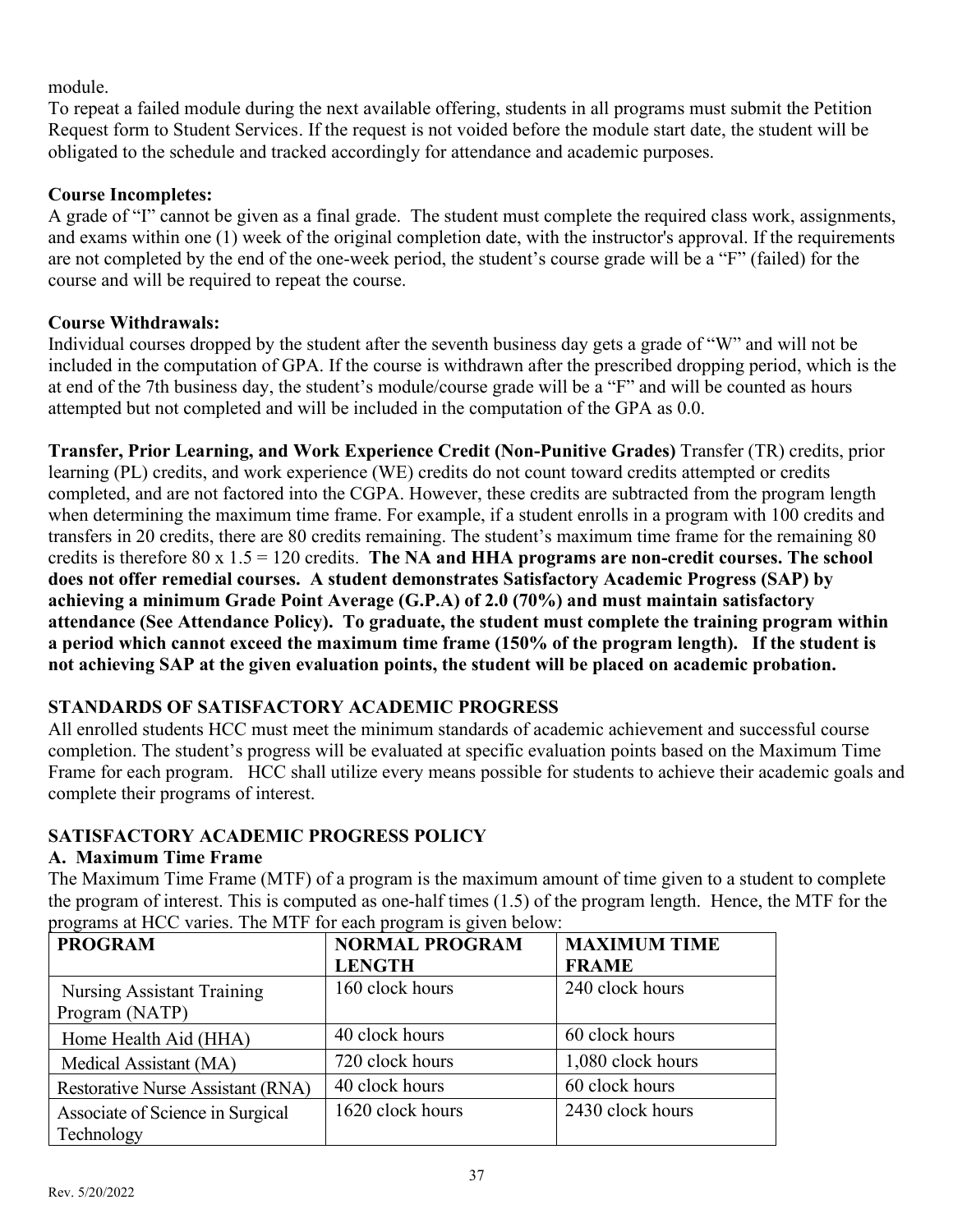| 2349 clock hours<br>1566 clock hours<br>Vocational Nursing Program |
|--------------------------------------------------------------------|
|--------------------------------------------------------------------|

**Periods of approved Leave of Absence (LOA) and periods of non-enrollment after voluntary or involuntary withdrawal do not count as time elapsed toward the maximum time.** It is by the student's movement along the MTF (completion of requirements at certain evaluation points) of his/her specific program of interest that his/her academic progress will be determined.

*Compliance with the MTF:* **Students not completing their modules within the maximum time frame are not considered to be making satisfactory academic progress toward their certificate or diploma and may be dismissed from the program.** 

#### **B. Evaluation Points, Standards and Requirements**

**A. Evaluation Points of Non-Credit Courses** the NA and HHA programs are non-credit courses. This means there are NO CREDITS awarded to students upon completion of the program. Students generally earn either a "Passed" or "Failed" grade and are awarded a certificate upon successful completion of the program. The programs are evaluated at the following points: 25%, 50% and 100%.

| <b>PROGRAM</b>                     | 25%               | 50%             | $100\%$          |
|------------------------------------|-------------------|-----------------|------------------|
| <b>Nursing Assistant Training</b>  | 40 clock hours    | 80 clock hours  | 160 clock hours  |
| Program (NATP)                     |                   |                 |                  |
| Home Health Aid (HHA)              | 10 clock hours    | 20 clock hours  | 40 clock hours   |
| Medical Assistant (MA)             | 180 clock hours   | 360 clock hours | 720 clock hours  |
| <b>PROGRAM</b>                     | 25%               | 50%             | 100%             |
| <b>Restorative Nurse Assistant</b> | 10 clock hours    | 20 clock hours  | 40 clock hours   |
| Associate of Science in            | 405 clock hours   | 810 clock hours | 1620 clock hours |
| <b>Surgical Technology</b>         |                   |                 |                  |
| <b>Vocational Nursing Program</b>  | 391.5 clock hours | 783 clock hours | 1566 clock hours |

# **CURRICULUM EVALUATION METHODOLOGY**

POLICY: Curriculum shall be evaluated on ongoing basis utilizing the following methodology.

- 1.The program director or designee shall visit classrooms, clinical labs and clinical facilities to observe, discuss and document observations and conversations monthly. Concerns shall be documented to include plans to provide feedback on planned program revisions.
- 2. Concerns identified shall be presented in monthly faculty meeting and the quarterly advisory board meeting. Recommendations shall be reviewed and a plan for change be developed to include scheduled dates of implementation and in-service training needed for faculty.
- 3. At the completion of each module, the student shall complete an evaluation on the instructor and the curriculum. The information shall be reviewed and summarized by the program director. The summary and areas of concern shall be presented at the faculty and advisory board meetings. Identified concerns shall be reviewed and a plan for change developed to include scheduled dates of implementation and inservice training.
- 4. At the completion of each module, the program director and the faculty shall review the students' status, including exam scores, papers, class and clinical performance. Recommendations shall be reviewed and plan a change developed to include scheduled dates for implementation and in-service training for faculty.
- 5. When Healthcare Career receives feedback on licensure exam results the information shall be reviewed by the program director and the faculty. Recommendations shall be developed and plans for chang drafted to include scheduled dates for implementation and in-service training of the faculty.
- 6. The Healthcare Career Center will send to each graduating student at 1 year, 3 years and 5-year increments, a questionnaire to evaluate how the student is doing and request information on how well the student feel the program prepared them for the workplace.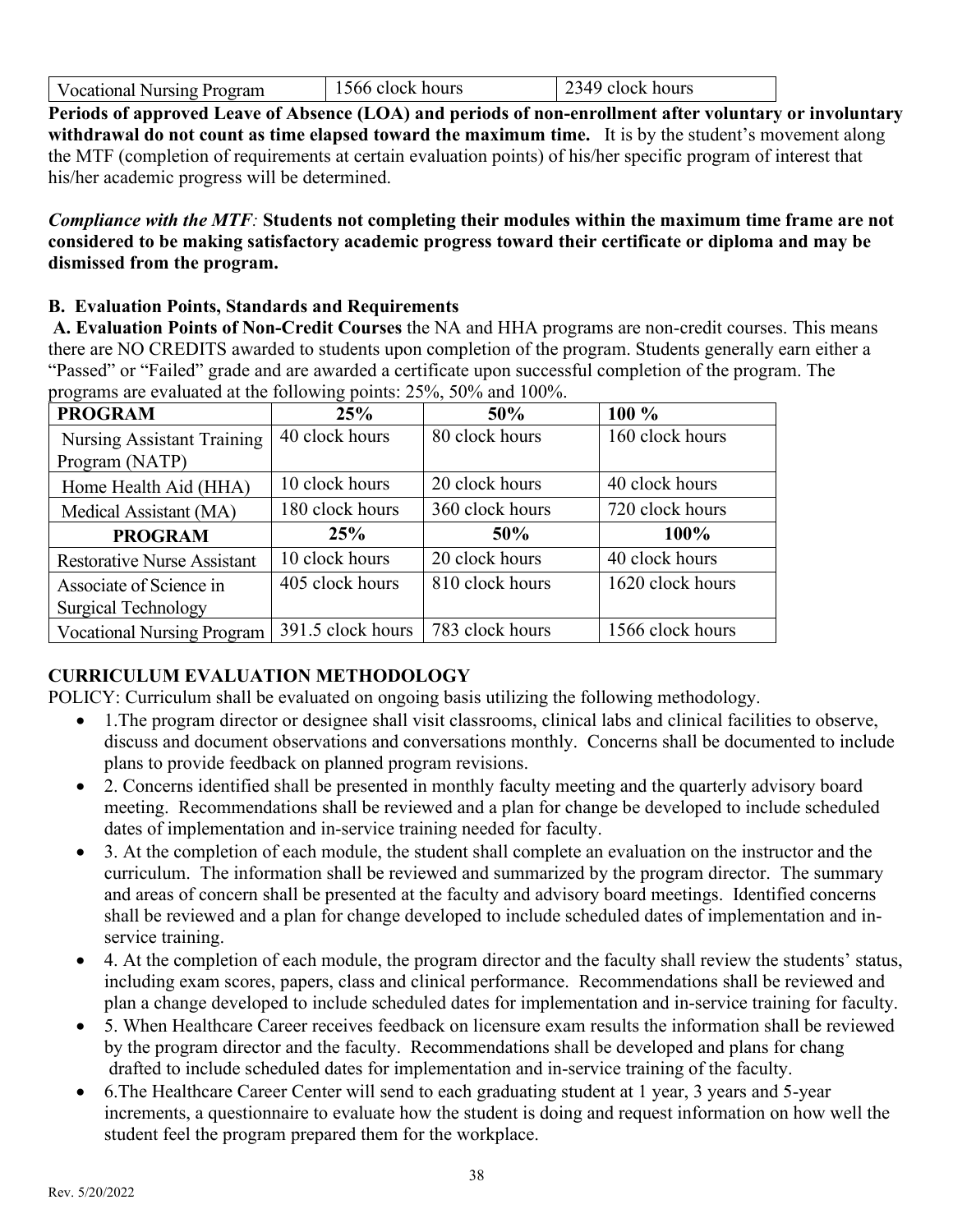# **END OF MODULE EVALUATION**

The students will be required to evaluate the course, instructor(s), and the facility. The purpose of the evaluation is to identify the strengths and weaknesses of the course, instructor(s) and the facility, and for the school administration to know the areas for improvement.

#### **END OF PROGRAM EVALUATION**

Prior to completion of the program, all students are required to give their input or recommendations for improvement and enhancement of the program.

# **CLINICAL FACILITIES EVALUATION METHODOLOGY**

POLICY: Clinical Facilities shall be evaluated on ongoing basis utilizing the following methodology.

- 1. The program director or designee shall visit, discuss and document conversations monthly for each clinical site in which the students are assigned. Concerns shall be documented to include plans to provide feedback on planned program revisions.
- 2. Concerns identified shall be presented in the monthly faculty meeting. Recommendations shall be reviewed and a plan for change developed to include scheduled dates of implementation and in-service training for the faculty.
- 3. The program director shall be responsible for providing feedback to each clinical site.
- 4. At the completion of each module, the student shall complete an evaluation of the Instructor, Facility and the Clinical Rotation. The information shall be reviewed by the program director. The summary and areas of concern shall be reviewed and a plan for change developed to include scheduled dates of implementation and in-service training for the faculty.

# **PROBATION POLICIES**

HCC reserves the right to place students on a probationary status. Students are subject to probation when they do not satisfy the conditions of Satisfactory Academic Progress (SAP):

- 1. Average academic performance completed at scheduled evaluation point results in CGPA "C" or of  $CGPA < 70\%$ .
- 2. Failure to complete the required number of hours at the scheduled evaluation point (meaning absences exceed more than 20% of the entire course hours).
- 3. A student on **Academic Probation** (because of unsatisfactory academic performance such as obtaining a failed grade ("F") will undergo remediation.
- 4. A student on **Attendance Probation** (probation due to poor attendance) will be monitored and will not be allowed to miss class unless the absence is approved by the director due to mitigating circumstances.
- **Violation of either Attendance or Academic probation will lead to dismissal.**

# **REMEDIATION POLICIES**

Students who failed a course (obtained a grade of "F") and will be required to undergo remediation. A conference between the student and the instructor will be held to discuss the progress status and to design the remediation plan. The instructor will determine the method of remediation according to the student's individual learning needs.

The following guidelines will be followed:

- 1. The student may proceed to the next course and begin remediation for the course for which he/she is under probation. A student is allowed one week to remediate successfully. A student who remediates successfully will achieve a maximum grade of 70% "C" Otherwise, if the student is unsuccessful in remediation of the course within the required time frame, he/she will be given a failing grade and will be dropped from the program.
- **2. The student may repeat the failed course, on a space available basis, when it is scheduled to be**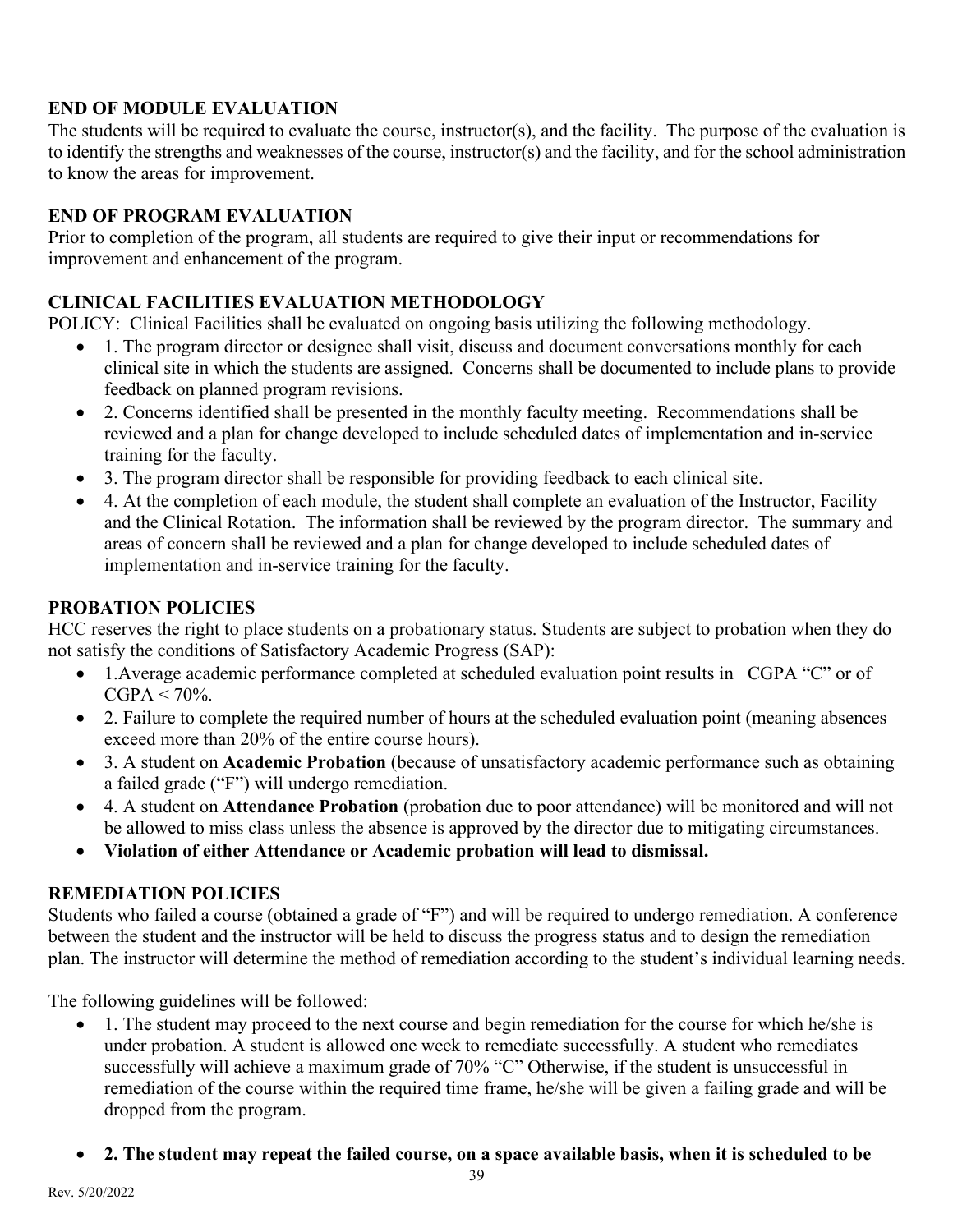#### **taught.**

#### **Remediation Services**

- 1. Students who need academic assistance may utilize remediation services either by self-referral or faculty referral. These services are available outside of normal class time. Remediation is provided by the faculty.
- 2. HCC will provide this ongoing method of evaluation and assistance so that students will be able to complete the program and prevent failure.

#### **PROBATION REMOVAL**

- 1. Academic Probation will be lifted **i**f the student earns a grade of 70% or higher upon remediation.
- 2. Attendance Probation will be lifted when the student satisfies the terms and conditions of the attendance probation.

#### **DISMISSAL**

Failure to adhere to the probationary policy will result in dismissal from the program. The student will be deemed not making satisfactory progress.

#### **MANDATORY DROP**

A student may repeat a module only once. Therefore, a student who receives a module grade of "F" may repeat this module one (1) time only. A student can fail only two (2) modules (clinical or non-clinical) during the entire program. A final module grade of "F" (after remediation) results in a mandatory DROP from the program.

#### **LEAVE OF ABSENCE**

A leave of absence (LOA) is a temporary interruption in a student's program of study. A student who finds it necessary to take a leave of absence must make a written request to specify a reason for the request to the School Director and approval is granted on an individual basis. The student must initiate the leave of absence request in writing for personal reasons, i.e., health issues. The School Director must approve the request before it is granted. Leave of Absence request may not exceed 180 consecutive days in one 12-month period. The student's tuition will not be affected for taking a LOA. Failure to return from a leave of absence will result in termination from the program. Standards for satisfactory academic progress will not be affected during an approved leave of absence.

#### **REINSTATEMENT POLICY**

Students who underwent mandatory drop and voluntary stop-out may apply to continue their studies at HCC in an extended enrollment status. Students must apply for reinstatement within one (1) month of the exam date. A meeting will be scheduled between the Director and the student applying for reestablishment to determine if the student has the academic ability and desire to successfully continue in the program.

#### **READMISSION PROCEDURES**

Students who seek readmission must follow the re-admission procedures. Reinstatement consideration is given to any individual student two times (2x) only during the completion of their program. Students' responsibilities prior to re-admission include:

- 1. A new application must be submitted to the School Director for re-admission to the program one (1) months prior to the module/course.
- 2. Re-admission must be accomplished within two (2) years of leaving the program.
- 3. A re-admission application is considered on "space-available" basis. Priority is given to: A. Students who left the program in good standing. B. Students leaving with theory and clinical grades in rank order of highest percentage and review of their

application.

• **Students, after two (2) unsuccessful attempts to finish the program, will not be re-admitted.**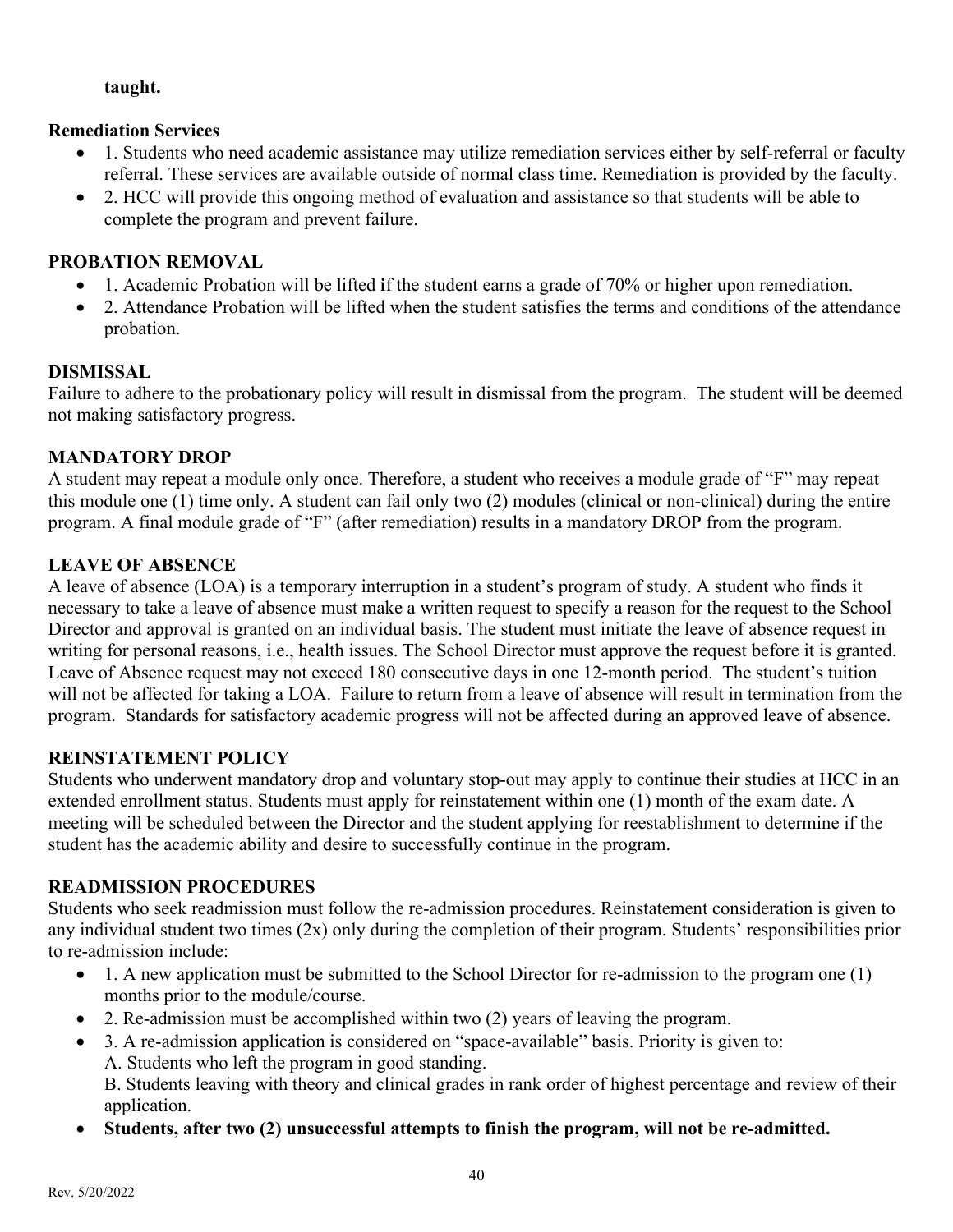# **APPEALS**

Should a student disagree with the application of the satisfactory academic progress standards, he/she must first discuss the problem with the appropriate instructor(s). If still dissatisfied, the student may then appeal to the School Director. The decision of the School Director is final and may not be further appealed.

#### **WITHDRAWAL POLICY**

A student has the right to withdraw after the dropping period **which is the seventh(7th) business day after enrollment. A student will be eligible for a prorated refund after that point up to and including 60% of the program**. The student will likewise receive an "F" grade for the course. Withdrawals are counted as an attempt to take a course. A student who fails to meet the attendance policy will be terminated from the program.

#### **SUSPENSION & TERMINATION**

Students may be suspended or terminated by the School Director for any of the following reasons:

- 1. Excessive absenteeism or tardiness
- 2. Failure to achieve Satisfactory Academic Progress
- 3. Failure to comply with probationary conditions
- 4. Cheating
- 5. Conduct that reflects poorly upon the School or staff
- 6. Failure to meet financial obligations
- 7. Possession of drugs, alcohol or weapons on school premises
- 8. Behavior creating a safety hazard to other persons at the School

9. Or any other determined infraction of conduct. Students have the right to appeal suspensions or terminations.

#### **RETENTION OF STUDENT RECORDS POLICY**

Healthcare Career Center shall maintain, for a period of not less than five years at its principal place of business in this state, complete and accurate records of all of the following information **except for student transcripts that are kept permanent (see #4).:**

- 1. The educational programs offered by HCC and the curriculum for each.
- 2. The names and addresses of the faculty members and records of the educational qualifications of each member of the faculty.
- 3. Any other records required to be maintained including completion and student performance data (placement, licensure and salary disclosure).
- 4. Maintain records of the name, address, e-mail address, and telephone numbers of each student who is enrolled in an educational program. HCC will maintain, for each student a certificate and permanent records of:
	- a. The certificate granted and the date on which that certificate was granted.
	- b. The courses and units on which the certificate was based.
	- c. The grades earned by the student in each of the courses.

# **SECTION VI – GENERAL POLICIES**

# **PHYSICAL HYGIENE &GROOMING POLICY**

Personal hygiene is the basic concept of cleaning, grooming and caring for our bodies. At HCC everyone is expected to pay attention to personal hygiene to prevent the spreading of germs and diseases. Good grooming affects the learning environment; good grooming reflects the modesty and good taste of HCC.

**Female** Hair is to be well groomed, off the collar and pulled back away from the face

**Male** Hair must be neatly trimmed, no ponytails or braids, Beard must be closely cut or must follow the policy specified by the clinical facility

Both Male & Female: Body piercings (e.g. earrings, nose, tongue) are not allowed.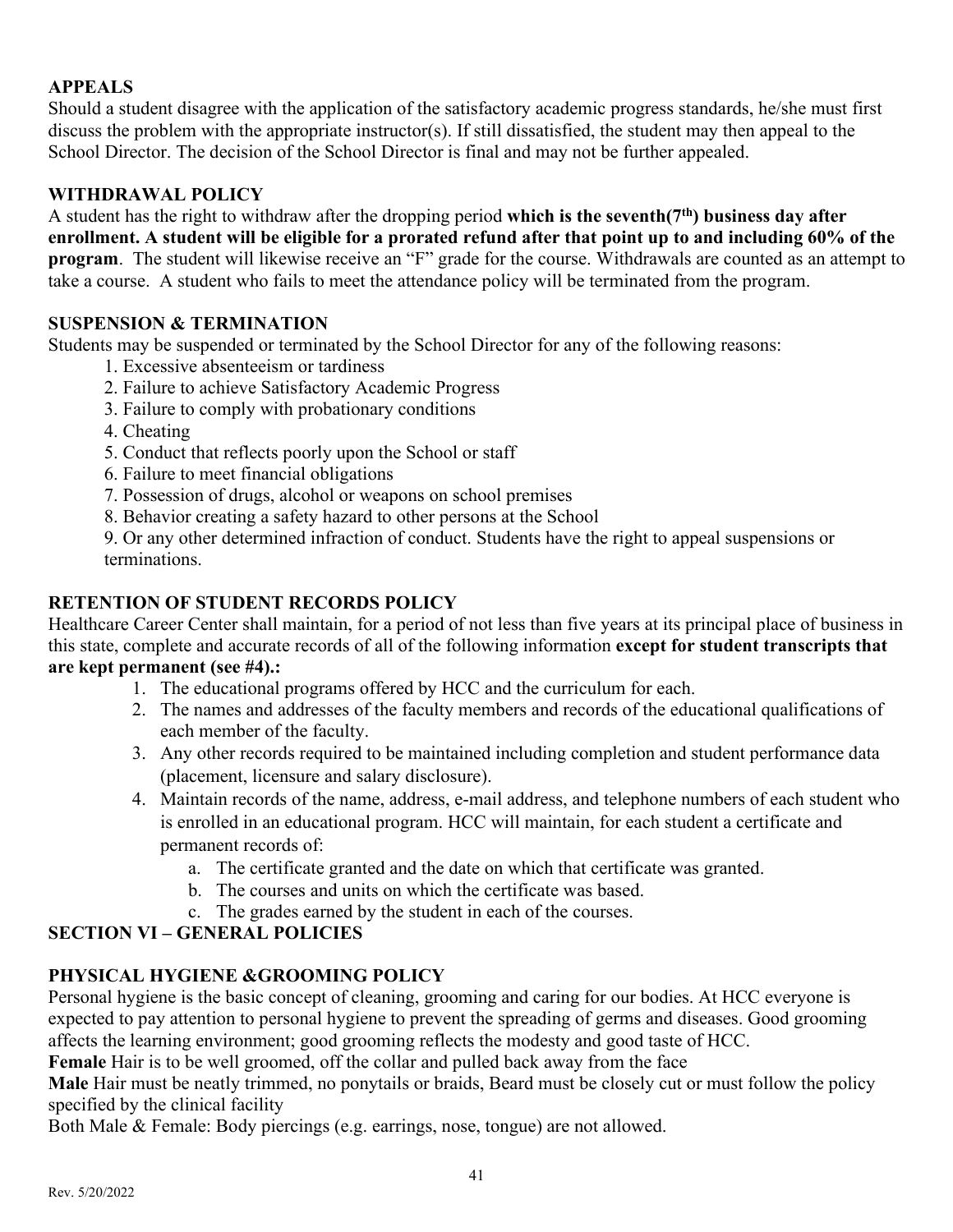#### **DRESS CODE**

HCC students must dress appropriately. The following are not acceptable attire for any student at HCC:

- Revealing outfits (excessive slit on skirts, excessive body exposure, midriff-exposing clothing, thongs, halter tops, tank top, shorts)
- Tight fitting tops and bottoms; See-through blouses and dresses
- Torn Shorts and jeans (or with slits and holes)
- Clothing with brand logos, commercial or gang emblems
- Unacceptable writings and pictures
- Oversized or baggy clothes
- Attires considered unsuitable for the work place.

HCC students are required to follow the prescribed attire for classroom and clinical rotations (see below) always. Students who show-up in class without a complete uniform may be sent home, and will receive anywhere from a **verbal warning, written counseling or suspension** due to non-compliance with policies.

# **CLINICAL DRESS CODE**

**Female** 

- Scrub uniform (matching shirt and pants) with patch sewn on the left sleeve
- White or beige undergarments
- White hose/socks
- White nursing shoes with closed toe and heel
- A pair of stud earrings or a wedding band are the only allowed accessories
- Identification Badge

# **Male**

- Scrub uniform (scrubs-matching shirt and pants)
- White socks only
- Plain white V-neck undershirt
- Identification Badge

HCC expect all students to dress in a manner that does not to distract the learning process and concentration for learning. All dresses, shirts and pants must be neatly pressed. *No sweatshirts or sweat pants allowed in the clinical area.* 

# **IDENTIFICATION BADGES**

Identification Badges must be worn always in the clinical assignments.

# **PERSONAL APPEARANCE IN THE CLINICAL**

- (Female) Hair should be properly fixed, off the collar and face while within the clinical area premises. Neither fancy hair ornaments nor fancy hairdo is allowed; only white ribbon or black tie will be allowed. (Male) No Pony tail
- (Male) No earrings
- Fingernails should be kept clean and trimmed. No acrylic nails allowed, only white or natural nail polish will be allowed.
- Simple and light make-up is allowed.
- Cologne/Perfume is not allowed.
- Plain small stud earrings (1 pair only) are allowed.
- No bracelets should be worn during clinical hours.
- Wedding band rings is allowed in clinical.
- No visible tattoos are allowed.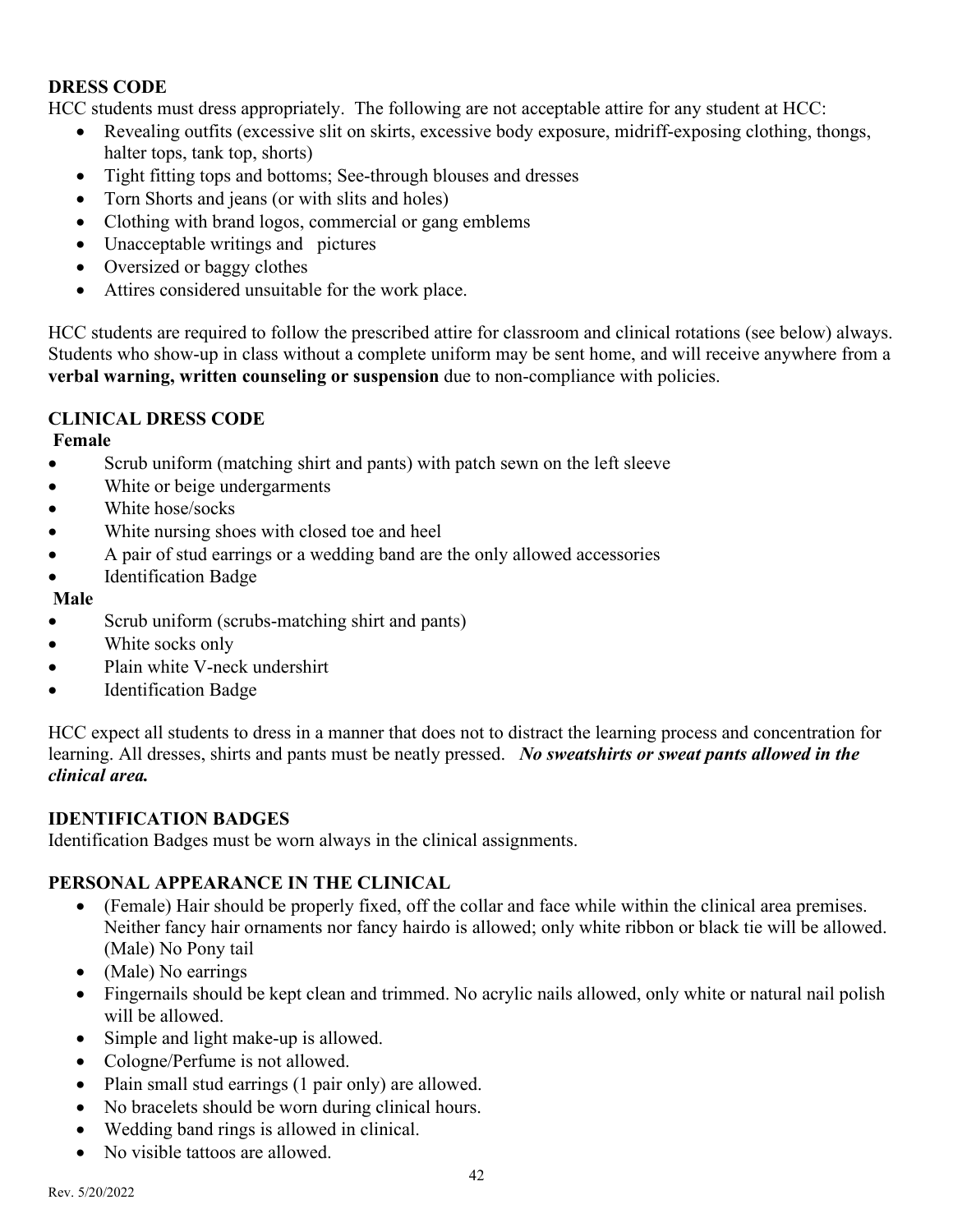• No visible body piercing is allowed.

# **BREAK TIME**

Classroom Breaks - Students are allowed 10 minutes break for every hour of instruction.

Clinical Breaks - Students are allowed 30 minutes for lunch break. Short breaks in the morning and the afternoon are at instructor's discretion. Students are encouraged to bring their own food and eat at the facility lounge.

#### **HEALTH POLICIES &PROCEDURES**

A student will not be permitted in the clinical area unless his/her records are complete. Students who have not submitted the required documents by the designated date may be dropped from the program.

# **Health Clearance**

All students are required to have a **current** (within the last six months) physical examination to assure that the health and safety of the public are protected, and that students can perform clinical tasks. A health form, certifying the student's health status, must be completed by a physician, nurse practitioner, or physician's assistant. Health forms will not be returned to students. Students are advised to make a copy of their forms prior to submission. The physical examination must include a current Tuberculosis Screening / PPD Test taken within 6 months of enrollment. If the TB Test or PPD result is positive, a negative chest x-ray result is required. The physical examination and PPD Test must be renewed annually. The hospitals differ in terms of their requirements for the frequency of the CXR, ranging from 2-3 years. Evidence of immunization against communicable diseases, such as Measles, Rubella, Chicken pox (Varicella), and Hepatitis B should also be submitted. If the prospective student had the disease or history of exposure to these diseases, the prospective student may submit a titer report with evidence of immunity. A tetanus vaccine (booster dose) within the last 10 years is also required.

#### **Health Insurance**

Students are required to carry their own health insurance. If a student sustain injury or become ill while in the school or clinical facility, the student will be sent to his/her urgent or emergency facility that provide services covered by his/her insurance. If the student has no insurance, he will be sent to the nearest county facility. **Students are required to purchase personal malpractice insurance.**

# **CARDIOPULMONARY RESUSCITATION (CPR) CERTIFICATE**

All students must submit a copy of a valid Basic Life Support (BLS) health care provider certificate to HCC. NA/HHA, and MA students are required to have **American Heart Association BLS cards** only as per requirement of clinical sites.

# **PREGNANCY POLICY**

A student who is pregnant upon admission or becomes pregnant or delivers a baby while enrolled in the program must have a medical release from her physician indicating the advisability of continuing in the program without limitations. A medical release is required at the beginning of the first trimester of pregnancy (1st month), at the beginning of the third trimester (7th month), and upon coming back to the program after delivery. The student is also required to obtain a medical release after delivery indicating that she can return to school without any physical and/or psychological limitations. It is the student's responsibility to obtain this statement and notify the faculty of her pregnancy. The student who elects to continue in the program accepts full responsibility for any risk to herself and the fetus associated with an assignment in the hospital setting. To reduce potential hazards, pregnant students will not be assigned to specific known risk areas in hospitals and agencies. If these restrictions interfere with the student meeting the critical objectives of the program, it will be necessary for the student to **temporarily withdraw from the program and apply for readmission.** 

# **CONDUCT POLICY**

Students must conduct themselves in a professional manner always, displaying courtesy, respect, and tolerance.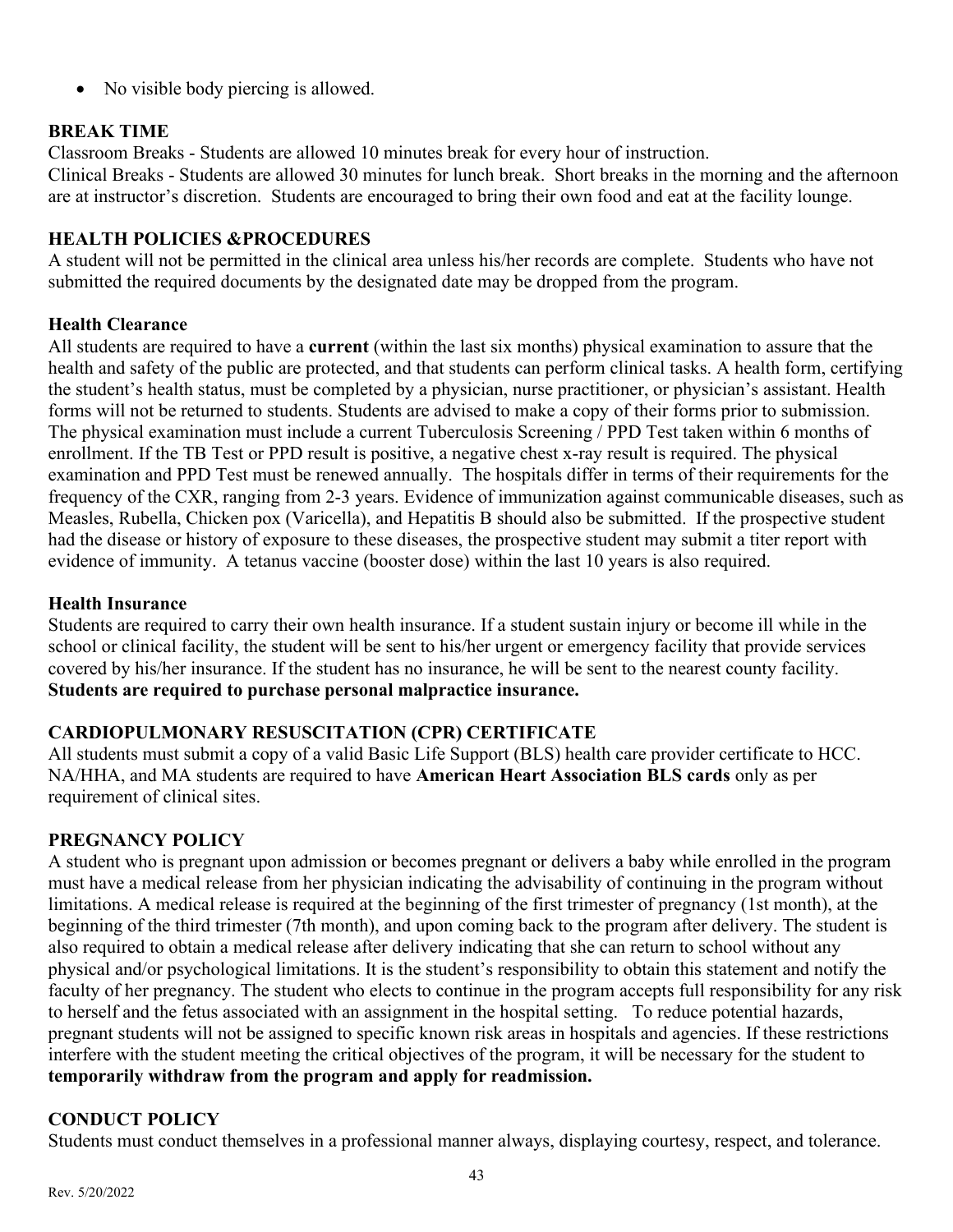Students who commit misconduct will be subject to dismissal. Student conduct must not interfere with the learning process of students, the classroom/lecture presentation by the instructor, or the progress of the class in general. To this end, the instructor may take disciplinary measures. However, sanctions such as placing the student on probation, suspension and/or termination are meted out only by the School Director. The administration reserves the right to place on probation any students or terminate any students based on any of the following grounds:

- Breach of the enrollment agreement.
- Carrying concealed or potentially dangerous weapon.
- Cheating, plagiarism, dishonesty.
- Computer crimes.
- Conduct that reflects unfavorably upon the school and/or its students.
- Demonstrate poor judgment, or inability to function properly, which could put patient safety in jeopardy.
- Attending classes or clinical assignments while under the influence or effects of alcohol, drugs, narcotics, and dangerous substances of any kind.
- Excessive absences or tardiness.
- Failure to abide by the rules and regulations of clinical sites.
- Failure to pay charges when due.
- Falsifying school records.
- Flagrant violation of dress code.
- Insulting or harassing faculty, administration, or students.
- Nonconformity with the rules and policies of the school.
- Poor health, poor hygiene.
- Prosecution on charges ranging from misdemeanor to third degree felony.
- Unsatisfactory academic progress
- Use of profanity
- Vandalism of School property or equipment

# **FAMILY EDUCATION RIGHTS AND PRIVACY ACT OF 1974, AS AMENDED**

Healthcare Career Center complies with the confidentiality and student record availability provisions of the Family Educational Rights and Privacy Act (FERPA) of 1974 and the Buckley Amendment. Confidentiality of student and staff records is strictly protected. However, students who are adults, parents of minors, or guardians of" tax dependent" students have the right to inspect and challenge the information contained in the student's record. The school complies with Title IX of the 1972 Educational Amendments, the Equal Opportunity Act of 1972 (Title VII) of the Civil Rights Act of 1964, and Section 504, Rehabilitation Act of 1973. Student information will not be disclosed without the student's written consent or request. However, FERPA allows schools to disclose relevant information about a student, without consent, to regulatory agencies and the U.S. Department of Education or to comply with a judicial order or lawfully issued subpoena. The student has the right to file a complaint with the U.S. Department of Education if the institution fails to comply with FERPA requirements. Complaints should be directed to Family Policy Compliance Office/U.S. Department of Education/400 Maryland Avenue, SW/Washington, DC 20202-4605.

# **CLASSROOM POLICIES/BEHAVIOR**

- Professional conduct is expected always.
- Only ENGLISH will be spoken inside the classroom.
- **NO** children are allowed in the classroom or skills lab at any time.
- Guests are not to be brought to the class, student lounge, computer lab and skills labs at any time.
- No eating or drinking in classrooms.
- Pagers and cell phones **must be on vibrate during class** and **turned off during all examinations**.
- All smart phones and cell phones must be turned in at the front of the class before and during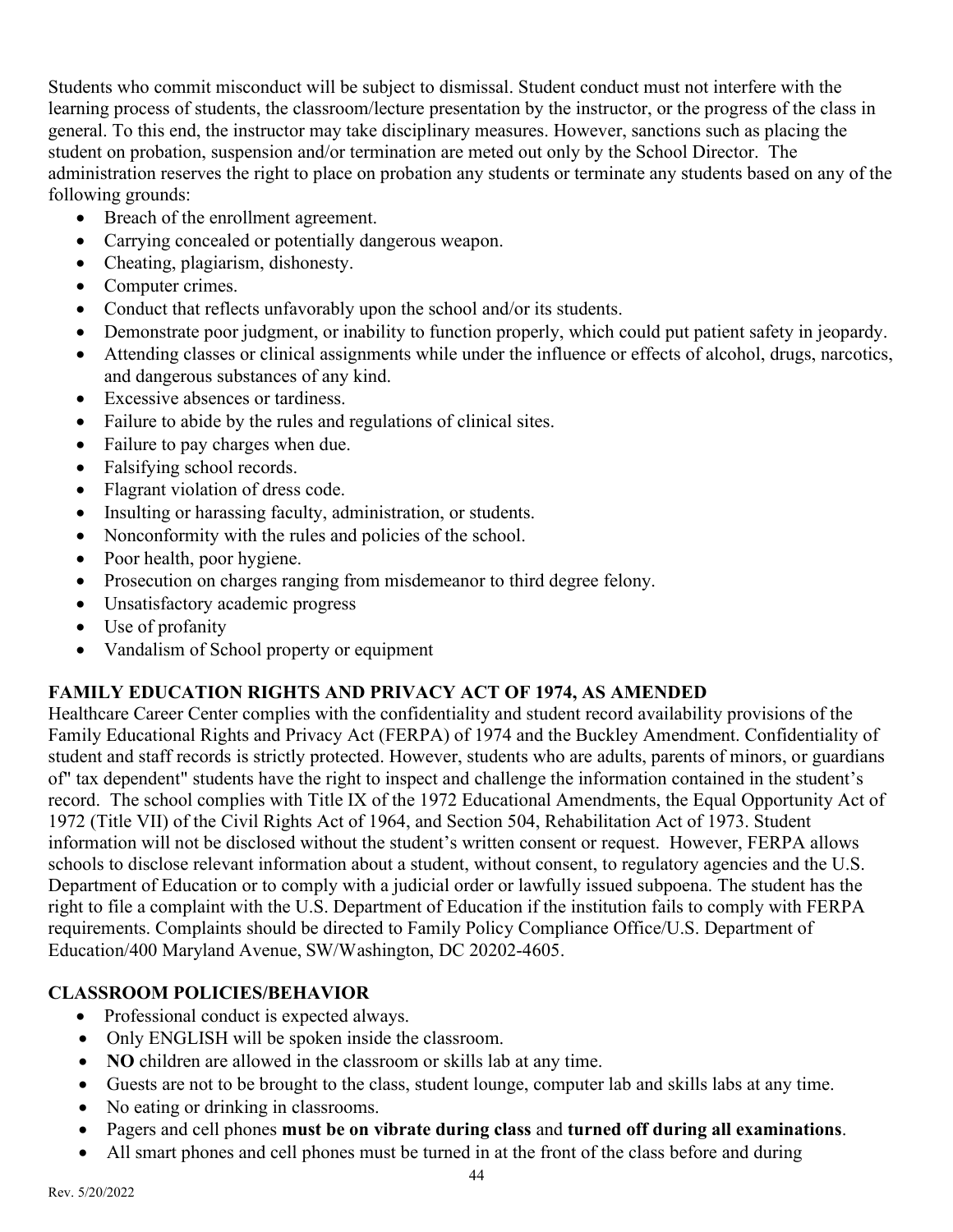examinations. The entire class will incur a 1-point exam/quiz deduction for each time any students' phone vibrates, alarms, or rings during the exam.

- 8.Students **will not be** permitted to exit the classroom while taking an exam until they are finished taking the exam. If you must leave for any reason you will not be able to return to the exam that is in progress.
- Tape recorders may be used **only** with the expressed approval of the instructors.
- A student enrolled in the nursing program must practice within the ethical and legal framework as set forth in the ANA Code of Ethics, ANA Standards of Nursing Practice, and the California Nurse Practice Act.
- Cheating will not be tolerated under any circumstances. If a student is noted to have cheated in any fashion, they will receive a **"ZERO"** for that assignment or exam and risk the possibility of being dismissed from the course.
- The following acts are considered as examples of cheating on an assignment:
	- 1. Pretending to submit work and then handing in the work when a second copy is requested, to provide more time to complete the work.
	- 2. Submitting another student's work as your own.
	- 3. Copying another student's work and rewording it.
	- 4. Corrupting a copy of the work on file and asking for an extension to undertake a re-write.
	- 5. Using an illness or other form of extenuating circumstance to enable an extension to the deadline is provided.
	- 6. Cheating is strongly tied to plagiarism. Under no circumstances will plagiarism be tolerated.
	- 7. The students may be instructed to empty their pockets and place their belongings in the front of the classroom during examinations to prevent cheating. Failure to comply may result to removal from the classroom during the examination.
	- 8. All bags and student belongings must be left in the hallway during examinations. Purses or other valuables may be kept in the front of the classroom.
	- 9. Students **may NOT borrow any calculators, pencils, pens, erasers, or anything else during examinations.**
	- 10. Students are responsible for maintaining high standards of nursing practice within the scope of their knowledge and skills.
	- 11. Students must be opened to constructive criticism and used the suggestions for Improving practice of skills.
	- 12. Students must assume responsibility for maintaining a stable, congenial atmosphere Between other students, faculty, and staff.
	- 13. Students must communicate truthfully in verbal and written form both in the classroom and clinical setting.

# **CLINICAL POLICIES:**

# **STANDARD UNIVERSAL PRECAUTION**

Standard (Universal) precautions shall be followed always for all patients. The following precautions must be taken whenever there is even the slightest possibility of exposure to blood or other body substances:

- 1. Wash hands before and after patient care. Wash hands immediately after gloves are removed.
- 2. Wear gloves when you anticipate direct contact with moist body substances from any patient. These include blood, semen, vaginal secretions, cerebral or spinal fluids, pathology specimens,

womb exudates, urine, feces, sputum, vomits, etc. Remove gloves after each individual task.

- 3. Wear masks and protective eyewear during procedures likely to generate droplets of blood or other body fluids to prevent exposure.
- 4. Wear gown or disposable plastic apron when you anticipate that your clothing may be soiled by any of the body substances listed above.
- 5. Protect your non-intact skin from contact with body substances.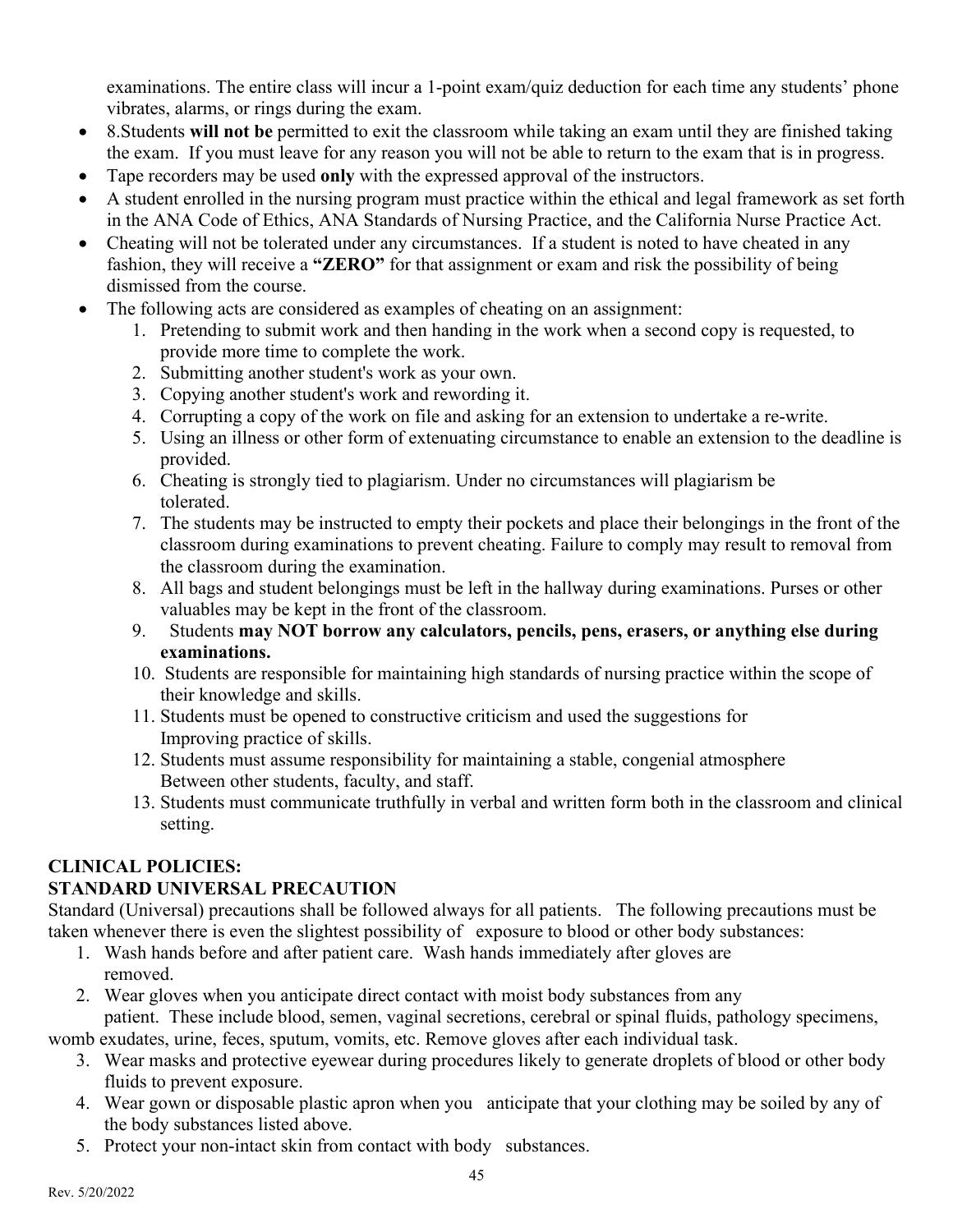- 6. Wash your hands, arms, face etc., as appropriate, if you have had any unprotected contact with blood or other body fluids.
- 7. Discard sharp instruments, needles, and syringes and puncture resistant containers. Needles should not be bent, broken, recapped, or unnecessarily handled.
- 8. Handle all specimens as if they were infected.
- 9. Notify your instructor immediately if you are accidentally stuck with a needle or any other equipment that came into contact with bodily substances.

# **ACCIDENTAL EXPOSURE TO BODY FLUIDS AND NEEDLE STICK INJURIES**

In the event of accidental exposure to body fluids, the following steps should be taken:

- 1. Any remaining blood/body fluid should be washed away immediately. Skin punctures should be allowed to bleed to express any material deposited in the wound and then thoroughly washed.
- 2. Document the incident of all exposures by notifying the nurse in charge, the clinical instructor, and the Program Director.
- 3. Evaluate the sources of contamination. If the patient is not known to be HIV infected, assess the risk for infection.
- 4. If the patient is at-risk, inform patient of exposure and request permission for the HIV antibody tests and screening for hepatitis. If the antibody test is negative and no risk factors are identified, no further actions are needed.
- 5. If the antibody test is positive, the student should be tested as soon as possible. If negative, the test should be redone six weeks later, and periodically for one-year.
- 6. In the event the patient declines to cooperate and be tested, the student should be counseled at the risk of infection and evaluated clinically and serologically for HIV infection as soon as possible.

# **AIDS POLICY AND GUIDELINES**

Students have an ethical and legal responsibility to provide professional care for AIDS patients. Further, AIDS is legally considered a handicap, and as such, any individual with AIDS is protected from discrimination by the Federal Rehabilitation Act of 1973. Students refusing to care for AIDS patients can be considered as engaging in discriminatory behavior, and are subject to disciplinary action. All students caring for AIDS or HIV positive patients will comply fully with blood/body fluid precautions as specified in Standard Universal Precautions. Students with AIDS related conditions are protected against discrimination. According to medical evidence, individuals with AIDS, ARC or HIV positive present no health risk to their colleagues or fellow students. Such individuals, whether symptomatic or asymptomatic, shall be treated the same as any other student if they are psychologically and physically capable of doing adequate academic work. Confidentiality of any student illness is protected by the Education Code, and no information will be released to outside parties (i.e., employer, insurer) except as required by law.

# **STANDARDS OF ETHICAL &LEGAL BEHAVIOR**

- 1. The practices of students in HCC programs are characterized by a commitment to professional growth, continuous learning, and self-development.
- 2. A student in a program must practice within the ethical and legal framework. Students are responsible for maintaining high standards of practice within the scope of their knowledge and skills.
- 3. The student must understand ethical standards and the legal framework for practice; roles of professional organizations, political, economic, and societal forces affecting practice; and lines of authority and communication within the work and school settings. It is essential that the student upholds high standards for personal conduct both in the school setting and in the clinical setting.

# **SCHOOL PROPERTY POLICIES**

**Sign-In Policy** All students are required to sign-in on designated log-books before each use of the following:

• Learning Media/Library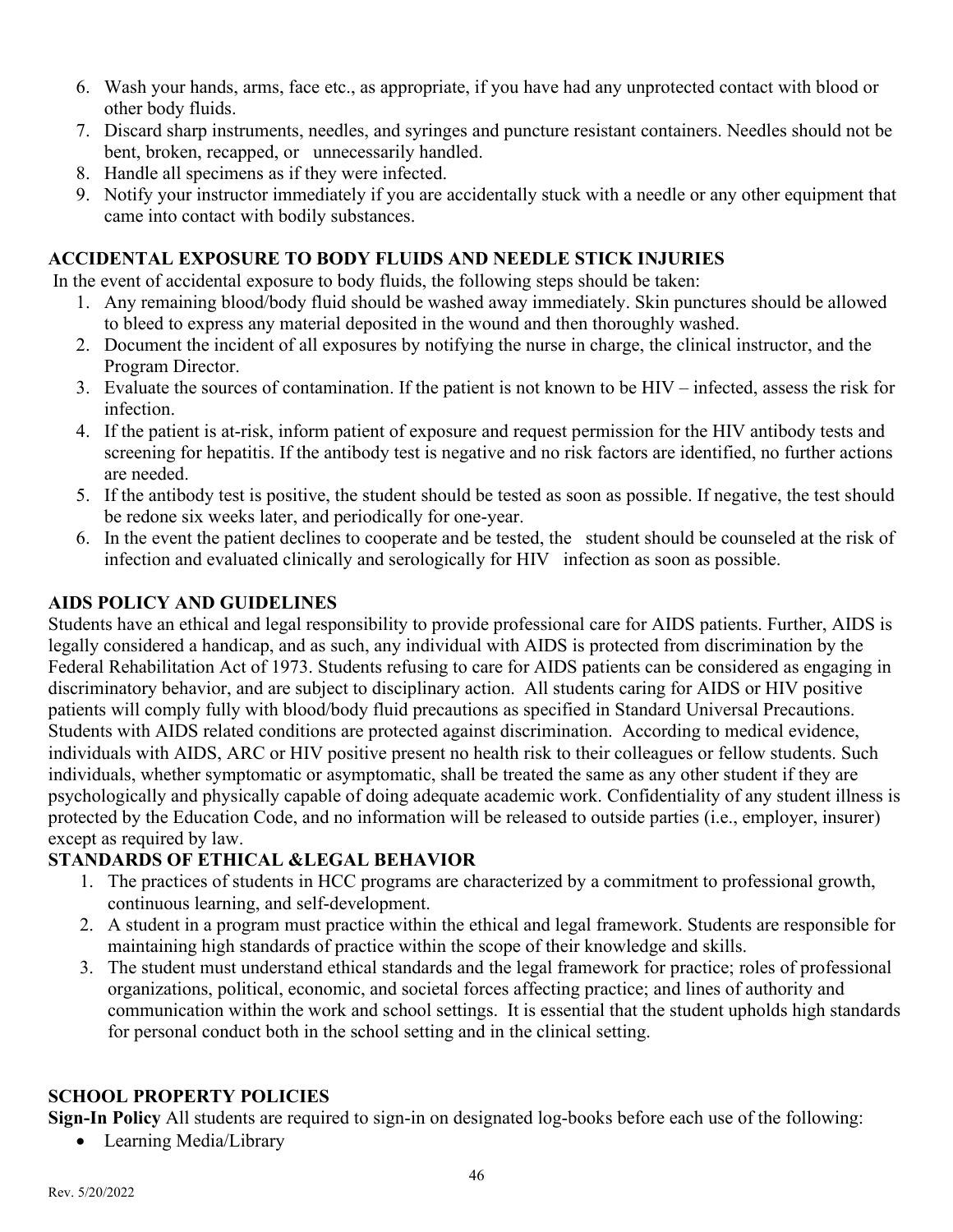- Computer
- Skills Laboratory

# **Computer Policy**

A variety of recommended computer programs are available to supplement course work. No outsiders are allowed to HCC computers. Computers should only be used with permission from administrative staff. Students should obtain permission before printing any material. There will be a charge fee per page. Students are encouraged to use the internet for research purposes only. The following computer use is prohibited:

- Non-school related Email (checking and sending)
- Searching for non-course related topics
- Checking on any personal sites and blogs such as My Space, Facebook, Twitter, Friendster, etc.

# **Learning Media Library**

The unauthorized use of media equipment and materials is prohibited. The students must seek permission from the administrative staff before using any of the following: Televisions, DVD players, Videos, Magazines and Periodicals, and Computers

A variety of resource books are available for use in the library. These books should only be taken out of the shelves with the permission of the administrative staff. A Check-Out Log Book is provided to students. Videos are not allowed to be taken off the school premises. Only limited books may be taken out for a maximum of two days.

# **Skills Laboratory**

The skills laboratory is available to provide the students the opportunity to gain mastery of required nursing skills. The skills laboratory is open for unassisted practice when not in use. Students are required to seek permission from administrative staff to use the skills laboratory. Assisted practice/competency practice is available only during scheduled hours with the instructor. After practice, all equipment is to be put away into their original assigned location. All mannequins should be covered when not in use.

# **No Eating & Drinking Policy**

Eating and/or drinking is prohibited in the classroom, skills lab, library/computer lab. A student/staff lounge area is provided for these purposes.

# **Smoking Policy**

Smoking is completely prohibited in the building. Students are not allowed to smoke in front of any of the surrounding business offices.

# **Drug & Alcohol Policy**

It is the policy of Healthcare Career Center to maintain a drug-free workplace. The use or sale of non-prescription, controlled substance drugs, including but not limited to, marijuana, cocaine, stimulants, and depressants will not be tolerated on the HCC premises, at any of its clinical facilities, or at any school-sponsored function off the premises. Any student believed to be under the influence or in possession of a non-prescribed, controlled substance, drug and under the influence of alcohol will be temporarily prohibited from attending classes pending an investigation of the incident. Should it be determined that the student was under the influence, in possession or involved in the purchase and/or sale of a controlled substance‖ while on the premises of HCC, or school-sponsored event, the student will be dismissed. Should it later be determined that the student was not involved in the above activity, he/she will be reinstated, and lost class time will be added to the normal completion date. Students are solely responsible for the use of prescribed drugs, and the same academic and social behavior is expected of all students regardless of conditions of health. Students who need counseling assistance for drug or alcohol dependency should contact the School Director. All referrals will be kept confidential.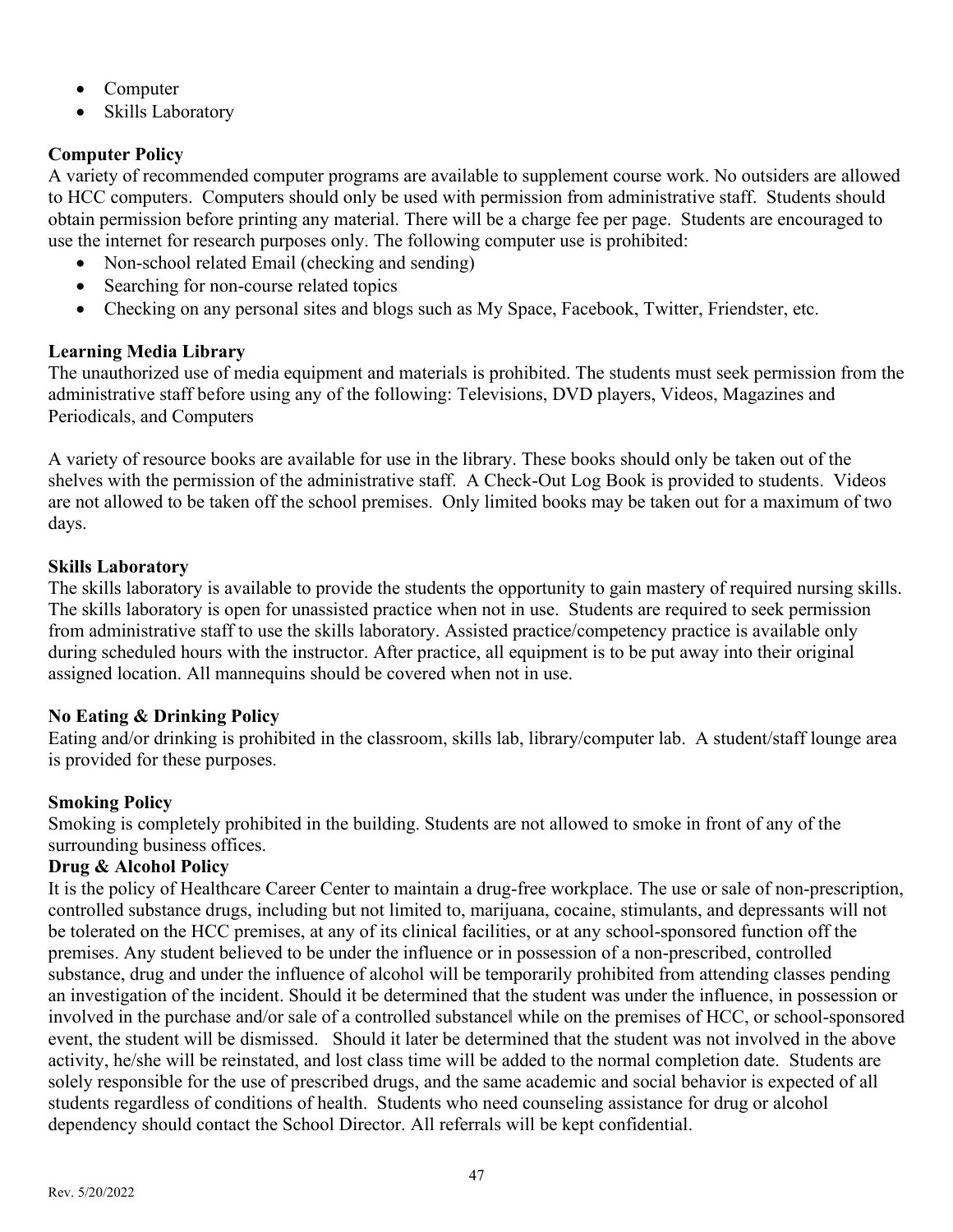#### **Cell phone Policy**

Cell phones must be on vibrate/silent mode during class and turned off during all examinations.

#### **Visitor Policy**

**No visitors,** including **children,** will be allowed during class and clinical **hours.** 

#### **Personal Property & Losses Policy**

All Students are responsible for the safekeeping of their personal properties while on HCC premises. HCC assumes no liability for any loss or damage to students' belongings or valuables.

#### **STUDENT GRIEVANCE POLICY**

Students are encouraged always to maintain open communication with faculty and administration. Every effort will be made to resolve issues dealing with complaint or grievance regarding grades, instruction, or other problems related to program of study. The grievance procedure follows several steps. The first step involves the student making an appointment with the instructor to voice out his/her concerns to the immediate instructor. The student and instructor will attempt to resolve the issues within 3 days. If the issue is unresolved, the grievance will be put to the —leadl instructor's attention who will try to resolve the issue within 3 business days. If the grievance is still unresolved, the student will make an appointment with the program director and submit a formal grievance report containing the conduct subject to grievance, name of the persons involved in the conduct subject to grievance and date/time and place where the conduct happened; and lastly the remedy which is being sought. The program director will attempt to resolve the concern in a conference with the instructor. The instructor and the student should resolve the issue within 3 business days upon receipt of the grievance. A student or any member of the public may file a complaint about this institution with the Bureau for Private Postsecondary Education by calling (888) 370-7589 or by completing a complaint form, which can be obtained on the bureau's Internet Web site [www.bppe.ca.gov](http://www.bppe.ca.gov/)**Bureau for Private Postsecondary Education** P.O. Box 980818 West Sacramento, CA 95798.

# **NON-DISCRIMINATORY POLICY**

HCC is committed to providing equal opportunities for all individuals in all programs, which it conducts. Therefore, no student of HCC or applicant for enrollment or others who might receive the benefits of the school activities shall be excluded from participation in any process, position, program, service or activity based on race, religious creed, color, national origin, sex, sexual orientation or age. Accordingly, equal opportunity for admission shall be extended to all persons. All inquiries or complaints with policy should be directed to the School Director who can provide students with procedures available in resolving complaints to alleged unlawful discriminatory actions. Action will be taken to investigate and resolve all such formal complaints in a prompt and equitable manner.

#### **Sexual Harassment Policy**

HCC is committed to providing an environment free of unwelcome sexual advances, requests for sexual favors, and other verbal or physical conduct or communications constituting sexual harassment, as defined and otherwise prohibited by state and federal statutes. Anyone who is authorized to recommend, make or take academic or personal actions affecting a student or an employee; or perform other acts or services on behalf of HCC proven to be engaged in sexual harassment, is in violation of this policy within the educational environment, sexual harassment is prohibited between students, between students and employees, and between students and nonstudents. Within the work environments, sexual harassment is prohibited between employees, between employees and students, and between employees and non-employees. *Sexual harassment is defined as…* unwelcome sexual advances, requests for sexual favors, and other physical, written, or verbal intimidation of an offensive sexual nature. Some examples that may constitute sexual harassment are: subtle pressure for sexual activity; unnecessary brushes or touches; disparaging remarks about one's gender; physical aggression such as patting; verbal sexual abuse disguised as humor; whistling; and obscene gestures. Title VII of the Equal Employment Opportunity Commission (EEOC) guidelines were written and defined sexual harassment when: Submission to such conduct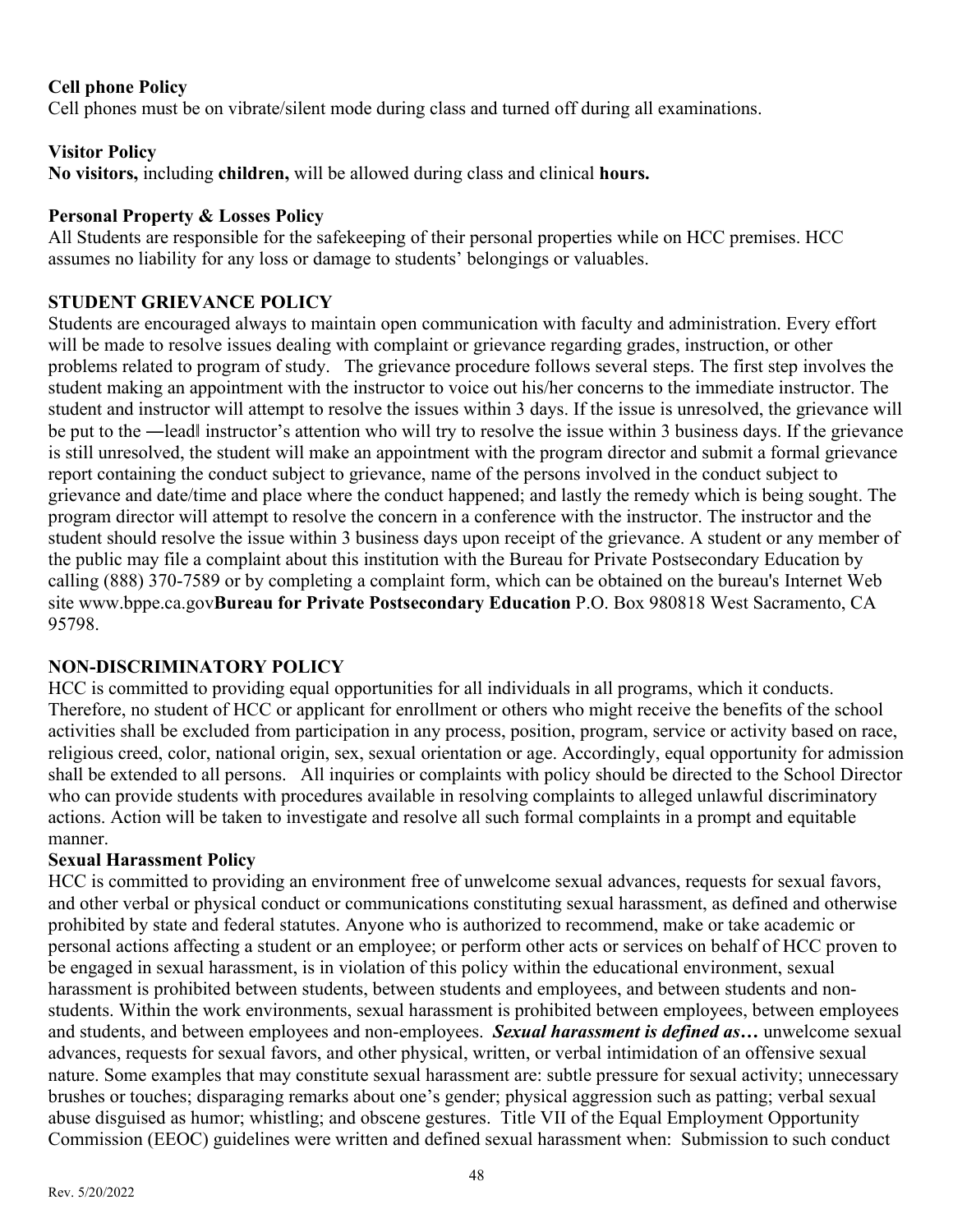is made either explicitly or as a term or condition of an individual's employment; Submission to or rejection of such conduct by an individual is used as basis for employment decisions affecting such individual; Such conduct has the purpose or effect of substantially interfering with an individual's work performance or creating an intimidating, hostile, or offensive working environment.

#### **The Student's Responsibility Pertaining to Sexual Harassment and Discrimination**

An experience involving sex bias, sex stereotyping, sex discrimination, and/or sexual harassment, can affect all aspects of a student's life. It can threaten a student's emotional well-being, impair academic progress, and even inhibit the attainment of career goals. Therefore, students have the responsibility to be aware of their rights as they pertain to their educational experience at HCC. Any student, who believes that he/she has been discriminated against or treated unfairly because of his/her gender, has the right to bring the incident or incidents to the attention of the people involved. If the student gets no satisfaction, he/she has the right to file a grievance. Prompt reporting of the facts of the incident or incidents should be directed to the School Director. Title IX of the Education Amendment Act of 1972 mandates that all such formal complaints to be investigated and resolved in a prompt and equitable manner.

# **ACADEMIC FREEDOM**

Healthcare Career Center (HCC) is dedicated to ensuring that all faculty enjoy academic freedom during the education process. In keeping with the desire to foster inquiry and critical thinking, the faculty is free to address significant issues, provided that the opinions offered are clearly presented as those of the individual, not those of HCC. Students have the freedom to explore any field or hold any belief without interference from an instructor.

# **PARKING POLICY**

The purpose of the Parking Policy is to provide HCC administration, staff and students with guidance on established parking areas, permits, fines, appeals, and policies which affect the use of vehicles on and around the school.

#### *General Information*

HCC established rules and regulations governing the use of vehicles on the school parking lot and its properties. These regulations do not conflict with nor supersede the Traffic Regulations of the Department of Motor Vehicles and the City of Norwalk.

# *General Regulations*

- Vehicles are prohibited on sidewalks, lawns, lanes, and other areas not designated for driving or parking, with the exceptions of maintenance, contractors, and emergency response vehicles.
- All posted signs and traffic control devices must be obeyed.
- All vehicular traffic will yield to pedestrians; they have the right of way.
- No person shall operate a vehicle on campus in a careless or reckless manner nor while under the influence of alcohol or drugs.

# *Parking Regulations*

- All vehicles parked on campus must display a parking permit/sticker which can be obtained at the Front Desk.
- **Students' designated parking area is located on Front Street behind the 12440 Building.**
- Responsibility for locating an appropriate designated parking area rests with the vehicle operator.
- The lack of a readily available designated parking space is not an excuse for a violation of any parking regulation.
- HCC does not assume any responsibility for any vehicle or its contents while parked on the school ground.

# **DIRECTOR'S RECOGNITION AWARD**

The faculty is responsible for recommending students for each course recognition award. The recommended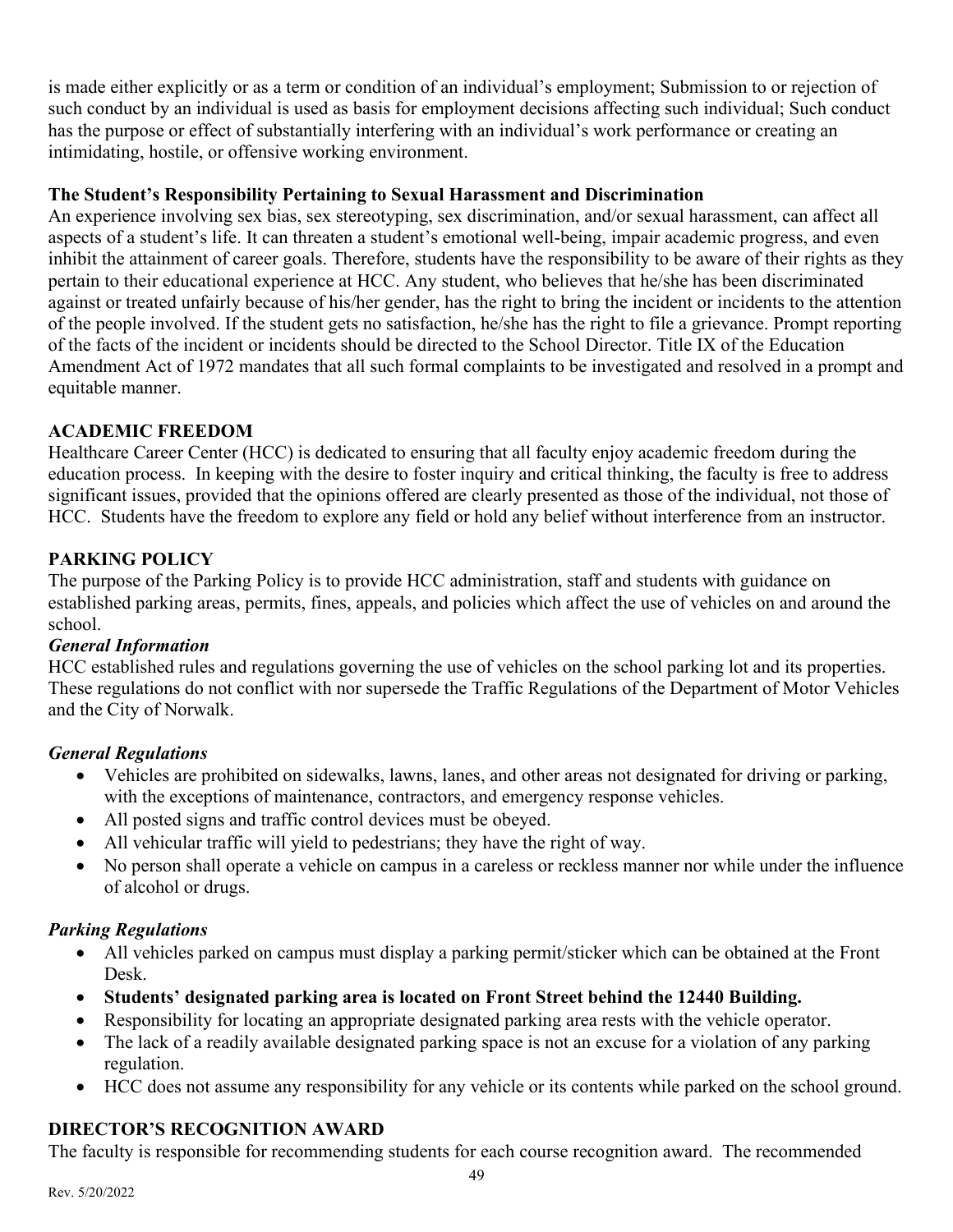student must meet all the following criteria:

- 1. Meet all the instructor's requirements of the course in a timely fashion.
- 2. Receive a "A" grade or better for the course. (90% and higher)
- 3. Receive the recommendation of the clinical instructor for excellent clinical performance.

All students achieving a grade of "A" do not automatically RECEIVE AN AWARD. Rather, an "A" grade or higher only makes them eligible for consideration. Instructors should also consider factors such as attendance, punctuality, professional decorum, and ability to respond positively to constructive criticism, ability for effective communication, clinical preparation, organization, and performance. Using professional expertise and judgment, all students meeting theory and clinical criteria will be placed on the list. A special recognition during graduation pinning ceremony will be given to those students who have consistently maintain a grade of "A" or better in all courses of the program.

#### **GRADUATION POLICY**

All financial dues must be settled by the last day of class, prior to graduation. Student Graduation Clearance Form must be completed and signed by respective school departments such as library, accounting, admissions and others to be eligible for graduation. Any student who has not completed any or all components of the student graduation clearance may be allowed to attend the graduation ceremony, but will not be awarded a program Certificate of Completion, until the graduation clearance form is fully completed.

#### **SECTION VII —STUDENT SERVICES: INSTRUCTIONAL FACILITY, LEARNING RESOURCES AND SUPPORT SERVICES**

**Locality:** Healthcare Career Center (HCC) is located at 12440 Firestone Blvd., Suite 200 in the City of Norwalk, 90650. The building has ample of parking spaces for building tenants and students. It is centrally located and easily accessible by bus and a few minutes away from major freeways 5, 91 and 605 in Southern California. Shopping centers, fast food restaurants, grocery stores, post office, gas stations, schools, hospitals and libraries are within a 5-mile radius from the school.

# **INSTRUCTIONAL FACILITY**

**HCC Geographic Description:** There are physician/chiropractor offices, veterinarian and healthcare facilities that offer skilled and semi-skilled nursing and allied health services within Norwalk and the surrounding cities. Figures from the Department of Labor show that there is a critical shortage for nursing and various allied health professionals necessary to give adequate and urgent care to patients. The health care facilities to fill the gap of this shortage had resorted to using inadequately trained personnel in both acute and sub-acute in adult and pediatric long-term care facilities. The establishment of hospices because of cost saving programs of HMO's and insurance companies also gave rise to the increased demand for healthcare givers for acute and sub-acute skills. There was also a rise in home-health agencies and rehabilitation facilities adding to the demand for healthcare givers as well. It is because of these concerns why Healthcare Career Center was established. HEALTHCARE CAREER CENTER (HCC) is a privately-owned institution which aims to offer more comprehensive programs in allied health care services. The school is located within a diverse community composed of minority groups in the south Los Angeles County and Northern Orange County areas. The school is easily accessible by car and public transportation. The school's plan is to expand its programs in the next five years and offer other healthcare programs.

#### **HCC Suite 220**

HCC's learning facility is approximately 1,811 square feet and is divided into six (6) classrooms, one (1) skilllaboratory room, a computer laboratory/library, a lobby/reception area, a fence-in student/faculty lounge at the back of the building, a management office for the School Director, Business officer, and Admission representative and a space for records and supplies. The rooms and offices are well-lighted. Cleaning and maintenance service is provided everyday by an independent company.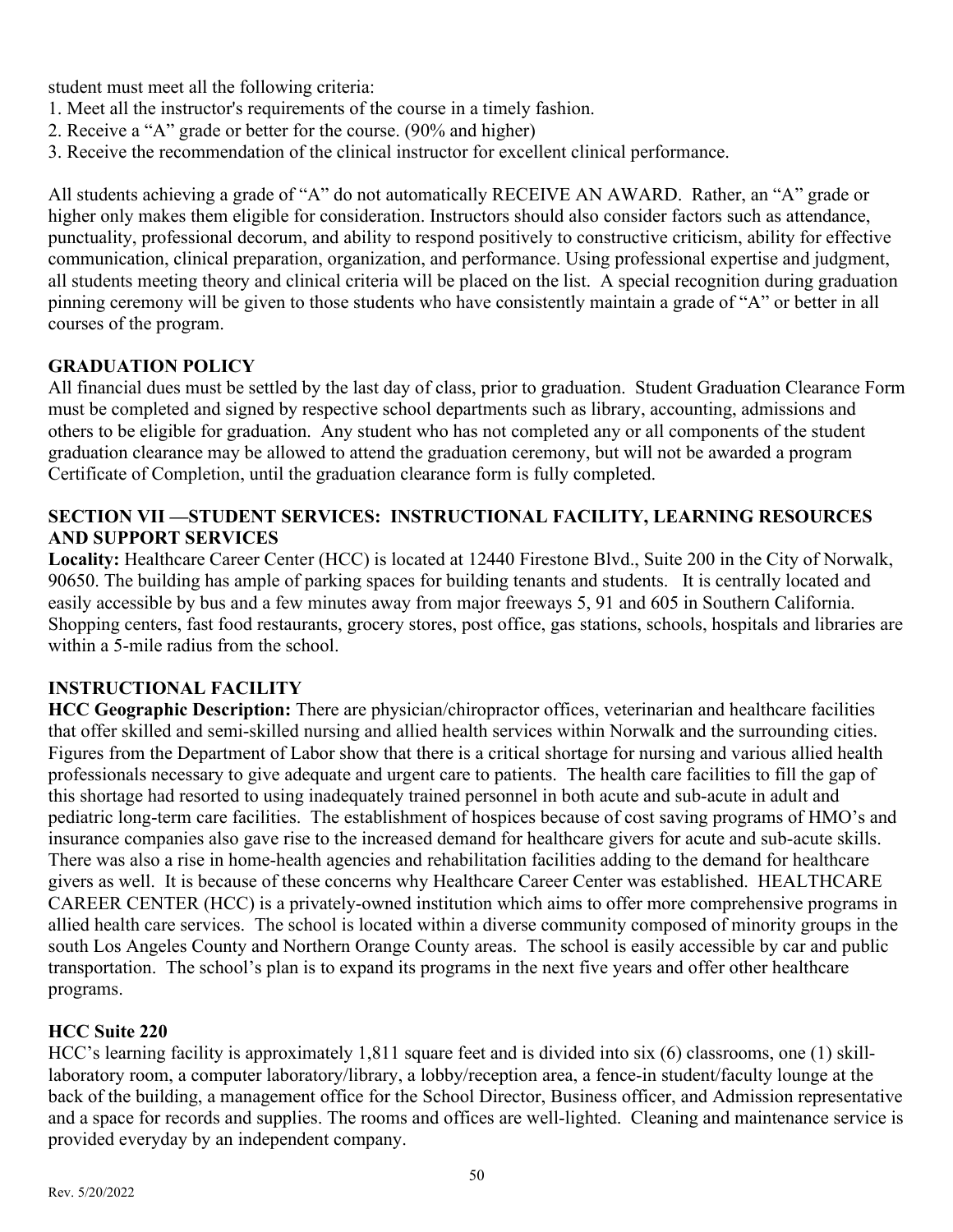#### **Classroom**

The two-classrooms are equipped with white boards, student tables and chairs, projector, computers, instructor desks, and filing cabinets.

#### **Skills Laboratory Room**

The Skills Laboratory is equipped with a hospital bed, wheelchair, walker, crutches, commode, oxygen tank, mannequin, cabinet, needed supplies and a portable sink.

#### **Computer Laboratory/Library**

The computer laboratory/library is equipped with six (6) Computers with Microsoft operating systems and Microsoft Office suite. All computers have Internet access. In addition, they are equipped with computer learning systems that students can use to improve their critical thinking skills and to help prepare for their career. The library holds a collection of periodicals, books, and multi-media resources (videotapes, CDs, DVDs). The library provides students with resources needed for conducting research, writing reports and reviewing for tests. Students have full access to the library during school hours.

#### **Student/Faculty/Staff Lounge**

The lounge is a fence area at the back of the building and is equipped with benches. A microwave oven and coffee maker in Suite 200 is available for use. There are vending machines and sinks in the building for students and staff.

#### **Disability Access and Restrooms**

There are 2-cubicle public toilets for men and 2-cubicle public toilets for women with disability access located on each floor of 12440 building to accommodate students and tenants of the building. Ramps and elevator service are also available to enter and exit the building for disabled students.

#### **LEARNING RESOURCES**

#### **Photocopying Services**

A photocopier/printer is available for student use.

#### **Media Services**

Medical Publications, Books, CDs, and different computer software that complement course lectures are available to students.

#### **SUPPORT SERVICES**

#### **Counseling and Tutorial Services**

Students are encouraged to consult with their Instructors and the School Director regarding counseling and tutorial services. Tutors are available upon referral of instructors or student request.

#### **Career Placement Services**

HCC does not guarantee employment placement. HCC only assists students in getting employment through job postings and through keeping good relations with nearby facilities as well as clinical sites. The Human Resource personnel from the industry are responsible for hiring.

#### **Student Housing**

HCC has no student dormitory under its control. Housing are available located near the institution and an estimation of the approximate cost or range of cost of the housing for private homes (from \$30,000 to \$500,000), for rental properties (from \$765.00 to \$1,400). The institution is not responsible to find or assist a student in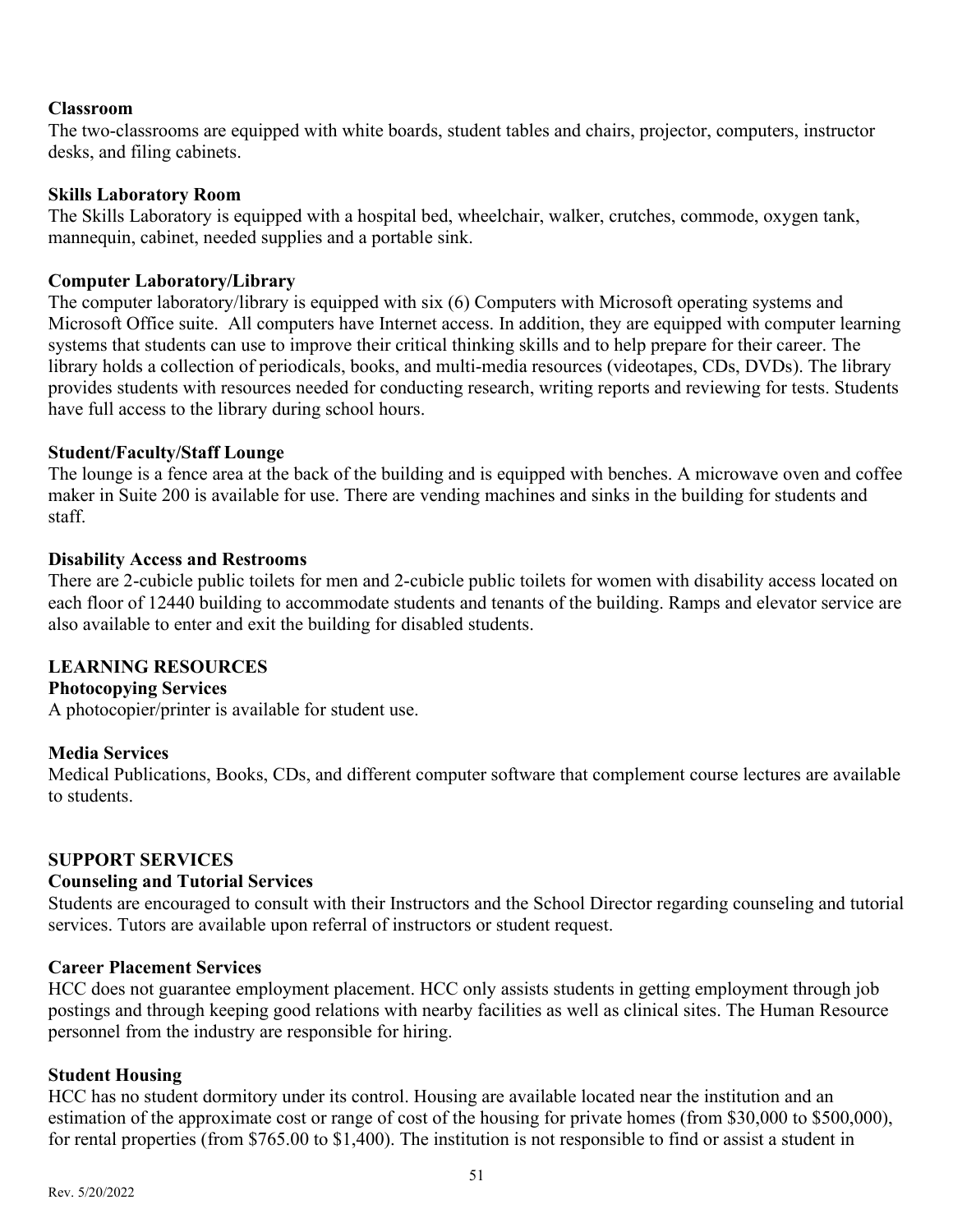finding housing.

#### **Transportation Assistance**

HCC maintains a list of information on public transportation.

#### **Childcare Assistance**

HCC maintains lists of licensed daycare providers in the area.

# **SECTION VIII — ADMINISTRATION & STAFF**

**Dr. Jun Nunez,** School Director, **Euresa Martinez,** Student Services, **Amber Ramirez,** Admission, **Dr. Eufrocino Martinez,** Medical Director/Consultant, **Dr. Florence Nunez** Program Director for MA, Business CFO, **Ma**.**Teresa Martinez** Program Director for Nursing**, E. Martinez/A. Ramirez,** Placement Assistance Officers, **Belinda Alayvilla (**Consultant-on call) Accounting & Payroll

# **SECTION IX — FACULTY**

# **Nurse Assistant and Home Health Aide Instructors:**

**Teresa Martinez** MS (University of Phoenix), BSN (University of Santo Tomas)**,** Nurse Assistant Training Program Director/Instructor, Full time.

**Beth Lucero** LVN (Trinity Vocational Center), Nurse Assistant Training Program Instructor, Part Time **Lindon Nguyen** , BSN (Philippine Colleges of Health and Sciences) LVN (Board of Vocational Nursing and Psychiatric Technicians), Nurse Assistant Training Program Instructor, Part Time

**Donnie B. Orbeta,** BSN (ST. Jude College), LVN (Board of Vocational Nursing and Psychiatric Technician), Nursing Assistant Training Program Instructor, Part Time

**Ramona Poblete,** LVN (St. Francis Career College), Nurse Assistant Training Program Instructor, Part Time **Paula Montgomery**, LVN (Casa Loma College) Nurse Assistant Training Program Instructor, Part Time **Joel Lopez**, LVN (California Department of Public Health), Nurse Assistant Training Program Instructor, Part Time

**Georgina Aquino**, LVN (Stanbridge College), Nurse Assistant Training Instructor, Part Time **Jose Magana,** LVN (US Navy Hospital Corp School), AA (Rio Hondo College), ), Nurse Assistant Training Instructor, Part Time.

#### **MA Instructor:**

**Dr. Florence Nunez,** MD (University of Santo Tomas), CCMA (National Health Career Association), Full Time

# **SECTION X — STATE LICENSE/ACCREDITATIONS & APPROVALS**

Healthcare Career Center (HCC) is a private institution, that is approved to operate by the Bureau, and that approval to operate means compliance with state standards as set forth in the CEC and 5, CCR. An institution may not imply that the Bureau endorses programs, or that Bureau approval means the institution exceeds minimum state standards.

# **APPROVALS/ACCREDITATION**

**Bureau of Private Postsecondary Education (BPPE)** 1747 N. Market Blvd., Suite 225, Sacramento, CA 98534 or PO Box 980818 West Sacramento, CA 95798-0818 Phone (916) 574-8900 FAX 916-263-1897 **Accrediting Bureau of Health Education Schools (ABHES)** 7777 Suite 314 N. Falls Church, Virginia 22043 Phone (703) 917-9503 Fax (703) 917-4109 E-Mail: [info@abhes.org](mailto:info@abhes.org)

**Department of Health Services (DHS)** California Department of Public Health 1615 Capitol Avenue, MS 3301 P.O. Box 997416 Sacramento, CA 95899-7416 Phone (916) 327-2445 Fax number: (916)449-5505

# **Appendix A— HOLYDAYS 2022**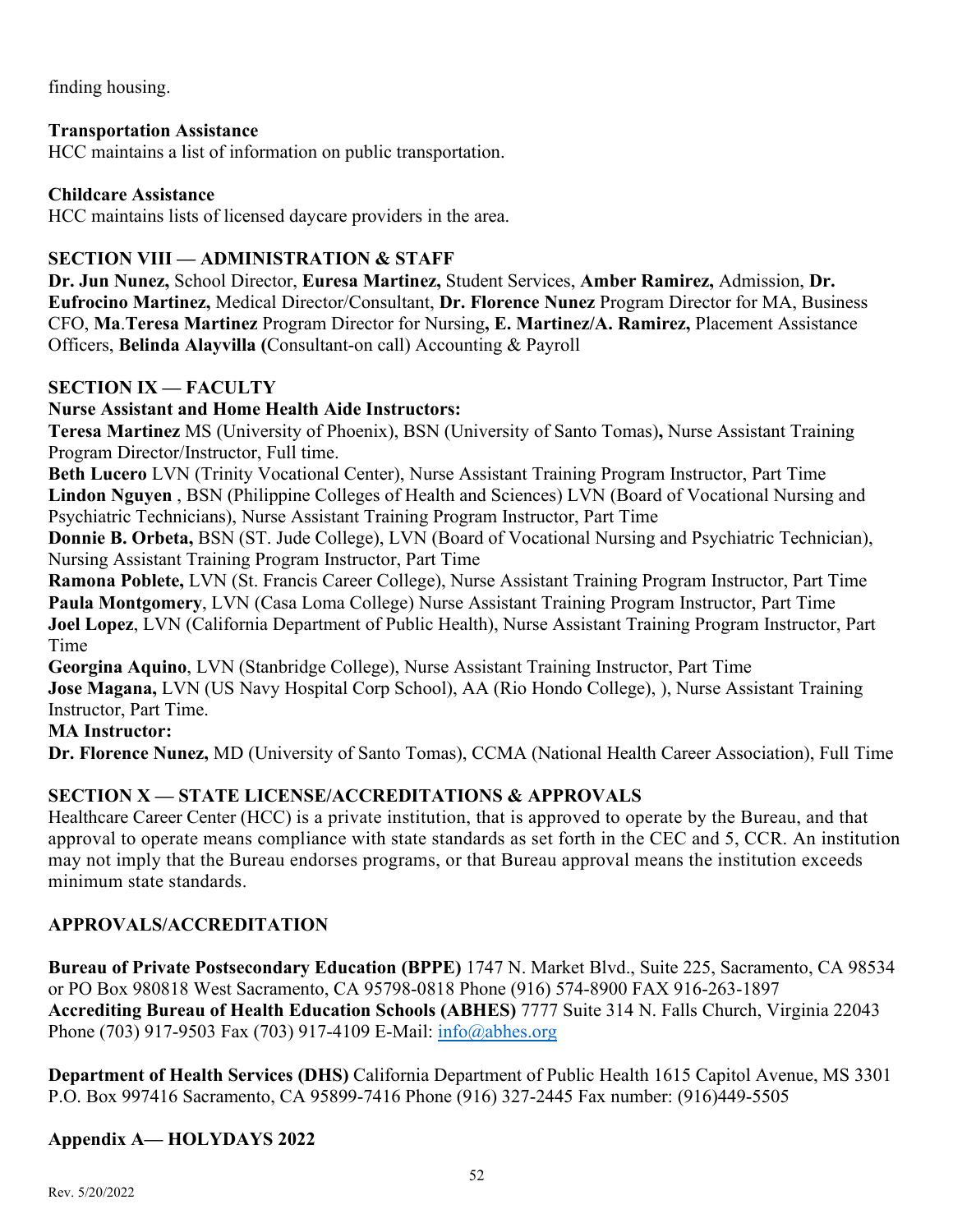**2022** January 1 - New Year's Day (School Closed), January 17 - Matin Luther King (School Closed), February 21 - President's Day (School Closed), April 15-17 – Good Friday to Easter Sunday (School Closed), May 30 – Memorial Day (School Closed), July 4 - Independence Day (School Closed), September 5 - Labor Day (School Closed), November 11 - Veterans Day (School Closed) November 24-27 - Thanksgiving Holiday (School Closed), December 24 to January 1, 2023 - Christmas-New Year Break (School Closed)

# **Appendix B — CLINICAL FACILITIES**

#### **ACUTE HOSPITALS**

- **1. St. Francis Medical Center 3630 E. Imperial Highway, Lynwood, Ca 90262**
- **2. St. Vincent Medical Center 2131 W 3rd St. LA, CA 90057**
- **3. Mission Community Hospital 14850 Roscoe Blvd., Panorama City, CA 91402**

# **LONG TERM FACILITIES**

- **1. Villa Elena Healthcare Center** 13226 Studebaker Rd. Norwalk, CA 90650
- **2. Anaheim Terrace Care Center** 141 S. Knott Ave., Anaheim, CA 92804
- **3. Harbor Post-Acute Care Center** 21521 S. Vermont Ave., Torrance, CA 90502

# **PHYSICIAN OFFICES:**

- **1. Dr. Narciso Azurin MD 4075 Tweedy Blvd. South Gate, CA 90280**
- **2. Dr. Ignatius Godoy MD 16660 Paramount Blvd. #206, Paramount, CA 90723**
- **3. Emil J. Padre MD 282 E. Sepulveda Blvd., Carson, CA 90745**

# **Appendix C – SURROUNDING LIBRARIES**

Healthcare Career Center is located minutes from several city and colleges/universities libraries. These libraries provide services that will accommodate the students learning needs. They provide state of the art computer technology and internet access. Services offered by the universities include [borrowing Books](http://library.csudh.edu/circ.htm) , [Copy Services](http://library.csudh.edu/copy.htm) , [Reference Services,](http://library.csudh.edu/RefDesk.htm) word processing, and access to archive documents. The libraries also provide area abundant study areas for students. **Colleges and Universities: Cerritos College, Cypress College, El Camino College Compton Center, Long Beach City College, Rio Hondo College, East Los Angeles College, Fullerton College, Cal State Universities** (**CSU Dominguez Hills, CSU Long Beach), LA Harbor College and City/County Libraries.**

# **Appendix D – SURROUNDING SCHOOLS & INSTITUTIONS**

Below are colleges, universities, adult/trade schools, and elementary/middle/high schools located within 10 miles radius from Healthcare Career Center.

#### **Colleges and Universities**

- Cerritos College
- Cypress College
- El Camino College Compton Center
- Long Beach City College
- Rio Hondo College
- East Los Angeles College
- Fullerton College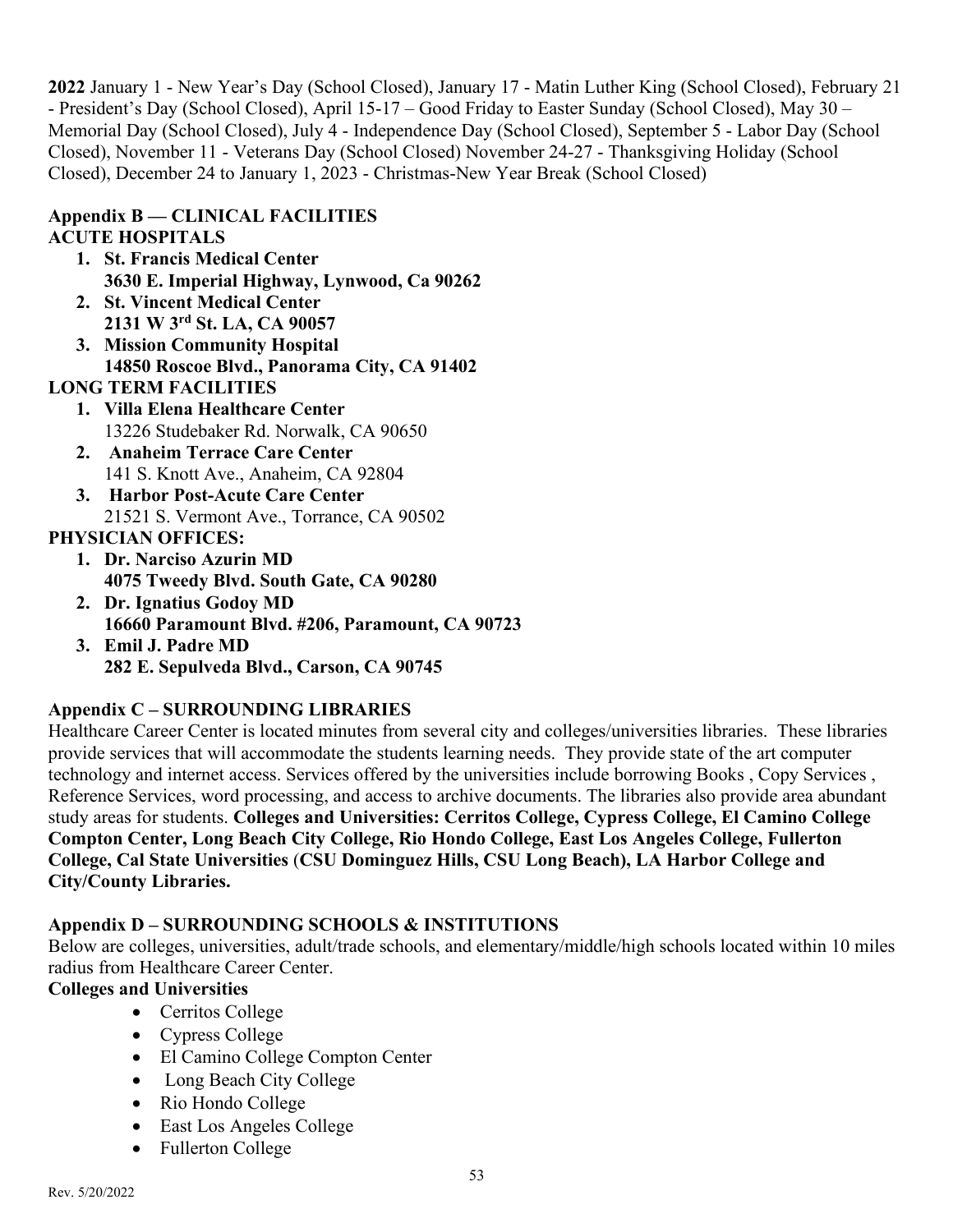#### **Adult and Trade Schools**

- ABC Trade School
- Lynnwood Community Adult School
- Downey Adult School
- Norwalk-La Mirada Adult School
- Excelsior Adult School
- Southeast ROP-Vocational & Technical School
- Whittier Adult School
- ATI College
- Infotech Career College
- Medical Allied Career Center
- Angeles Institute, LLC
- Advance College
- PCI College
- Fremont College
- American Career College
- Casa Loma College
- Dialysis Training Institute
- California Career College

#### **Appendix E — SURROUNDING HOSPITALS**

# **LA County Hospitals within 30-mile radius of Healthcare Career Center.**

| <b>Los Angeles County Hospitals</b>          |       | <b>Number of Beds</b> Percent Occupied |
|----------------------------------------------|-------|----------------------------------------|
| 1. USC Medical Center                        | 2,045 | 76                                     |
| 2. VA Medical Center West LA                 | 1,347 | 74                                     |
| 3. Cedars Sinai Medical Center               | 1,012 | 74                                     |
| 4. Long Beach Memorial Medical Center        | 816   | 74                                     |
| 5. Rancho Los Amigos Medical Center          | 722   | 57                                     |
| 6. UCLA Medical Center                       | 677   | 100                                    |
| 7. VA Medical Center - Long Beach            | 658   | 59                                     |
|                                              |       |                                        |
| 8. Kaiser Permanente Medical Center - LA     | 621   | 66                                     |
| 9. Huntington Memorial Hospital              | 604   | 56                                     |
| 10. Saint Joseph Medical Center              | 604   | 68                                     |
| 11. St. Mary Medical Center                  | 556   | 62                                     |
| 12. Harbor - UCLA Medical Center             | 553   | 48                                     |
| 13. Martin Luther King - Drew Medical Center | 513   | 74                                     |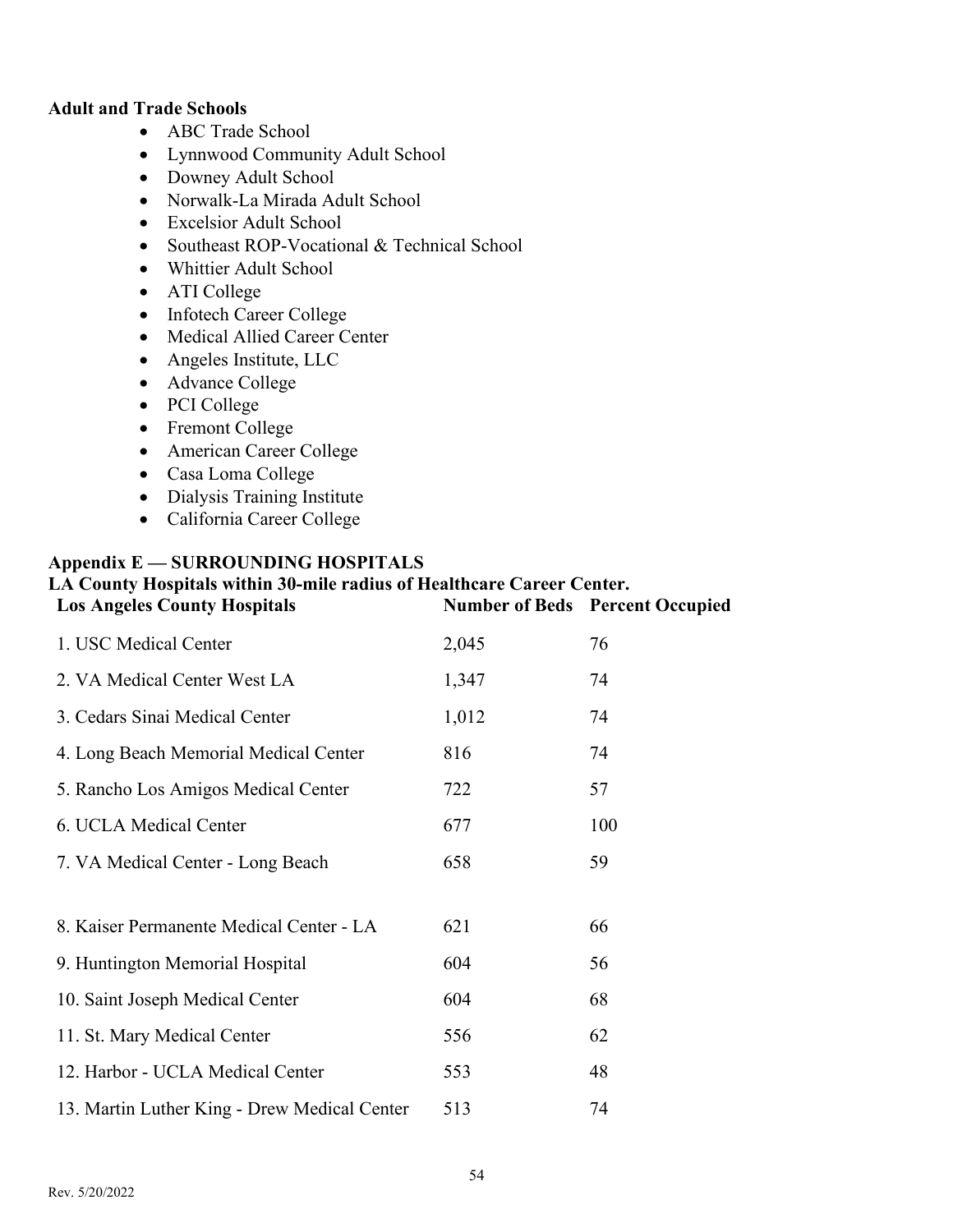| 14. St. John's Hospital & Health Center       | 501 | 61 |
|-----------------------------------------------|-----|----|
| 15. Brothman Medical Center                   | 495 | 74 |
| 16. St. Francis Medical Center                | 478 | 42 |
| 17. Glendale Adventist Medical Center         | 463 | 50 |
| 18. Pomona Valley Medical Center              | 449 | 50 |
| 19. Queen of Angels -Hollywood Medical Center | 416 |    |
| 20. Good Samaritan Hospital                   | 408 | 84 |
| 21. Centinela Hospital Medical Center         | 403 | 58 |
| 22. Little Company of Mary Hospital           | 396 | 58 |
| 23. St. Vincent Medical Center                | 385 | 63 |
| 24. Torrance Memorial Medical Center          | 380 | 45 |
| 25. San Pedro Peninsula Hospital              | 379 | 62 |
| 26. Coast Plaza Doctors Hospital              |     |    |
| 27. Norwalk Community Hospital                |     |    |
| 28. East LA Doctors Hospital                  |     |    |
| 29. Kaiser Hospital-Downey                    |     |    |
| 30. Kaiser Hospital-Bellflower                |     |    |
| 31. Lakewood Regional and Medical Center      |     |    |
| 32. Whittier Hospital and Medical Center      |     |    |

- 33. Presbyterian Intercommunity Hospital
- 34. La Palma Intercommunity Hospital

# *Orange County Hospitals Located within 25-mile radius of Healthcare Career Center* **Orange County Hospitals 1986** Number of Beds

| 1. St. Joseph Hospital - Orange                        | 411 |
|--------------------------------------------------------|-----|
| 2. UC Irvine Medical Center                            | 383 |
| 3. Fountain Valley Regional Hospital & Medical Center  | 359 |
| 4. Hoag Memorial Hospital Presbyterian - Newport Beach | 355 |
| 5. St. Jude Medical Center – Fullerton                 | 317 |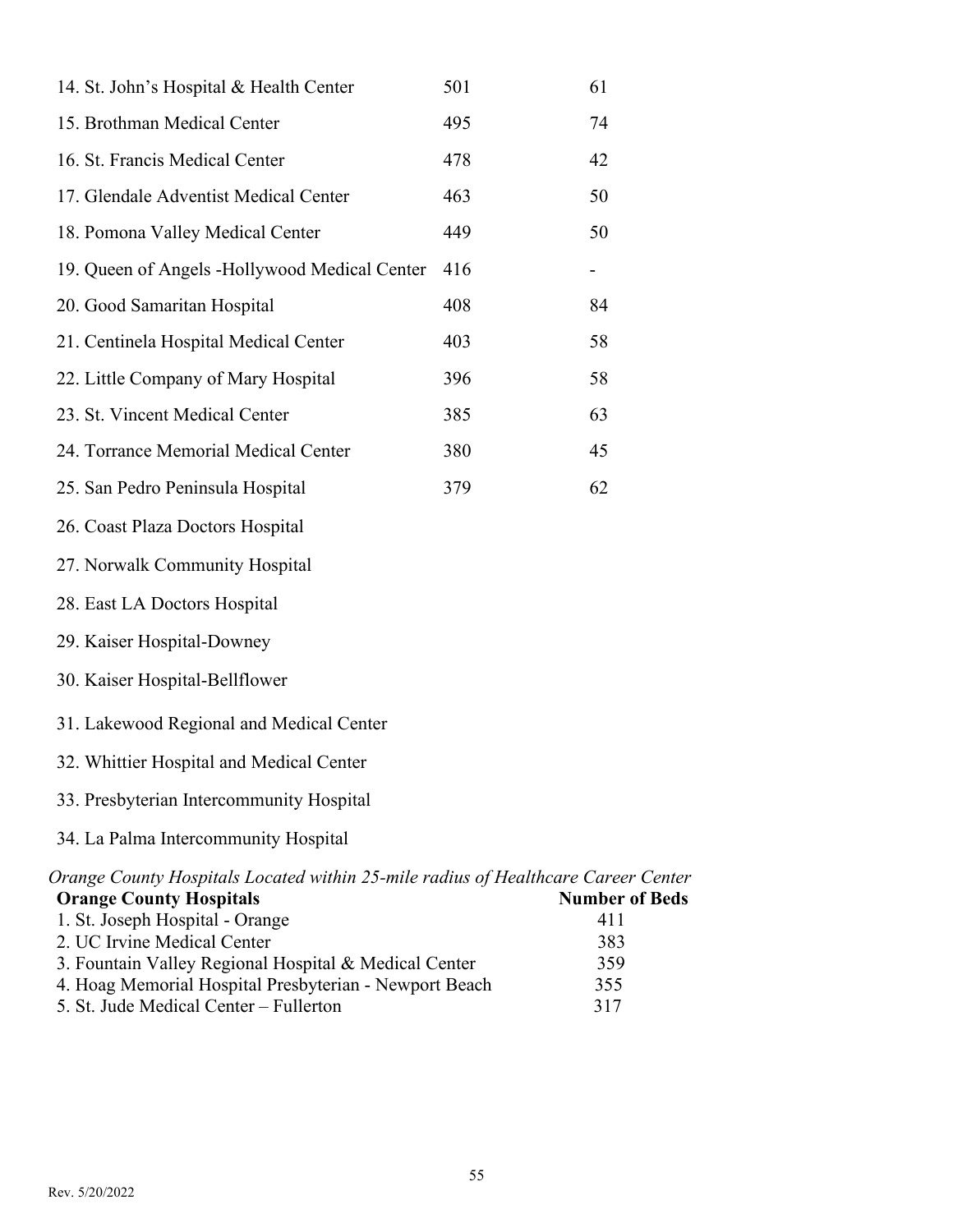| 6. Western Medical Center - Santa Ana                 | 288 |
|-------------------------------------------------------|-----|
| 7. West Anaheim Medical Center                        | 243 |
| 8. FHP Hospital – Fountain Valley                     | 230 |
| 9. Friendly Hills Regional Medical Center - La Habra  | 226 |
| 10. Saddleback Memorial Medical Center - Laguna Hills | 221 |
| 11. AHMC Anaheim Regional Hospital                    |     |
| 12. West Anaheim Medical Center                       |     |
| 13. Western Medical Center-Anaheim                    |     |
| 14. Kaiser Permanente-Medical Center                  |     |
| 15. Kaiser Permanente OC-Anaheim Medical Center       |     |
| 16. Chapman Medical Center                            |     |
| 17. Childrens Hospital-OC                             |     |
| 18. Orange Coast Memorial Hospital                    |     |
| 19. Garden Grove Hospital and Medical Center          |     |

20. Huntington Beach Hospital

Below are some descriptions of major hospitals within a few mile radius from Healthcare Career Center. These hospitals are located in the cities of Long Beach, Bellflower, Lakewood, Gardena and Downey. **BELLFLOWER** KAISER FOUNDATION HOSPITAL-BELLFLOWER. Kaiser Permanente is the largest nonprofit health plan in the United States, serving 8.2 million members in 9 states and the District of Columbia. Its services include preventive care, well-baby and prenatal care, immunizations, emergency care, screening diagnostics, hospital and medical services, pharmacy services. **DOWNEY** [LAC-RANCHO AMIGOS](http://www.rancho.org/)  [NATIONAL REHABILITATION CENTER](http://www.rancho.org/) Rancho Los Amigos National Rehabilitation Center focuses on rehabilitative care for persons with disabling injuries and illnesses. Its inpatient admissions average 2,300 annually and its outpatient visits averages 53,000 among multiple rehab and medical specialty clinics. Rancho Los Amigos is affiliated with University of Southern California Schools of Medicine, Dentistry and allied health professions. Rancho is licensed for 395 beds and provides multi specialty care services adult brain injury, gerontology, neurology, pediatrics, spinal cord injury, stroke, diabetes/limb preservation/amputation, arthritis and rheumatology, pressure ulcer management. Rancho is accredited by the Joint Commission on Accreditation of Healthcare Organizations (JCAHO) and the Commission on Accreditation of Rehabilitation Facilities (CARF). KAISER FOUNDATION HOSPITAL. Kaiser Permanente is the largest nonprofit health plan in the United States, serving 8.2 million members in 9 states and the District of Columbia. Its services include preventive care, well-baby and prenatal care, immunizations, emergency care, screening diagnostics, hospital and medical services, pharmacy services. **GARDENA** MEMORIAL HOSPITAL OF GARDENA, is an acute hospital licensed for 173 beds. The hospital has 7,400 inpatient admissions and over 30,000 outpatient visits a year. Its services include perinatal, coronary care, intensive care, basic emergency, outpatient services, nuclear medicine, mobile unit - MRI, occupational therapy, speech pathology, and respiratory care. In addition, we specialize in comprehensive perinatal services program (CPSP) and level II emergency services including pediatric (EDAP). It is accredited by the Joint Commission on Accreditation of Hospital Organizations.

**LAKEWOOD** LAKEWOOD REGIONAL MEDICAL CENTER is part of Tenet California, is a 172-bed acute care hospital. Lakewood offers a wide range of services and innovative programs, including the Heart Institute, orthopedic services, transfusion-free medicine and surgery, senior services, community education and support groups. Lakewood is fully accredited by the Joint Commission on the Accreditation of Healthcare Organizations.

#### **LONG BEACH**

[ST. MARY MEDICAL CENTER](http://192.234.77.100/smmc2_files/main_screen/main.htm) St. Mary Medical Center is a Catholic hospital in Long Beach. It is not-forprofit medical center and licensed for 459 acute beds and 80 skilled nursing beds. It first opened in 1923 and is affiliated with UCLA School of Medicine. St. Mary Medical Center provides the following services: comprehensive cardiac services including innovative techniques such as coronary stents, electrophysiology studies and ablations, hospital-based outpatient surgery center, 24-hour Emergency Services and Trauma center,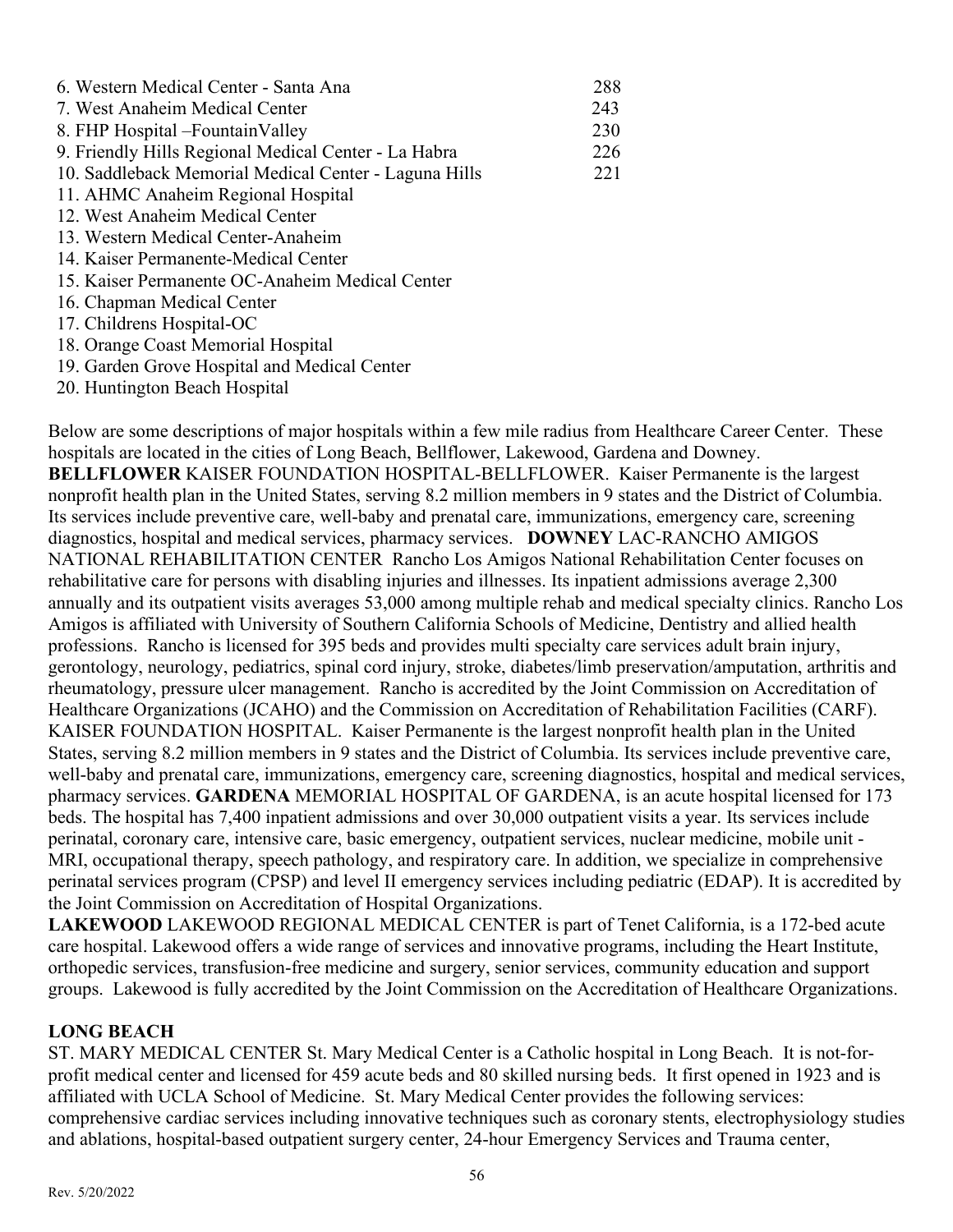Rehabilitation that includes occupational therapies, speech pathology, clinical psychology and audiology, Child Care Center, Pediatric Intensive Care Unit, Adult Intensive Care Unit, Older Adult Services, industry and maritime health clinic, cancer treatment, renal transplant, Home Health Services, labor and maternity. Other services includes Comprehensive AIDS Resource Education (C.A.R.E.) Program and Clinic and Southeast Asian Health Program. It is accredited by the Joint Commission on Accreditation of Healthcare Organizations, California Medical Association for Continuing Medical Education, Accreditation Council for Graduate Medical Education LONG BEACH MEMORIAL MEDICAL CENTER is the second largest private hospital on the west coast. It is licensed for 726 beds and employed 1500 physicians and 4000 employees. Its services include cancer treatment center, cardiac center, 24 hour emergency care, diabetes treatment, diagnostic imaging services, geriatric center, hemodialysis center, maternity services, occupational medical services, orthopaedic services, breast cancer treatment, surgery, and rehabilitation services. **LOS ANGELES** LAC-KING-DREW MEDICAL CENTER CHILDRENS HOSPITAL OF LOS ANGELES

#### **Appendix F – SURROUNDING SKILLED NURSING FACILITIES / REHABILITATION CENTERS NORWALK,CALIFORNIA**

|             | <b>Facilities</b>                                  | <b>Address</b>                         | Tel. No.           |
|-------------|----------------------------------------------------|----------------------------------------|--------------------|
|             | Norwalk Skilled Nurse & Wellness                   | 11510 Imperial Hway,<br>Norwalk 90650  | $(562) 868 - 6791$ |
| $2^{1}$     | <b>Norwalk Meadows</b>                             | 10625 Leffingwell Rd.<br>Norwalk 90650 | $(562) 864 - 2541$ |
| 3.          | Southland Nursing Home Rehab<br><b>Health Care</b> | 11701 Studebaker Rd. Norwalk 90650     | $(562) 868 - 9761$ |
|             | 4. 4M Nursing Service                              | 14430 Longworth Ave. Norwalk<br>90650  | $(562) 863 - 8192$ |
| 5.          | Joy Adult Day Healthcare                           | 12110 Firestone Blvd. Norwalk          | $(562) 864 - 8656$ |
| 6.          | Legacy Home Health                                 | 12440 Firestone Blvd Ste 240           | $(562)$ 651-2358   |
| 7.          | <b>Emmanuel Health Care of Norwalk</b>             | 11510 Imperial Hway                    | $(562) 868 - 0591$ |
| $8_{\cdot}$ | Villa Elena Healthcare Center                      | 13226 Studebaker Rd. Norwalk 90650     | $(562) 868 - 0591$ |
| 9.          | Three A's B&C                                      | 15329 Grand Ave. Norwalk 90650         | $(562) 868 - 9392$ |

| 10. Alondra Guest Home                                                                        | 11849 Alondra Blvd Norwalk 90650 | $(562) 863 - 7630$ |
|-----------------------------------------------------------------------------------------------|----------------------------------|--------------------|
| 11. Norwalk Villa Convalescent Hospital   12350 Rosecrans Ave. Norwalk 90650   (562) 921-6624 |                                  |                    |
|                                                                                               |                                  |                    |

#### **Downey Facilities**:

| Downey Care Center | 13007 Paramount Blvd. Downey    | $(562)$ 923-9301   |
|--------------------|---------------------------------|--------------------|
|                    | 90242                           |                    |
| Brookfield HCC     | 9300 Telegraph Rd. Downey 90240 | $(562) 869 - 2567$ |
| The Villa          | 12565 Downey Ave. Downey 90242  | $(562) 861 - 6694$ |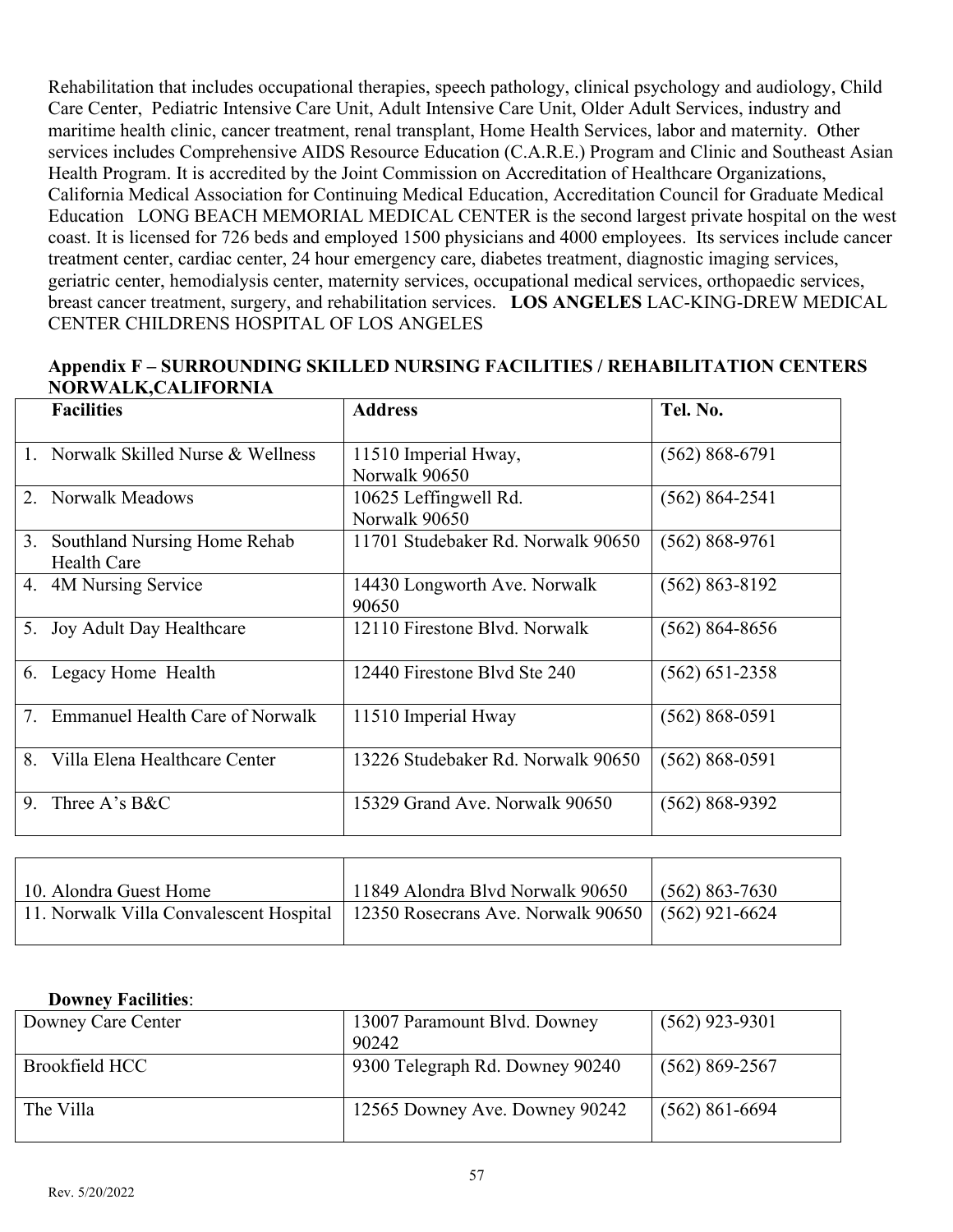#### **ADDENDUM A**

#### **Nursing Assistant Training Program Room A:**

This program is located in Room A, measuring 26 x 16 feet. This classroom contains 10 tables and 25 chairs which can accommodate 25 students.

Please see attached listing of equipment.

#### **NATP Skills Laboratory:**

Measures 12 x 16 feet and contain a hospital bed and various equipment and supplies.

Please see attached listing of equipment.

#### **Medical Assisting Program:**

This program is located in Classroom B, measuring 26 x 14 feet. This classroom contains 2 tables and six chairs.

Please see attached listing of equipment.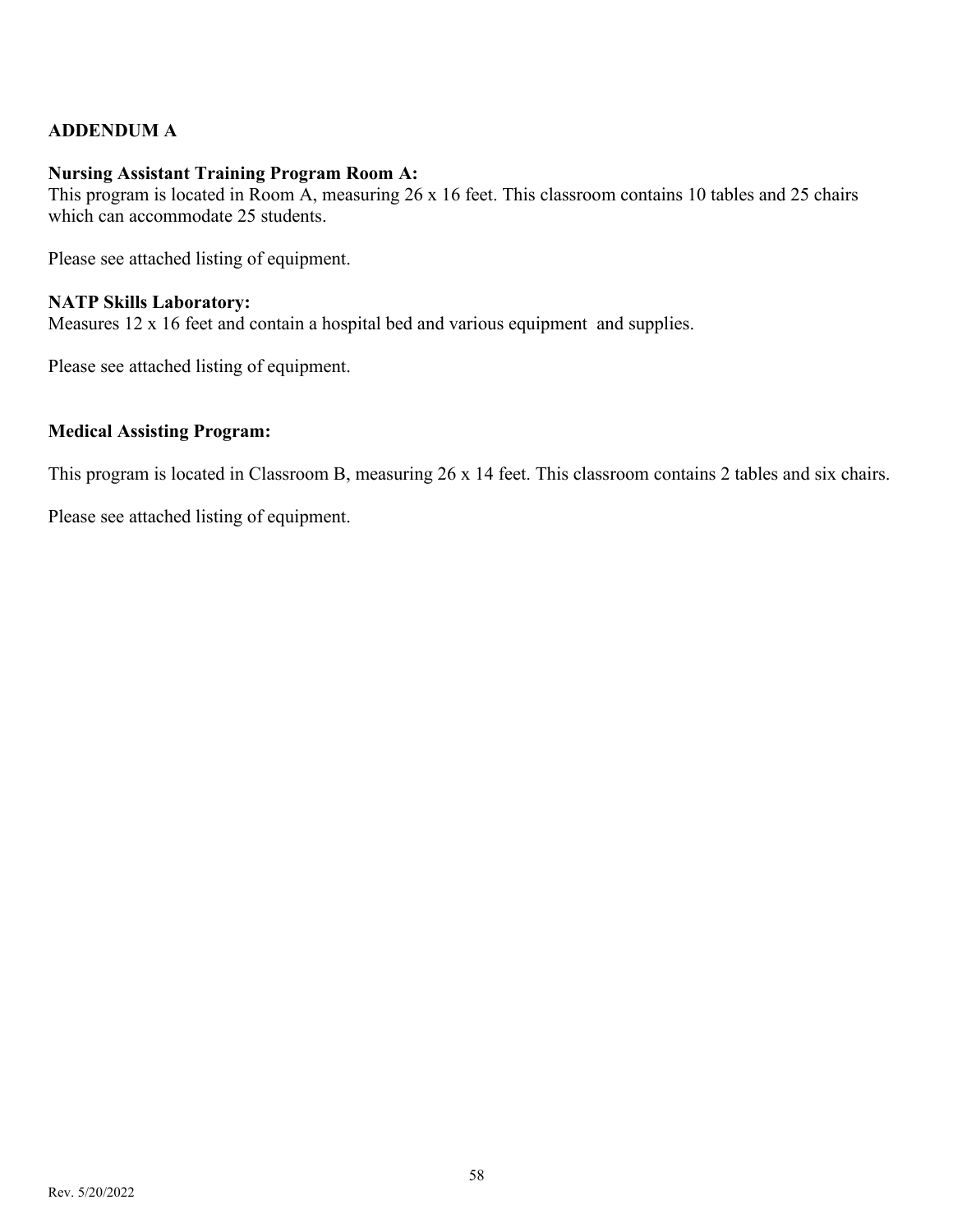#### **LIST OF EQUIPMENT FOR CNA AND HHA RM 220B/SKILLS LAB**

| EQUIPMENT/SUPPLIES                                                                                | <b>QUANTITY</b> | OWNED/<br>LEASED/<br><b>RENTED</b> | <b>AVAILABLE IN</b><br><b>STUDENT</b><br><b>CLASSROOM / LAB?</b><br><b>YES</b> |
|---------------------------------------------------------------------------------------------------|-----------------|------------------------------------|--------------------------------------------------------------------------------|
| 1.<br>Bed                                                                                         | $\mathbf{1}$    | <b>OWNED</b>                       | X                                                                              |
| 2. Bed sheets, bed cover, pillows, pillow<br>cases, bed protector, adult diaper,<br>hospital gown | $\overline{2}$  | <b>OWNED</b>                       | X                                                                              |
| Over bed table<br>3.                                                                              | $\mathbf{1}$    | <b>OWNED</b>                       | X                                                                              |
| Tray with fake food, plate, cup, spoon,<br>4.<br>fork, gown protector                             | 1               | <b>OWNED</b>                       | X                                                                              |
| 5. Bath towels, face towels, bath blanket                                                         | 3               | <b>OWNED</b>                       | $\boldsymbol{\mathrm{X}}$                                                      |
| 6. Basin, soap dish, soap, disposable<br>towellettes, lotion                                      | $\overline{2}$  | <b>OWNED</b>                       | X                                                                              |
| 7. Bedside commode                                                                                | $\mathbf{1}$    | <b>OWNED</b>                       | $\mathbf X$                                                                    |
| 8. Portable sink                                                                                  |                 | <b>OWNED</b>                       | $\mathbf X$                                                                    |
| 9. Wheelchair                                                                                     | 1               | <b>OWNED</b>                       | $\overline{X}$                                                                 |
| 10. O2 tank, O2 cannula, mask                                                                     |                 | <b>OWNED</b>                       | $\overline{\text{X}}$                                                          |
| 11. TED hose stockings (knee high, thigh<br>high)                                                 | 1               | <b>OWNED</b>                       | X                                                                              |
| 12. Denture – brush, toothpaste, emesis<br>basin, denture cup                                     | $\mathbf{1}$    | <b>OWNED</b>                       | X                                                                              |
| 13. Fleet Enema, regular enema setup                                                              | 1               | <b>OWNED</b>                       | $\boldsymbol{\mathrm{X}}$                                                      |
| 14. Bed pan (Fracture pan & Regular bed<br>pan)                                                   | $\mathbf{1}$    | <b>OWNED</b>                       | X                                                                              |
| 15. Foley Catheter set                                                                            | $\mathbf{1}$    | <b>OWNED</b>                       | X                                                                              |
| 16. BP apparatus, teaching stethoscope,<br>stethoscope                                            | $\mathbf{1}$    | <b>OWNED</b>                       | X                                                                              |
| 17. Wall clock                                                                                    | 1               | <b>OWNED</b>                       | $\boldsymbol{\mathrm{X}}$                                                      |
| 18. Privacy curtain                                                                               |                 | <b>OWNED</b>                       | X                                                                              |
| 19. Bedside table                                                                                 |                 | <b>OWNED</b>                       | X                                                                              |
| 20. Fire extinguisher                                                                             |                 | <b>OWNED</b>                       | $\overline{\text{X}}$                                                          |
| 21. IV pole, IV set-up                                                                            | 1               | <b>OWNED</b>                       | X                                                                              |
| 22. Feeding Setup (NGT, GT)                                                                       | $\mathbf{1}$    | <b>OWNED</b>                       | $\mathbf X$                                                                    |
| 23. Yellow isolation gown, gloves, mask                                                           | 20              | <b>OWNED</b>                       | $\boldsymbol{\mathrm{X}}$                                                      |
| 24. Sharps container                                                                              | $\mathbf{1}$    | <b>OWNED</b>                       | $\overline{X}$                                                                 |
| 25. Glow Germ                                                                                     |                 | <b>OWNED</b>                       | $\mathbf X$                                                                    |
| 26. Weighing Scale                                                                                |                 | <b>OWNED</b>                       | $\boldsymbol{\mathrm{X}}$                                                      |
| 27. Bath Chair                                                                                    |                 | <b>OWNED</b>                       | $\overline{\text{X}}$                                                          |
| 28. Ace Wrap                                                                                      | 12              | <b>OWNED</b>                       | $\boldsymbol{\mathrm{X}}$                                                      |
| 29. Wrist Restraints, Posey Vest                                                                  | $\overline{2}$  | <b>OWNED</b>                       | $\overline{X}$                                                                 |
| 30. Liquid Thickener                                                                              | $\mathbf{1}$    | <b>OWNED</b>                       | $\boldsymbol{\mathrm{X}}$                                                      |
| 31. Thermometers (glass and digital)                                                              | $\overline{2}$  | <b>OWNED</b>                       | $\overline{X}$                                                                 |
| 32. Paper Towel Dispenser                                                                         |                 | <b>OWNED</b>                       | $\mathbf X$                                                                    |
| 33. Eye Wash                                                                                      | $\mathbf{1}$    | <b>OWNED</b>                       | $\overline{X}$                                                                 |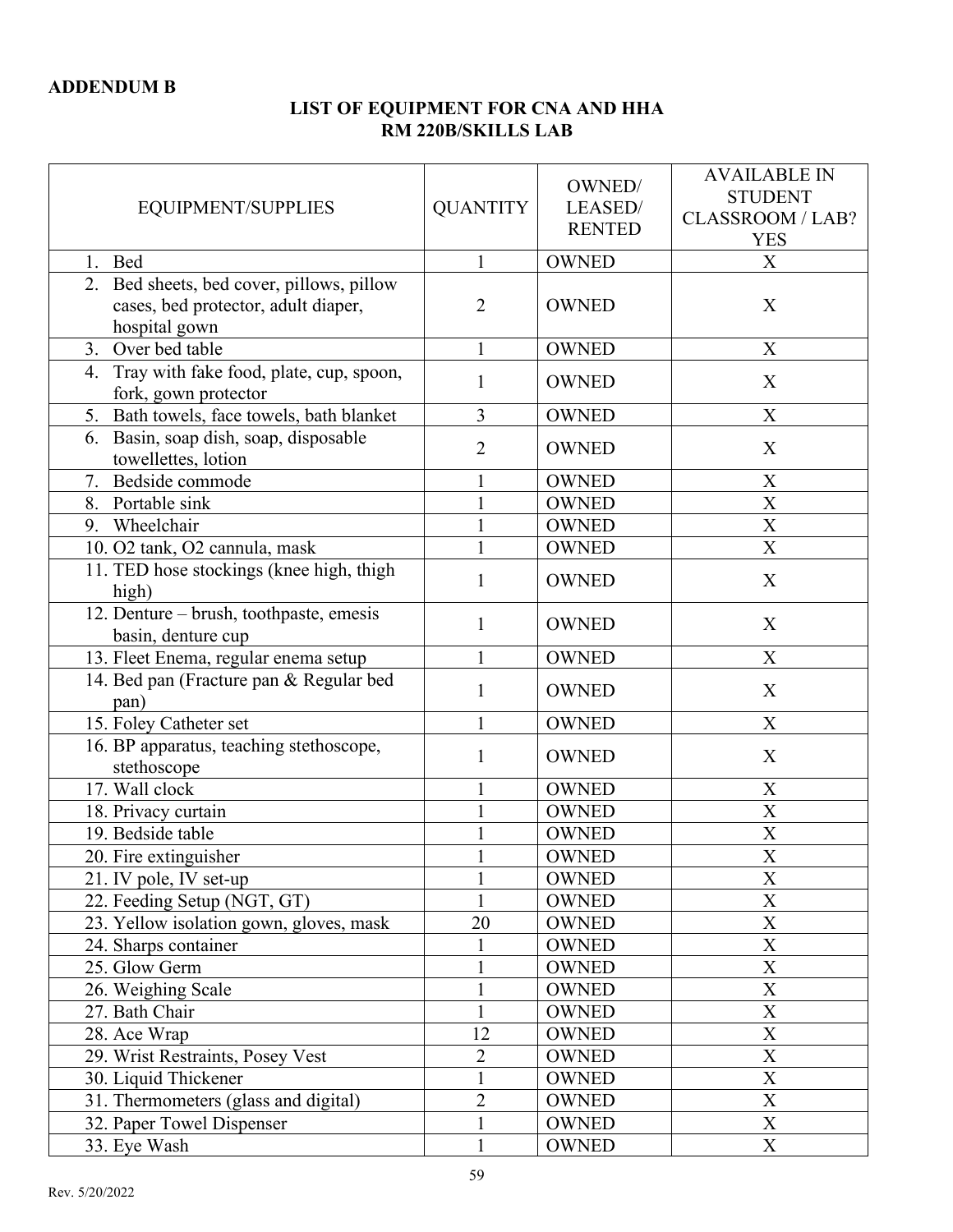| EQUIPMENT/SUPPLIES           | <b>QUANTITY</b> | OWNED/<br>LEASED/<br><b>RENTED</b> | <b>AVAILABLE IN</b><br><b>STUDENT</b><br>CLASSROOM / LAB?<br>YES |
|------------------------------|-----------------|------------------------------------|------------------------------------------------------------------|
| 34. Gauze                    |                 | <b>OWNED</b>                       |                                                                  |
| 35. Soap dispenser           |                 | <b>OWNED</b>                       |                                                                  |
| 36. Hand sanitizer dispenser |                 | <b>OWNED</b>                       |                                                                  |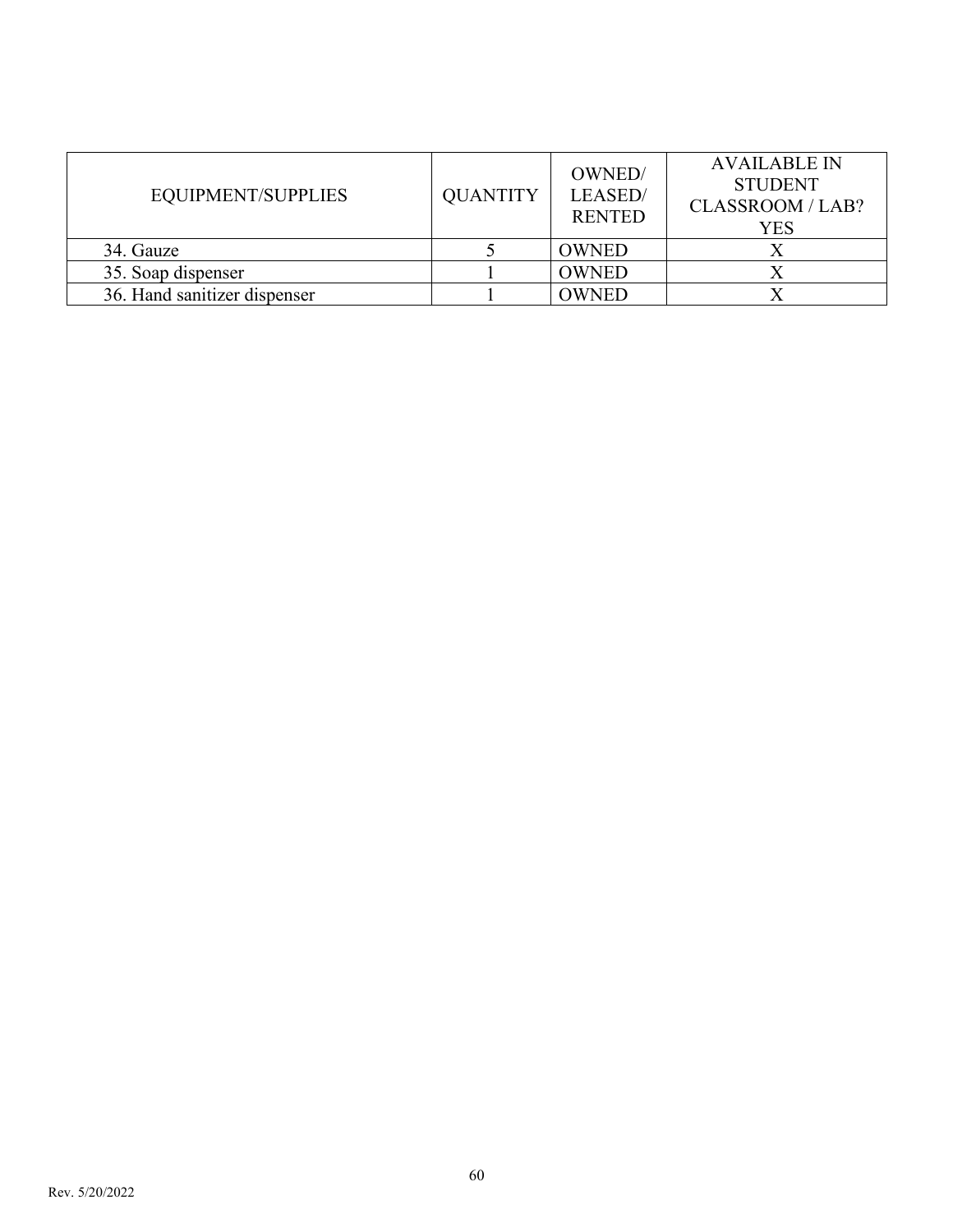#### **ADDENDUM C MEDICAL ASSISTANT PROGRAM CLASSROOM AND EQUIPMENT INVENTORY**

| EQUIPMENT/SUPPLIES                 | <b>QUANTITY</b> | OWNED/        | <b>AVAILABLE IN</b>       |
|------------------------------------|-----------------|---------------|---------------------------|
|                                    |                 | <b>LEASED</b> | <b>STUDENT</b>            |
|                                    |                 |               | <b>CLASSROOM/LAB?</b>     |
|                                    |                 |               | <b>YES</b>                |
| Student tables<br>1.               | 3               | Owned         | X                         |
| 2.<br>Student chairs               | 10              | Owned         | $\overline{X}$            |
| 3.<br>Instructor desk              | 1               | Owned         | $\mathbf X$               |
| Instructor roller chair<br>4.      | $\mathbf{1}$    | Owned         | $\overline{\text{X}}$     |
| 5. Refrigerator                    | $\mathbf{1}$    | Owned         | $\overline{\text{X}}$     |
| 6. Glucometer                      | $\mathbf 1$     | Owned         | $\overline{\text{X}}$     |
|                                    |                 |               |                           |
| 7. Microscope                      | 1               | Owned         | $\mathbf X$               |
| Instruments for examinations<br>8. | $\mathbf{1}$    | Owned         | $\overline{X}$            |
| and minor procedure                |                 |               |                           |
| 9. Supply cabinet                  | $\mathbf{1}$    | Owned         | $\mathbf X$               |
| 10. Small table                    | $\mathbf{1}$    | Owned         | $\overline{\mathbf{X}}$   |
| 11. Biohazard sharp container      | 1               | Owned         | $\overline{\text{X}}$     |
| 12. Sink                           | 1               | Owned         | $\boldsymbol{\mathrm{X}}$ |
| 13. Eye wash station               | $\mathbf{1}$    | Owned         | $\overline{\text{X}}$     |
| 14. Centrifuge                     | $\mathbf{1}$    | Owned         | $\overline{\text{X}}$     |
| 15. Mayo stand                     | $\overline{2}$  | Owned         | $\overline{\text{X}}$     |
| 16. Projector                      | 1               | Owned         | X                         |
| 17. Computer                       | $\mathbf{1}$    | Owned         | X                         |
| 18. Examination table              | $\overline{c}$  | Owned         | $\mathbf X$               |
| 19. Electrical pencil sharpener    | $\mathbf{1}$    | Owned         | $\overline{\text{X}}$     |
| 20. Fire extinguisher              | $\mathbf{1}$    | Owned         | $\mathbf X$               |
| 21. Adaptive devices (walkers,     | $\mathbf{1}$    | Owned         | $\overline{X}$            |
| wheelchair, canes, crutches,       |                 |               |                           |
| gait belt)                         |                 |               |                           |
| 22. Bulletin board                 | $\mathbf{1}$    | Owned         | X                         |
| 23. White board                    | $\overline{c}$  | Owned         | $\boldsymbol{\mathrm{X}}$ |
| 24. White board erasers            | $\overline{2}$  | Owned         | $\overline{\text{X}}$     |
| 25. Electrical power strips        | 2               | Owned         | Χ                         |
| 26. Blinds (windows)               | $\overline{2}$  | Owned         | $\overline{X}$            |
| 27. Mayo stand                     | $\overline{2}$  | Owned         | $\boldsymbol{\mathrm{X}}$ |
| 28. Hand sanitizer dispenser       | 1               | Owned         | $\boldsymbol{\mathrm{X}}$ |
| 29. Antibacterial soap dispenser   | $\mathbf{1}$    | Owned         | $\boldsymbol{\mathrm{X}}$ |
| 30. Paper towel dispenser          | $\mathbf{1}$    | Owned         | $\mathbf X$               |
| 31. Bottle of disinfectant hand    | $\mathbf{1}$    | Owned         | $\overline{X}$            |
| towellettes                        |                 |               |                           |

| 32. Trash can             | Owned |  |
|---------------------------|-------|--|
| 33. Wall outlets          | Owned |  |
| 34. Computer wall jack    | Owned |  |
| 35. Pencil cup            | Owned |  |
| 36. Scotch tape dispenser | Owned |  |
| 37. Calculator            | Owned |  |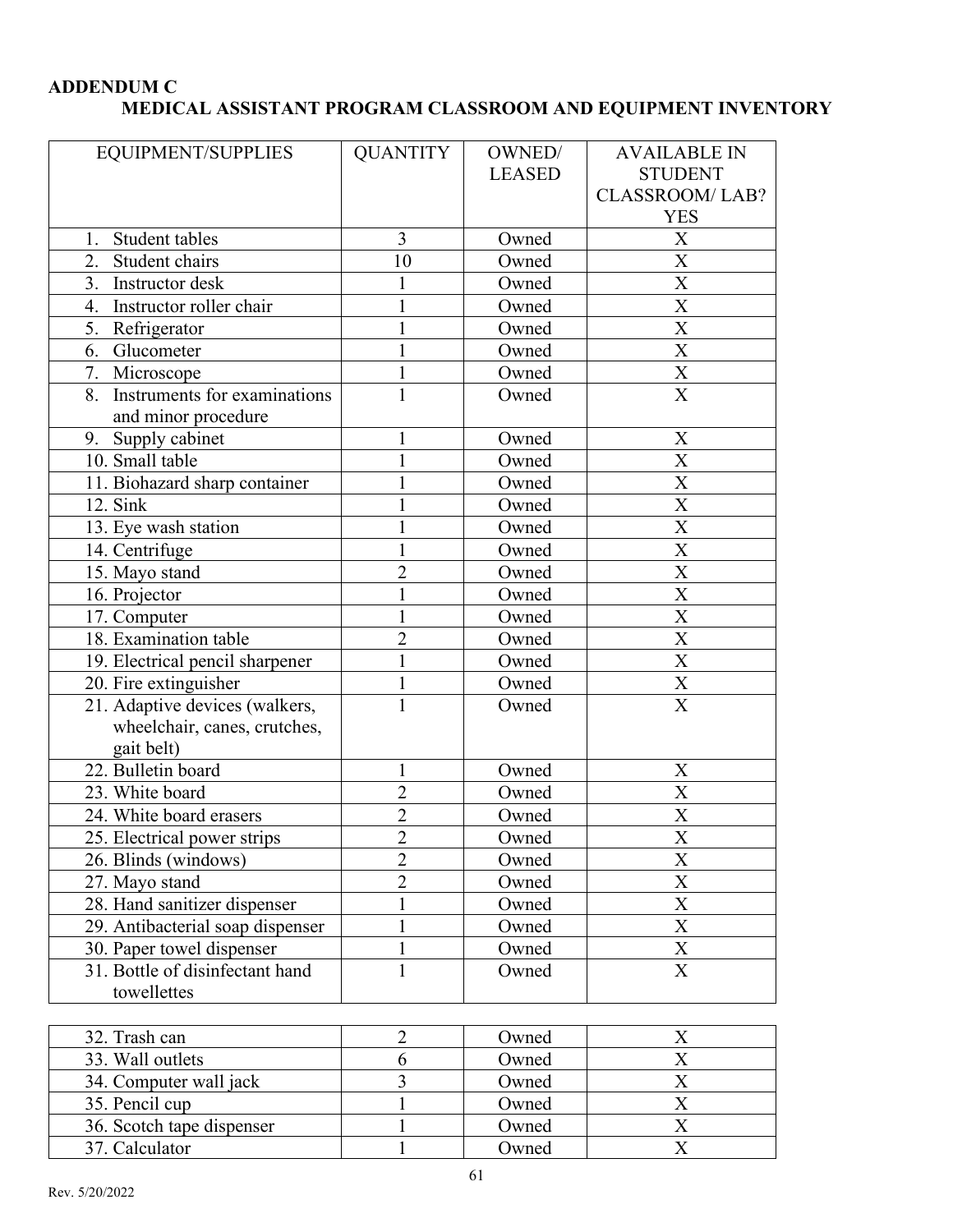| 38. White board markers           | 10                 | Owned | $\mathbf X$               |
|-----------------------------------|--------------------|-------|---------------------------|
| 39. Mission statement frame       | $\mathbf{1}$       | Owned | $\boldsymbol{\mathrm{X}}$ |
| 40. Notice of students rights     | $\mathbf{1}$       | Owned | $\overline{X}$            |
| frame                             |                    |       |                           |
| 41. Complaint procedure frame     | $\mathbf{1}$       | Owned | $\mathbf X$               |
| 42. Clock                         | $\mathbf{1}$       | Owned | $\mathbf X$               |
| 43. Broom and dust pan            | 1                  | Owned | $\overline{\text{X}}$     |
| 44. Wall posters body system      |                    | Owned | $\mathbf X$               |
| 45. Snellen eye chart             | $\overline{2}$     | Owned | $\overline{\mathbf{X}}$   |
| 46. Microscope                    | $\mathbf{1}$       | Owned | $\boldsymbol{\mathrm{X}}$ |
| 47. Thermometers (temporal,       | $\overline{2}$     | Owned | $\overline{X}$            |
| aural, oral)                      |                    |       |                           |
| 48. Electronic health records and | 1                  | Owned | X                         |
| practice management               |                    |       |                           |
| software                          |                    |       |                           |
| 49. Adult & infant scales         | $\overline{c}$     | Owned | X                         |
| 50. Model skeleton                | $\mathbf{1}$       | Owned | X                         |
| 51. Autoclave                     | $\mathbf 1$        | Owned | $\mathbf X$               |
| 52. Pulse oximeter                | $\mathbf{1}$       | Owned | $\boldsymbol{\mathrm{X}}$ |
| 53. Pillow                        | $\overline{c}$     | Owned | $\mathbf X$               |
| 54. Electronic                    | $\mathbf{1}$       | Owned | $\overline{\text{X}}$     |
| sphygmomanometer                  |                    |       |                           |
| 55. Aneroid sphygmomanometer      | 1                  | Owned | $\boldsymbol{X}$          |
| 56. Teaching stethoscopes         | $\overline{2}$     | Owned | $\mathbf X$               |
| 57. Single stethoscopes           | $\mathbf{1}$       | Owned | $\overline{\text{X}}$     |
| 58. EKG Machine                   | $\mathbf{1}$       | Owned | $\overline{\text{X}}$     |
| 59. Blood tube centrifuge         |                    | Owned | $\mathbf X$               |
| 60. Hemocue machine               | 1                  | Owned | $\mathbf X$               |
| 61. Cotton ball jars              | $\overline{2}$     | Owned | $\mathbf X$               |
| 62. Prop mannequin                |                    | Owned | $\mathbf X$               |
| 63. Privacy curtain               | $\mathbf{1}$       | Owned | $\mathbf X$               |
| 64. Towel drapes                  | $1$ pack           | Owned | $\overline{X}$            |
| 65. Tubular stockinette 2" 3" 6"  | 3 boxes            | Owned | $\overline{\text{X}}$     |
| 66. Finger surgitube              | $\overline{2}$     | Owned | $\overline{\text{X}}$     |
| 67. ACE bandage                   | 3 boxes            | Owned | X                         |
| 68. Arm sling                     | 8                  | Owned | $\overline{X}$            |
| 69. Gauze roll                    | $\overline{5}$     | Owned | $\mathbf X$               |
| 70. Gauze sponge $2x2$            | 2 pack             | Owned | $\overline{\text{X}}$     |
| 71. Gauze sponge 4x4              | 3 boxes            | Owned | $\mathbf X$               |
| 72. Sterile sponge 4x4            | 1 <sub>box</sub>   | Owned | $\boldsymbol{\mathrm{X}}$ |
|                                   |                    |       |                           |
| 73. Tourniquet                    | 18                 | Owned | $\boldsymbol{\mathrm{X}}$ |
| 74. Ophthalmic eye wash           | 1 bottle           | Owned | $\overline{\text{X}}$     |
| solution                          |                    |       |                           |
| 75. Specimen cups                 | 75 cups            | Owned | $\boldsymbol{\mathrm{X}}$ |
| 76. Thermoscan probe              | $1\frac{1}{2}$ box | Owned | $\mathbf X$               |
| 77. Non-contact infrared          | 1                  | Owned | $\mathbf X$               |

77. Non -contact infrared thermometer

78. Sutures 4 packs Owned

**Owned** 

X

X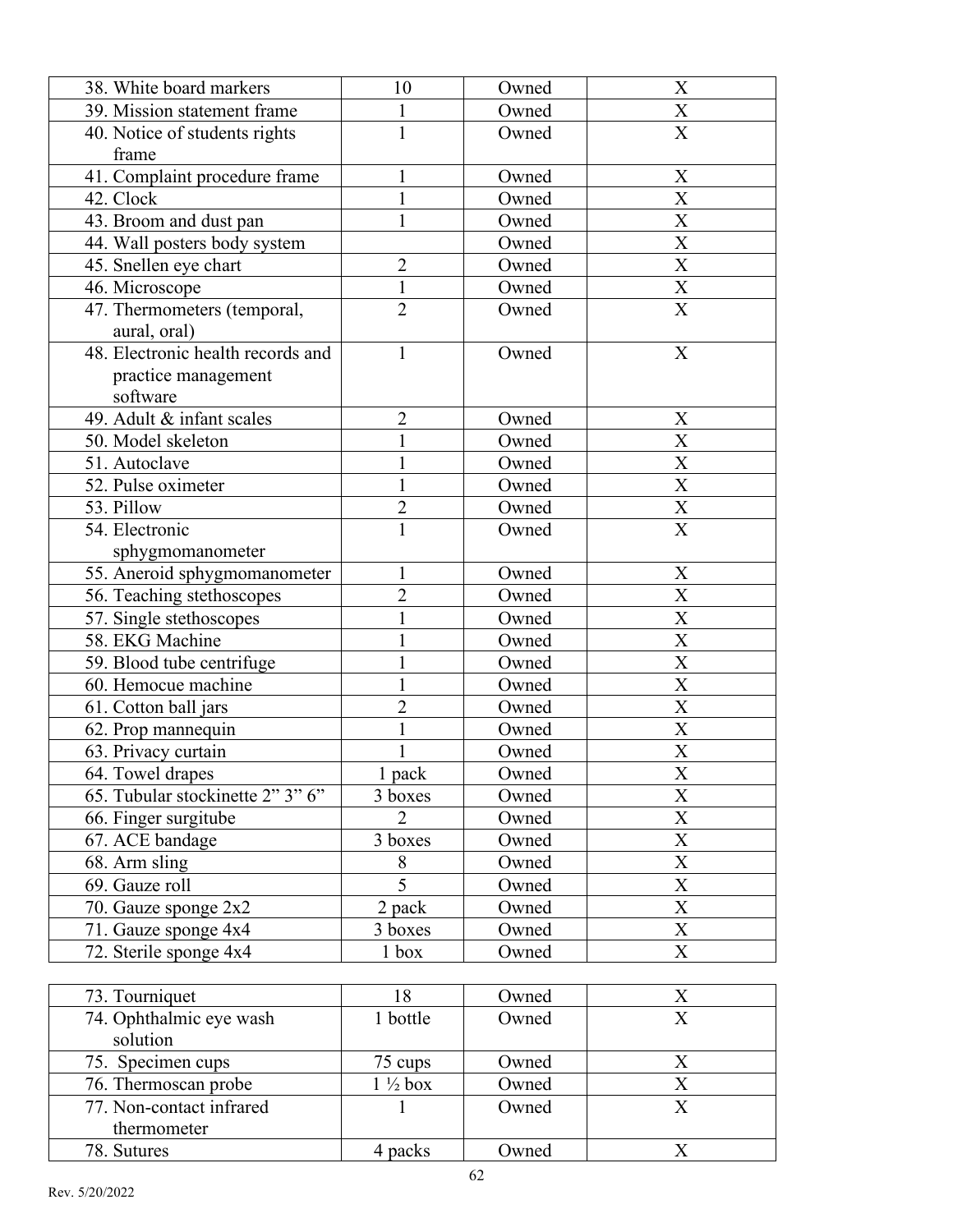| 79. Ear loop mask                | 2 boxes              | Owned | $\boldsymbol{\mathrm{X}}$           |
|----------------------------------|----------------------|-------|-------------------------------------|
| 80. Isolation gown               | 5 bags               | Owned | $\overline{X}$                      |
| 81. Measuring cup                | 4 cups               | Owned | $\overline{\text{X}}$               |
| 82. Emesis basin                 | $\overline{2}$       | Owned | $\overline{\text{X}}$               |
| 83. Alcohol dispenser bottle     | 13                   | Owned | $\overline{\text{X}}$               |
| 84. Red biohazard bags (S)       | 2 boxes              | Owned | $\overline{\text{X}}$               |
| 85. Examination instruments      | 20 pieces            | Owned | $\overline{\text{X}}$               |
| 86. Surgical instruments         | 34 pieces            | Owned | $\overline{\text{X}}$               |
| 87. Povidone iodine              | $1\frac{1}{4}$ box   | Owned | $\overline{\text{X}}$               |
| 88. Ophthalmoscope               | $\overline{2}$       | Owned | $\overline{\text{X}}$               |
| 89. Otoscope                     | $\overline{2}$       | Owned | $\overline{\text{X}}$               |
| 90. Measuring tape               | $\overline{4}$       | Owned | $\overline{\text{X}}$               |
| 91. EKG Electrodes               | 16 packs             | Owned | $\overline{\text{X}}$               |
| 92. Examination table paper      | 11 rolls             | Owned | $\overline{X}$                      |
| 93. Cotton balls                 | 1 bag                | Owned | $\overline{\text{X}}$               |
| 94. Cold pack                    | 1 box                | Owned | $\overline{\text{X}}$               |
| 95. Safety wing blood collection | $1$ box              | Owned | $\overline{\text{X}}$               |
| 96. Absorbent pads               | 2 packs              | Owned | $\overline{\text{X}}$               |
| 97. Sterile pads                 | $1$ box              | Owned | $\overline{\text{X}}$               |
| 98. Peak flow mouth piece        | 1 box                | Owned | $\overline{\textbf{X}}$             |
| 99. Peak flow meter (spirometer) | $\mathbf{1}$         | Owned | $\overline{\textbf{X}}$             |
| 100.<br>Tongue depressor         | $1\;{\rm box}$       | Owned | $\frac{\overline{X}}{\overline{X}}$ |
| 101.<br>Sterilization wrap       | 1 box                | Owned |                                     |
| (muslin)                         |                      |       |                                     |
| 102.<br>Sterilization pouch      | $1$ box              | Owned | $\mathbf X$                         |
| 103.<br>Goggles                  | 23                   | Owned | $\frac{\overline{X}}{\overline{X}}$ |
| 104.<br><b>EKG</b> Recording     | 1 pack               | Owned |                                     |
| paper                            |                      |       |                                     |
| 105.<br>Pillow case              | 11                   | Owned | $\mathbf X$                         |
| 106.<br>Caps                     | 21                   | Owned | $\overline{\text{X}}$               |
| 107.<br>Draper covers            | $2\frac{1}{2}$ boxes | Owned | $\overline{\text{X}}$               |
| 108.<br>Alcohol Prep Pads        | 1 box                | Owned | $\overline{\text{X}}$               |
|                                  |                      |       |                                     |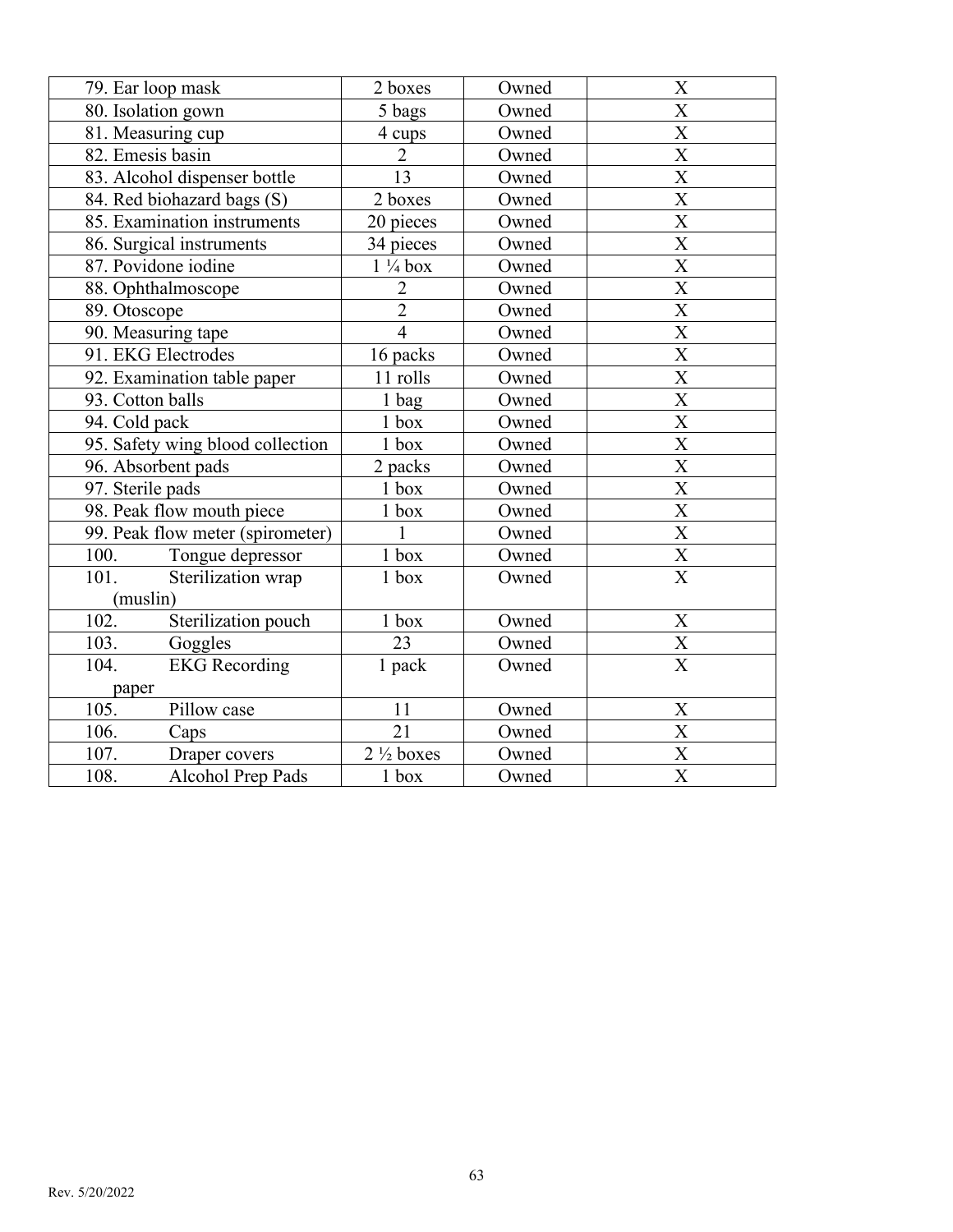#### **ADENDUM D:**

#### **ACADEMIC CALENDAR**

| Спазэ Эспечится                   |            |                       |
|-----------------------------------|------------|-----------------------|
| Program                           | <b>DAY</b> | <b>TIME</b>           |
| <b>Nursing Assistant Training</b> | Mon-Tues   | $8:00$ am-4:30pm      |
| Program-Weekday                   | Clinical   | $7:00$ am-3:30pm      |
| <b>Nursing Assistant Training</b> | Thur-Fri   | 8:00 am-4:30pm        |
| Program-Week Evening              | Clinical   | 7:00am-3:30pm         |
| <b>Nursing Assistant Training</b> | Sat-Sun    | 8:00 am-4:30pm        |
| Program-Weekend                   | Clinical   | $7:00$ am-3:30pm      |
| Medical Assistant-AM              | Mon-Fri    | $8:00$ am-1:00pm      |
| <b>Medical Assistant-Eve</b>      | Mon-Fri    | $5:00$ pm $-10:00$ pm |
| Home Health Aide-Weekday          | Mon-Tues   | 8:00am-6:30pm         |
|                                   | Clinical   | 7:00am-5:30pm         |
| Home Health Aide-Weekend          | Sat-Sun    | 8:00am-6:30pm         |
|                                   | Clinical   | $7:00$ am $-5:30$ pm  |

#### **Class Schedules**

The left column indicates start dates; columns to the right indicate the completion date for an uninterrupted schedule. Columns titled "Day" indicate lengths in weeks for programs offered from 8:00 am to 4:30 pm (NATP) and 8:00am to 1:00pm (MA). Columns titled "Evening" are for programs offered from 11:00 am to 7:30 pm (NATP), 5:00 pm to 10:00 pm (MA).

| <b>START</b>         | <b>END DATES</b>                                              |                                                                       |                                                           |                                                            |                                                         |  |  |
|----------------------|---------------------------------------------------------------|-----------------------------------------------------------------------|-----------------------------------------------------------|------------------------------------------------------------|---------------------------------------------------------|--|--|
| <b>DATES</b><br>2022 | <b>DAY</b> (11<br><b>Weeks</b> )<br><b>NATP</b><br>(Mon-Tues) | <b>EVENING (11</b><br><b>Weeks) NATP</b><br>(Thur-Fri)<br><b>NATP</b> | <b>WEEKEND</b><br>(11)<br><b>Weeks) NATP</b><br>(Sat-Sun) | <b>DAY</b> (27<br><b>Weeks</b> )<br><b>MA</b><br>(Mon-Fri) | <b>EVENING (27</b><br><b>Weeks</b> )<br>MA<br>(Mon-Fri) |  |  |
| 1/10/22              |                                                               |                                                                       |                                                           |                                                            |                                                         |  |  |
| 1/17/22              |                                                               |                                                                       |                                                           |                                                            |                                                         |  |  |
| 1/24/22              |                                                               |                                                                       |                                                           |                                                            |                                                         |  |  |
| 1/27/22              |                                                               | 4/8/22                                                                |                                                           |                                                            |                                                         |  |  |
| 2/5/22               |                                                               |                                                                       | 4/24/22                                                   |                                                            |                                                         |  |  |
| 2/7/22               |                                                               |                                                                       |                                                           | 7/22/22                                                    |                                                         |  |  |
| 2/21/22              |                                                               |                                                                       |                                                           |                                                            |                                                         |  |  |
| 2/28/22              |                                                               |                                                                       |                                                           |                                                            |                                                         |  |  |
| 3/7/22               |                                                               |                                                                       |                                                           |                                                            |                                                         |  |  |
| 3/14/22              |                                                               |                                                                       |                                                           |                                                            |                                                         |  |  |
| 3/21/22              |                                                               |                                                                       |                                                           |                                                            |                                                         |  |  |
| 3/28/22              |                                                               |                                                                       |                                                           |                                                            |                                                         |  |  |
| 4/4/22               |                                                               |                                                                       |                                                           |                                                            |                                                         |  |  |
| 4/11/22              |                                                               |                                                                       |                                                           |                                                            |                                                         |  |  |
| 4/18/22              |                                                               |                                                                       |                                                           |                                                            |                                                         |  |  |
| 4/21/22              |                                                               | 7/1/22                                                                |                                                           |                                                            |                                                         |  |  |